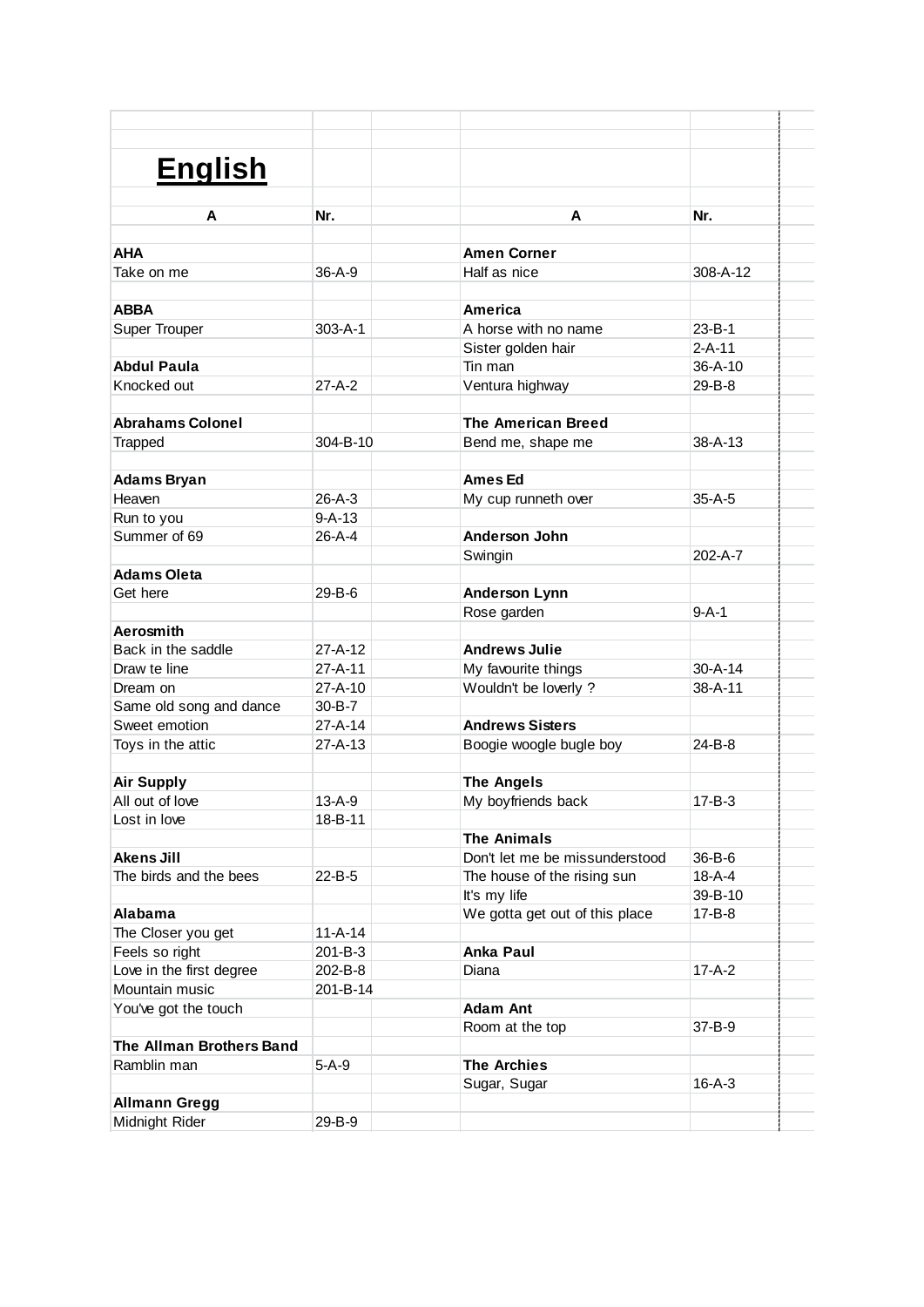| <b>English</b>                          |               |                          |               |
|-----------------------------------------|---------------|--------------------------|---------------|
| A                                       | Nr.           | в                        | Nr.           |
| <b>Armstron Louis</b>                   |               | <b>Bananarama</b>        |               |
| <b>Hello Dolly</b>                      | $2-B-6$       | I heard a rumour         | $306 - A - 3$ |
|                                         |               | I want you back          | $306 - A - 1$ |
| <b>Ashford and Simpson</b>              |               | Love in the first degree | 306-A-2       |
| Solid                                   | 304-B-2       | Venus                    | $14 - A - 3$  |
|                                         |               |                          |               |
| <b>The Association</b>                  |               | <b>The Band</b>          |               |
| Never my love                           | $21 - B - 8$  | The night they drove old | 36-B-5        |
| Windy                                   | $26 - B - 2$  | (Dixie Down)             |               |
|                                         |               | The weight               | $22 - A - 11$ |
| <b>Astley Rick</b>                      |               |                          |               |
| Never gonna give you up                 | $27 - B - 13$ | <b>Bangles</b>           |               |
| She wants to dance with me              | 306-B-13      | Eternal flame            | $40 - B - 6$  |
| Take me to your heart                   | 306-B-12      | Manic Monday             | $31 - A - 1$  |
| Whenever you need somebody 306-B-14     |               |                          |               |
|                                         |               | <b>Bobby Bare</b>        |               |
| <b>Atlantic Starr</b>                   |               | Detroit city             | $22 - B - 8$  |
| Always                                  | $13 - A - 5$  |                          |               |
|                                         |               | <b>Basil Tony</b>        |               |
| <b>Avalon Frankie</b>                   |               | Mickey                   | $23 - A - 6$  |
| Venus                                   | $16 - A - 1$  |                          |               |
|                                         |               | <b>Bass Fontella</b>     |               |
| в                                       |               | Rescue me                | $14 - B - 6$  |
| The B52's                               |               |                          |               |
| Love Shack                              | $26 - A - 12$ | <b>Bassley Shirley</b>   |               |
| Roam                                    | $26 - A - 1$  | As long as he needs me   | $302 - A - 7$ |
|                                         |               | Climb every montain      | 302-B-14      |
| <b>Babyface</b>                         |               | Diamonds are forever     | 310-A-6       |
| <b>Tender Lover</b>                     | $25 - A - 12$ | Goldfinger               | 20-A-12       |
| <b>Bachman-Turner Overdrive</b>         |               | <b>Beach Boys</b>        |               |
| Takin care of business                  | $17 - A - 10$ | Califoinia girls         | $1 - B - 4$   |
| You ain't seen nothing yet              | 15-B-10       | Catch a wave             | 33-A-12       |
|                                         |               | Don't worry baby         | 26-A-5        |
| <b>Bad English</b>                      |               | Fun, Fun, Fun            | 26-A-6        |
| When i see your smile                   | $32 - A - 1$  | Good vibrations          | 26-A-7        |
|                                         |               | Help me Ronda            | $2 - A - 14$  |
| <b>Badfinger</b>                        |               | I get around             | $33 - A - 14$ |
| Come and get it                         | 29-B-10       | Little deuce coupe       | $33 - A - 13$ |
| Day after day                           | $32 - A - 11$ | Surfer girl              | $19-A-3$      |
|                                         |               | Surfin U.S.A             | $2-A-13$      |
| <b>Philip Bailey &amp; Phil Collins</b> |               | Would't it be nice       | 26-A-8        |
| Easy lover                              | 24-A-7        |                          |               |
|                                         |               |                          |               |
| <b>Baker Anita</b>                      |               |                          |               |
| Cought up in the rapture                | 30-A-12       |                          |               |
| Giving you the best that i got          | 23-A-14       |                          |               |
| Sweet love                              | $8 - B - 9$   |                          |               |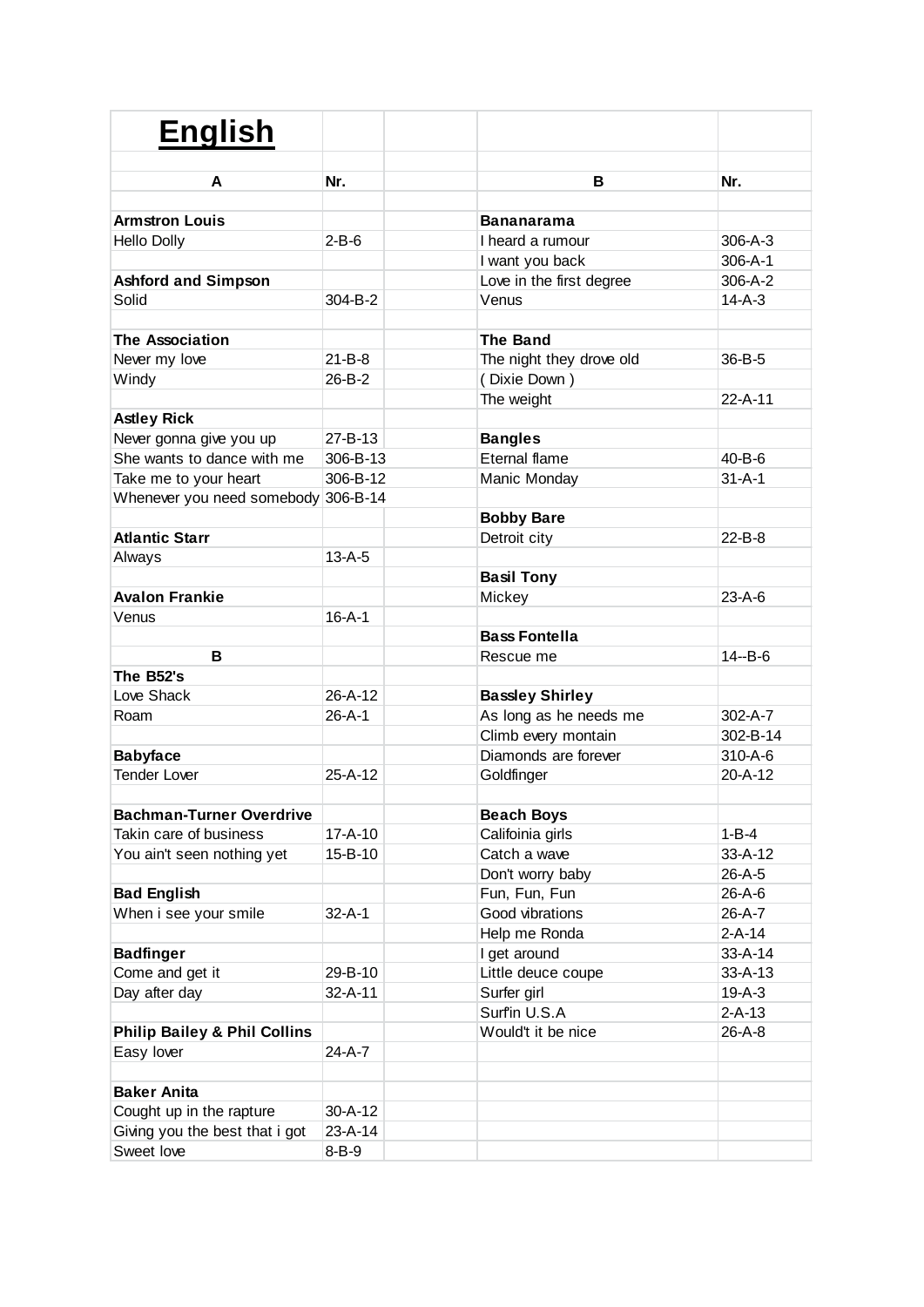| в<br>Nr.<br>В<br>Nr.<br><b>The Beatles</b><br>$31 - A - 14$<br>Strawberry fields forever          |  |
|---------------------------------------------------------------------------------------------------|--|
|                                                                                                   |  |
|                                                                                                   |  |
| $5 - A - 13$<br>All i've got to do<br>29-A-12<br>Ticket to ride                                   |  |
| All my loving<br>$3-A-14$<br>$3-A-6$<br>Twist and shout                                           |  |
| All you need is love<br>$2-A-7$<br>$16 - B - 3$<br>We can work it out                             |  |
| And i love her<br>16-B-4<br>$12 - A - 11$<br>When i'm sixty-four                                  |  |
| Back in the U.S.S.R<br>$34 - A - 14$<br>With a little help from my friends<br>$17 - B - 6$        |  |
| $34-A-9$<br>Yellow submarine<br>16-B-10<br><b>Birthday</b>                                        |  |
| $3 - A - 13$<br><b>Blackbird</b><br>$38 - A - 3$<br>Yesterday                                     |  |
| You've got to hide your<br>Can't by my love<br>$18 - A - 2$                                       |  |
| Come together<br>$31 - A - 13$<br>$34-A-8$<br>Love away                                           |  |
| Day tripper<br>19-B-5                                                                             |  |
| Do you know a secret<br>$36 - B - 3$<br><b>Beck Jeff</b>                                          |  |
| Don't let me down<br>33-B-14<br>29-A-14<br>Boing down                                             |  |
| Hi-Ho silver lining<br>Drive my car<br>34-A-10<br>308-A-4                                         |  |
| Eight days a week<br>$1 - A - 8$                                                                  |  |
| Eleanor rigby<br>$36 - B - 1$<br><b>The Bee Gees</b>                                              |  |
| Fool on the hill<br>$19 - A - 14$<br>How can you mend a brocken heart 9-B-8                       |  |
| $5 - A - 14$<br>Get back<br>How deep is your love<br>$19 - B - 1$                                 |  |
| $31 - A - 12$<br>23-B-11<br>Girl<br>Night fever                                                   |  |
| Got the get you into my life<br>29-A-10<br>To love somebody<br>17-B-13                            |  |
| A hard day's night<br>$9-A-5$                                                                     |  |
| Hello goodbye<br><b>Belafonte Harry</b><br>$18 - A - 3$                                           |  |
| Help<br>Banana boat (day-O)<br>$16 - A - 12$<br>$3-A-7$                                           |  |
| 29-A-9<br>Island in the sun<br>Here there and everywhere<br>308-A-5                               |  |
| Hey Jude<br>$4 - A - 13$                                                                          |  |
| I feel fine<br>20-B-2<br><b>The Bellamy Brothers</b>                                              |  |
| Let your love flow<br>16-B-12<br>I saw her standing there<br>$4 - A - 14$                         |  |
| I should have know bettter<br>$18 - B - 3$<br>Do you love as good as you look<br>202-A-4          |  |
| I want to hold your hand<br>$3-A-8$                                                               |  |
| If i fell<br>$17 - A - 9$<br><b>Benatar Pat</b>                                                   |  |
| In my life<br>38-A-2<br>Hit me with your best shot<br>19-B-7                                      |  |
| Lady Madonna<br>36-B-2<br>Shadows of the night<br>$32 - A - 3$                                    |  |
| $17 - A - 11$<br>Treat me right<br>12-B-14<br>Let it be                                           |  |
| $10 - B - 7$<br>The long and winding road                                                         |  |
| Love me do<br>34-A-12<br><b>Bennett Tony</b>                                                      |  |
| Lucy in the sky with diamonds<br>I left my heart in San Francisco<br>$34 - A - 11$<br>$6 - B - 8$ |  |
| Michelle<br>1-A-7                                                                                 |  |
| Norwegian wood<br>$38 - A - 13$<br><b>Benson George</b>                                           |  |
| Nowhere man<br>Love ballad<br>34-A-13<br>310-B-14                                                 |  |
| Ob-la-di, Ob-la-da<br>On broadway<br>$9 - B - 7$<br>301-B-2                                       |  |
| This masquerade<br>$13 - A - 1$<br>Oh i darlin<br>29-A-11                                         |  |
| Penny lane<br>$21 - B - 11$<br>Turn your love around<br>28-A-14                                   |  |
| Please please me<br>23-A-2                                                                        |  |
| <b>Brook Benton</b><br>Revolution<br>$17 - B - 5$                                                 |  |
| 29-A-13<br>Rainy night in geaorgia<br>40-A-5<br>Rocky raccoon                                     |  |
| She loves you<br>$2-A-8$                                                                          |  |
| Something<br>11-A12                                                                               |  |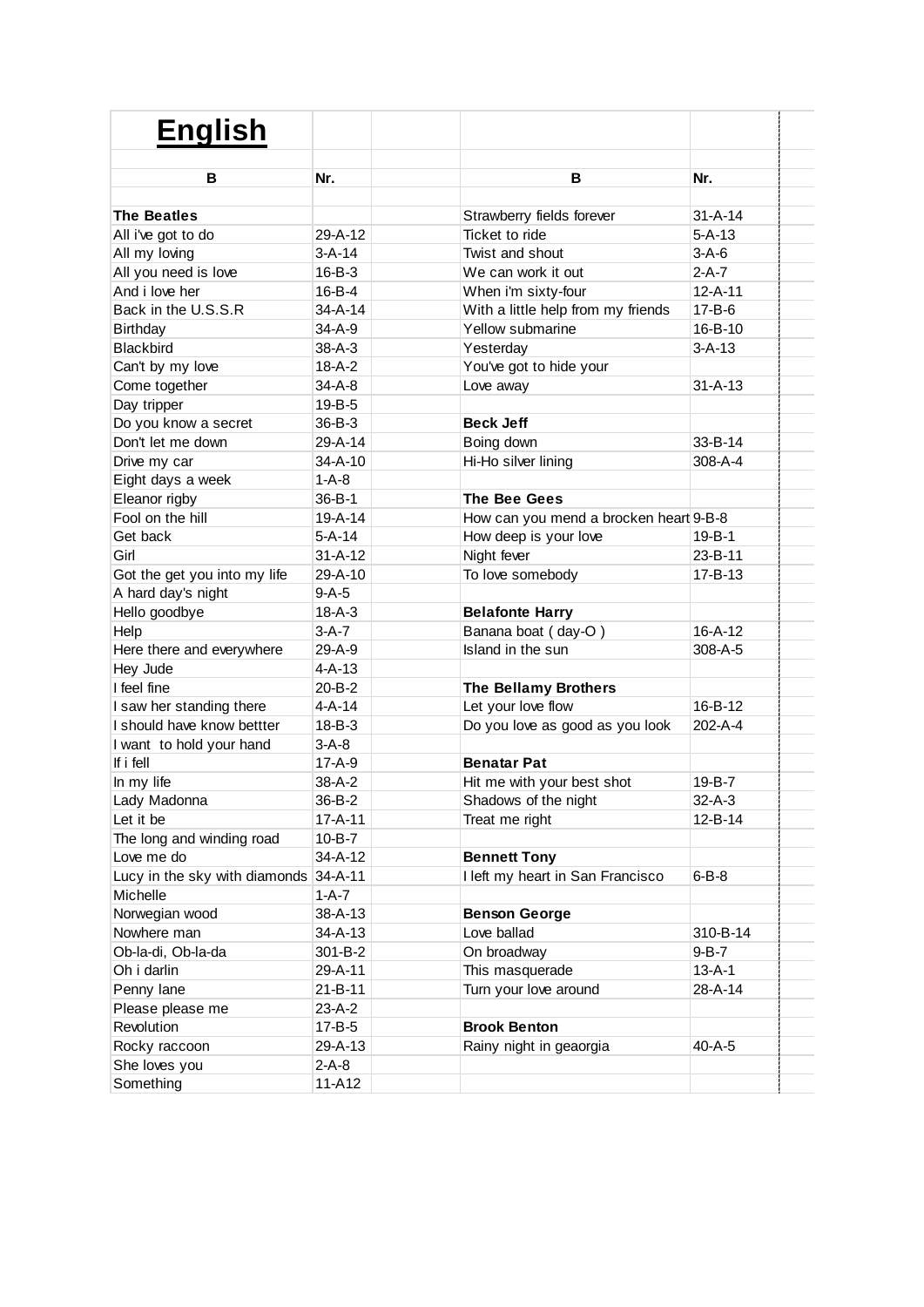| <b>English</b>                  |               |                                    |               |  |
|---------------------------------|---------------|------------------------------------|---------------|--|
| В                               | Nr.           | в                                  | Nr.           |  |
| <b>Berlin</b>                   |               | <b>Boone Bebby</b>                 |               |  |
| Take my breath away             | $12 - A - 2$  | You light up my life               | 19-A-12       |  |
| <b>Big Fun</b>                  |               | <b>Boone Pat</b>                   |               |  |
| Can't shake the feeling         | 306B-5        | April love                         | $20 - B - 3$  |  |
|                                 |               | Doon't forbid me                   | $38 - A - 8$  |  |
| <b>Bishop Evlin</b>             |               | I'll be home                       | $23 - A - 12$ |  |
| Fooled around and fell in love  | $32 - A - 5$  | Love letters in the sand           | $16 - B - 2$  |  |
|                                 |               | Remember you're mine               | $304 - A - 3$ |  |
| <b>Bishop Stephen</b>           |               | Speedy Gonzales                    | $20 - A - 9$  |  |
| It might be you (Tootsie)       | $16 - A - 9$  |                                    |               |  |
|                                 |               | The Box Tops                       |               |  |
| <b>Black Cilla</b>              |               | The letter                         | $14-A-7$      |  |
| Anyone who had a heart          | 307-A-12      |                                    |               |  |
| You're my world                 | $302 - A - 3$ | <b>Boy George</b>                  |               |  |
|                                 |               | Everything i own                   | 310-B-12      |  |
| <b>Black Mary</b>               |               |                                    |               |  |
| Once in a very blue moon        | 307-B-12      | <b>Boy Meets Girl</b>              |               |  |
|                                 |               | Waiting for a star to fall         | 26-B-5        |  |
| <b>Blaine Marcie</b>            |               |                                    |               |  |
| Bobby's girl                    | $17 - A - 7$  | <b>Branigan Laura</b>              |               |  |
|                                 |               | How am i supposed to live          |               |  |
| <b>Blondie</b>                  |               | without you                        | $16 - A - 8$  |  |
| The tide is high                | $32 - B - 1$  |                                    |               |  |
|                                 |               | <b>Bread</b>                       |               |  |
| <b>Blood, Sweat &amp; Tears</b> |               | Guitar man                         | $32 - A - 12$ |  |
| And when i die                  | $35 - A - 1$  | ١f                                 | 40-B-2        |  |
| Spinning wheel                  | $35-A-2$      | Make it with you                   | $20 - B - 1$  |  |
|                                 |               |                                    |               |  |
| <b>Blue Swede</b>               |               | Anne Breen & Brendan O'Dowd        |               |  |
| Hooked on a feeling             | $9 - B - 6$   | The spinning wheel                 | 302-A-9       |  |
|                                 |               |                                    |               |  |
| <b>Bon Jovi</b>                 |               | <b>Bewerly &amp; Shirley</b>       |               |  |
| <b>Bad Medicine</b>             | 34-A-6        | One take over the line             | 32-B-7        |  |
| Livin on a Player               | $12 - B - 10$ |                                    |               |  |
| Wanted deat of alive            | 27-B-10       | <b>Bridges Alicia</b>              |               |  |
| You give love a bad name        | 35-B-14       | I love the nightlife (Disco round) | 27-B-6        |  |
| <b>Blaze of Glory</b>           | 34-A-7        |                                    |               |  |
| Born to be my baby              | 35-B-13       | <b>Bristol Johnny</b>              |               |  |
|                                 |               | Hang on there baby                 | 307-A-7       |  |
| Gary U.S. Bonds                 |               |                                    |               |  |
| <b>New Orleans</b>              | $32-A-8$      | <b>Brooks Elkie</b>                |               |  |
| A quater to three               | 19-A-1        | Lllac wine                         | 304-A-11      |  |
| School is out                   | 32-A-9        | Pearl's a singer                   | 303-B-7       |  |
| <b>Boomtown Rats</b>            |               | <b>Brooks Garth</b>                |               |  |
| I don't like mondays            | 304-B-3       | The dance                          | 202-A-1       |  |
|                                 |               |                                    |               |  |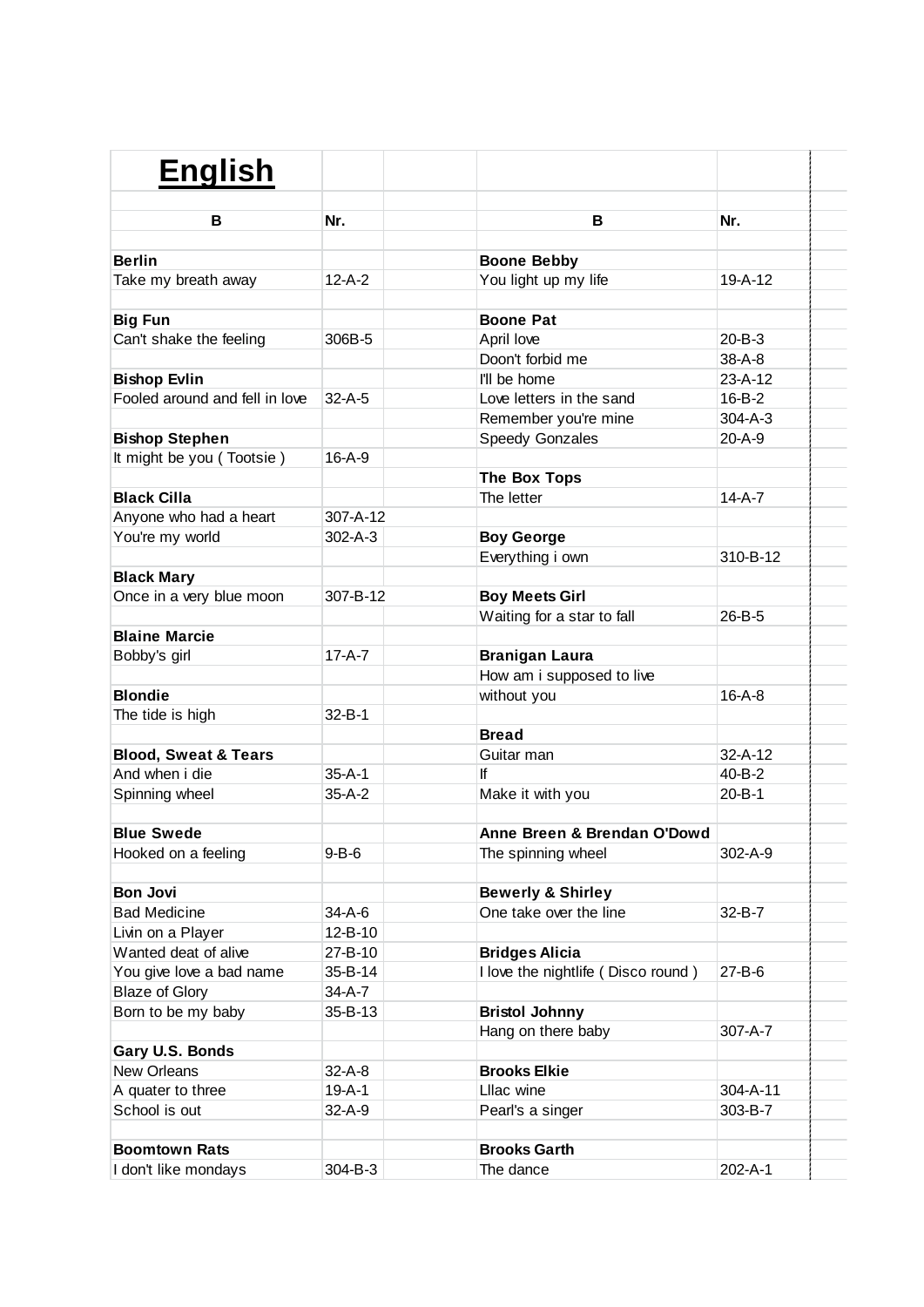| <b>English</b>                |               |                                       |               |
|-------------------------------|---------------|---------------------------------------|---------------|
|                               |               |                                       |               |
| в                             | Nr.           | C                                     | Nr.           |
| <b>Bros</b>                   |               | <b>Caldwell Bobby</b>                 |               |
| Drop the boy                  | $305 - A - 8$ | What you won't do for love            | $40 - B - 14$ |
| I owe you nothing             | 303-B-2       |                                       |               |
| When will i be famous         | 303-B-1       | <b>Calloway Cab</b>                   |               |
|                               |               | Minnie the moocher                    | $19 - A - 7$  |
| <b>Brother Beyond</b>         |               |                                       |               |
| The harder i try              | 306-B-8       | Cameo                                 |               |
|                               |               | World up                              | $22 - B - 2$  |
| The Brotherhood of Man        |               |                                       |               |
| Save all your kisses for me   | $302 - A - 5$ | <b>Campell Glen</b>                   |               |
|                               |               | By the time i get to phoenix          | $7-A-2$       |
| <b>The Brothers Four</b>      |               | Gentle on my mind                     | $9-A-6$       |
| Greenfields                   | 5-B-7         | Rhinestone cowboy                     | $2 - B - 10$  |
|                               |               | Southern nights                       | $10 - B - 8$  |
| <b>Bobby Brown</b>            |               | Wichita lineman                       | $35-A-6$      |
| Don't be cruel                | $25-A-6$      |                                       |               |
| Every little step             | $37-A-2$      | <b>Canned Heat</b>                    |               |
| Girlfriend                    | 25-A-7        | Let's work together                   | $310 - B - 8$ |
| On our own                    | $37 - A - 3$  |                                       |               |
|                               |               | <b>Cannibal &amp; the Headhunters</b> |               |
| <b>Brown Jackson</b>          |               | Land of a thouseand dances            | $10 - A - 11$ |
| Somebody's baby               | $32 - A - 13$ |                                       |               |
| Tender is the night           | 35-A-7        | <b>Cantor Eddie</b>                   |               |
|                               |               | If you knew Susie                     | $301 - A - 8$ |
| <b>Brown Shirley</b>          |               |                                       |               |
| Woman to woman                | 33-B-8        | <b>Captain Sensible</b>               |               |
|                               |               | Happy talk                            | $305 - A - 1$ |
| <b>Buffett Jimmy</b>          |               |                                       |               |
| Come Monday                   | $40 - B - 1$  | <b>Captain &amp; Tennille</b>         |               |
|                               |               | Do that to me one more time           | $18 - A - 6$  |
| <b>Bush Kate</b>              |               | Love will kepp us together            | $7 - B - 11$  |
| Babooshka                     | 302-B-5       |                                       |               |
| Wuthering hights              | 301-A-11      | <b>Cara Irene</b>                     |               |
|                               |               | Fame                                  | $18 - A - 11$ |
| <b>Bygraves Max</b>           |               | Flashdance (What a feeling)           | $3-B-3$       |
| Gilly ossenfetter katzenellen |               | Out here on my own                    | 38-A-4        |
| Bogen (by the sea)            | 303-B-9       |                                       |               |
| Tulps from Amsterdam          | 301-A-11      | <b>Carlisle Belinda</b>               |               |
|                               |               | Heaven is a place on earth            | $10 - A - 1$  |
| <b>The Birds</b>              |               | Mad about you                         | $1 - B - 3$   |
| Mr. Tambourine man            | 36-B-4        |                                       |               |
| Turni Turni Turni             | 13-B-9        | <b>Carmen Eric</b>                    |               |
|                               |               | All by myself                         | 28-A-9        |
|                               |               | Never gonna fall in love again        | 14-B-14       |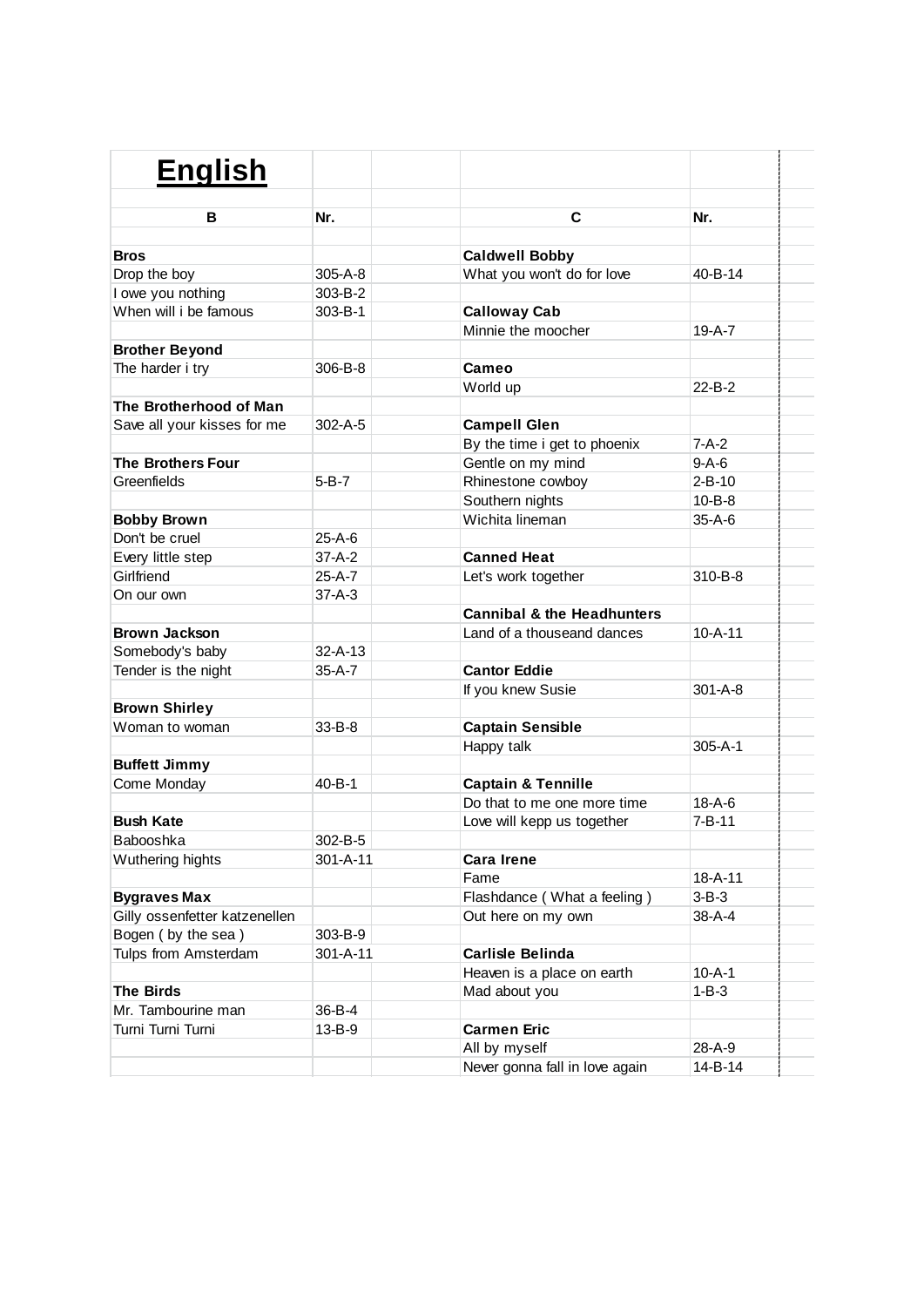| <b>English</b>                       |                |                                          |               |
|--------------------------------------|----------------|------------------------------------------|---------------|
|                                      |                |                                          |               |
| C                                    | Nr.            | C                                        | Nr.           |
|                                      |                |                                          |               |
| <b>The Carpenters</b>                | $4-A-9$        | <b>Charles Rey</b>                       | $2 - B - 8$   |
| Close to you                         |                | I can't stop loving you                  |               |
| For all we know                      | $303 - A - 3$  | In the heart of the night                | $35 - A - 14$ |
| Only yesterday                       | 26-A-9         | What'd i say                             | $3-A-2$       |
| Rainy days and mondays               | $6 - B - 12$   |                                          |               |
| Sing                                 | $13 - A - 6$   | <b>Charles Tina</b>                      |               |
| Superstar                            | $12 - B - 3$   | I love to love                           | 308-B-2       |
| Top of the world                     | $1 - A - 10$   |                                          |               |
| Touch me                             |                | <b>Cheap Trick</b>                       |               |
| when we're dancing                   | $14 - B - 3$   | I want you to want me                    | 39-A-7        |
| We've only just begun                | $4 - A - 10$   | Surrender                                | $39-A-6$      |
| Yesterday once more                  | $1-A-9$        |                                          |               |
|                                      |                | <b>Cher</b>                              |               |
| The Cars                             |                | If i could turn back time                | $305 - A - 4$ |
| <b>Drive</b>                         | 27-B-11        |                                          |               |
| You might think                      | $21 - B - 6$   | <b>Cher with Peter Cetera</b>            |               |
|                                      |                | After all                                | 28-B-1        |
| Cash Johnny                          |                |                                          |               |
| Folsom prison blues                  | $11 - A - 13$  | <b>Chevalier Maurice</b>                 |               |
| I walk the line                      | 201-B-12       | Thank heaven for little girls            | $38 - B - 8$  |
|                                      |                |                                          |               |
| <b>Cash Rosanne</b>                  |                | <b>Chic</b>                              |               |
| Seven year ache                      | $201 - A - 12$ | Good times                               | 310-B-2       |
| Tennessee flat top box               | 202-A-10       |                                          |               |
|                                      |                | Chicaco                                  |               |
| <b>The Casinos</b>                   |                | Hard habit to break                      | $40 - B - 8$  |
| Then you can tell me goodbye 13-B-11 |                | Look away                                | $29-A-3$      |
|                                      |                |                                          |               |
| <b>Cassady David</b>                 |                | <b>Chi-Lites</b>                         |               |
| Daydreamer                           |                | Have you seen her                        | 29-B-5        |
| how can i be sure                    | 310-A-13       | Oh girl                                  | $38 - B - 4$  |
|                                      |                |                                          |               |
| Cetera Peter & Amy Grand             |                | <b>The Chiffons</b>                      |               |
| The next time i fall                 | $16 - A - 11$  | One fine day                             | $13 - B - 1$  |
|                                      |                |                                          |               |
| <b>Chandler Gene</b>                 |                | <b>Cocker Joe</b>                        |               |
| Duke of earl                         | 17-B-10        | Feelin' alright                          | 25-A-11       |
|                                      |                |                                          | 28-B-9        |
|                                      |                | Unchain my heart                         |               |
| <b>Chapin Harry</b>                  |                | You are so beautiful                     | $9 - B - 5$   |
| Cat's in the cradle                  | $12 - B - 6$   |                                          |               |
|                                      |                | <b>Cocker Joe &amp; Jenniffer Warnes</b> |               |
| <b>Charlene</b>                      |                | Up where we belong                       | $9 - B - 11$  |
| I've never been to me                | $8 - B - 2$    |                                          |               |
|                                      |                |                                          |               |
|                                      |                |                                          |               |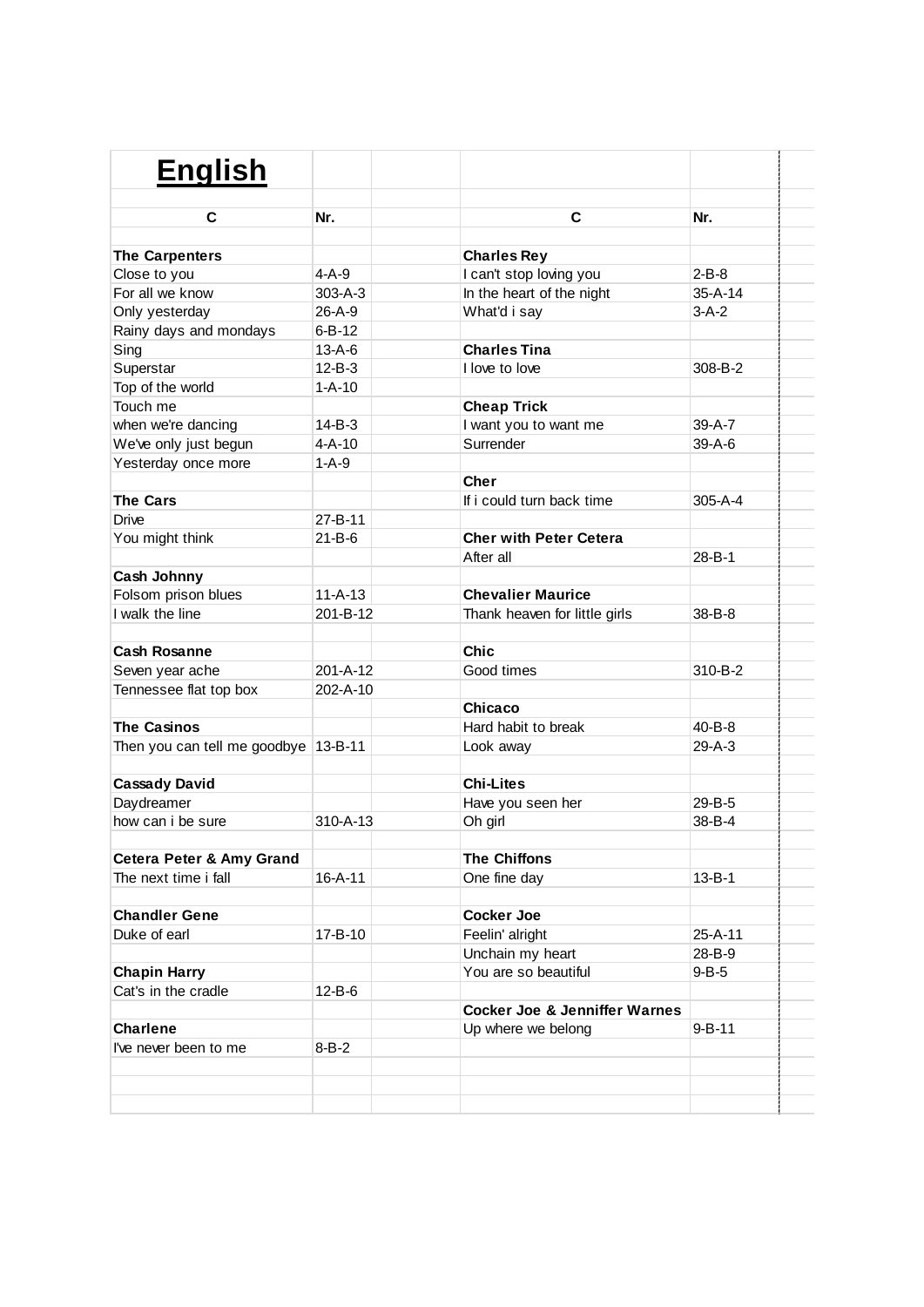| <b>English</b>                 | C<br>C<br>Nr.<br>Nr.<br><b>Cochran Eddy</b><br>303-A-7<br>40-B-13<br>Something else<br>Three Steps to heaven<br>$310 - A - 1$<br>$13 - B - 12$<br><b>Cole NatKing</b><br>$5 - B - 14$<br>The Christmas song<br>(I love you) for sentimental reassons 31-A-9<br>$14-A-8$<br>Mona Lisa<br>$38 - A - 9$<br>$15 - A - 13$<br>38-B-7<br>Too young<br><b>Cole Natalie</b><br>$25 - B - 13$<br>$36 - A - 6$<br>Dangerous<br>Can't you see that she's mine<br>34-B-12<br><b>Bitts and pieses</b><br>$310 - A - 7$<br><b>Collins Judy</b><br>Both sides now<br>$20 - A - 11$<br>19-B-6<br>Send in the clouds<br>$21 - B - 3$<br>$302 - A - 2$<br><b>Collins Phil</b><br>$24-A-1$<br>$302 - B - 1$<br>Against all odds |                                            |               |  |
|--------------------------------|--------------------------------------------------------------------------------------------------------------------------------------------------------------------------------------------------------------------------------------------------------------------------------------------------------------------------------------------------------------------------------------------------------------------------------------------------------------------------------------------------------------------------------------------------------------------------------------------------------------------------------------------------------------------------------------------------------------|--------------------------------------------|---------------|--|
|                                |                                                                                                                                                                                                                                                                                                                                                                                                                                                                                                                                                                                                                                                                                                              |                                            |               |  |
|                                |                                                                                                                                                                                                                                                                                                                                                                                                                                                                                                                                                                                                                                                                                                              |                                            |               |  |
| <b>Christie Lou</b>            |                                                                                                                                                                                                                                                                                                                                                                                                                                                                                                                                                                                                                                                                                                              |                                            |               |  |
| Lightning strikes              |                                                                                                                                                                                                                                                                                                                                                                                                                                                                                                                                                                                                                                                                                                              |                                            |               |  |
|                                |                                                                                                                                                                                                                                                                                                                                                                                                                                                                                                                                                                                                                                                                                                              |                                            |               |  |
| <b>Clanton Jimmy</b>           |                                                                                                                                                                                                                                                                                                                                                                                                                                                                                                                                                                                                                                                                                                              |                                            |               |  |
| Venus in blue Jeans            |                                                                                                                                                                                                                                                                                                                                                                                                                                                                                                                                                                                                                                                                                                              |                                            |               |  |
|                                |                                                                                                                                                                                                                                                                                                                                                                                                                                                                                                                                                                                                                                                                                                              |                                            |               |  |
| <b>Clapton Eric</b>            |                                                                                                                                                                                                                                                                                                                                                                                                                                                                                                                                                                                                                                                                                                              |                                            |               |  |
| After midnight                 |                                                                                                                                                                                                                                                                                                                                                                                                                                                                                                                                                                                                                                                                                                              |                                            |               |  |
| I shot the sheriff             |                                                                                                                                                                                                                                                                                                                                                                                                                                                                                                                                                                                                                                                                                                              |                                            |               |  |
| <b>The Dave Clark Five</b>     |                                                                                                                                                                                                                                                                                                                                                                                                                                                                                                                                                                                                                                                                                                              |                                            |               |  |
| Because                        |                                                                                                                                                                                                                                                                                                                                                                                                                                                                                                                                                                                                                                                                                                              |                                            |               |  |
|                                |                                                                                                                                                                                                                                                                                                                                                                                                                                                                                                                                                                                                                                                                                                              |                                            |               |  |
|                                |                                                                                                                                                                                                                                                                                                                                                                                                                                                                                                                                                                                                                                                                                                              |                                            |               |  |
| Over and over                  |                                                                                                                                                                                                                                                                                                                                                                                                                                                                                                                                                                                                                                                                                                              |                                            |               |  |
|                                |                                                                                                                                                                                                                                                                                                                                                                                                                                                                                                                                                                                                                                                                                                              |                                            |               |  |
| <b>Clark Petula</b>            |                                                                                                                                                                                                                                                                                                                                                                                                                                                                                                                                                                                                                                                                                                              |                                            |               |  |
| Downtown                       |                                                                                                                                                                                                                                                                                                                                                                                                                                                                                                                                                                                                                                                                                                              |                                            |               |  |
| This is my song                |                                                                                                                                                                                                                                                                                                                                                                                                                                                                                                                                                                                                                                                                                                              |                                            |               |  |
|                                |                                                                                                                                                                                                                                                                                                                                                                                                                                                                                                                                                                                                                                                                                                              | Another day in paradise                    | 24-A-2        |  |
| <b>The Clasics 4</b>           |                                                                                                                                                                                                                                                                                                                                                                                                                                                                                                                                                                                                                                                                                                              | Don't lose my number                       | $24-A-3$      |  |
| Spooky                         | $20 - A - 3$                                                                                                                                                                                                                                                                                                                                                                                                                                                                                                                                                                                                                                                                                                 | A groovy kind of love                      | 302-A-13      |  |
| <b>Traces</b>                  | $20 - B - 8$                                                                                                                                                                                                                                                                                                                                                                                                                                                                                                                                                                                                                                                                                                 | One more night                             | $24-A-4$      |  |
|                                |                                                                                                                                                                                                                                                                                                                                                                                                                                                                                                                                                                                                                                                                                                              | Sussudio                                   | 24-A-5        |  |
| The Clash                      |                                                                                                                                                                                                                                                                                                                                                                                                                                                                                                                                                                                                                                                                                                              | You can't hurry love                       | $9 - B - 13$  |  |
| Should i stay or should i go   | $7-A-9$                                                                                                                                                                                                                                                                                                                                                                                                                                                                                                                                                                                                                                                                                                      |                                            |               |  |
|                                |                                                                                                                                                                                                                                                                                                                                                                                                                                                                                                                                                                                                                                                                                                              | <b>Collins Phil &amp; Philip Bailey</b>    |               |  |
| <b>Cliff Jimmy</b>             |                                                                                                                                                                                                                                                                                                                                                                                                                                                                                                                                                                                                                                                                                                              | Easy lover                                 | 24-A-7        |  |
| The harder they come           | $27 - B - 2$                                                                                                                                                                                                                                                                                                                                                                                                                                                                                                                                                                                                                                                                                                 |                                            |               |  |
|                                |                                                                                                                                                                                                                                                                                                                                                                                                                                                                                                                                                                                                                                                                                                              | <b>Collins Phil &amp; Marliny Marin</b>    |               |  |
| <b>Cline Patsy</b>             |                                                                                                                                                                                                                                                                                                                                                                                                                                                                                                                                                                                                                                                                                                              | Separate lives                             | $24 - A - 6$  |  |
| Crazy                          | $4 - B - 9$                                                                                                                                                                                                                                                                                                                                                                                                                                                                                                                                                                                                                                                                                                  |                                            |               |  |
| Have you ever been lonley      | 302-B-7                                                                                                                                                                                                                                                                                                                                                                                                                                                                                                                                                                                                                                                                                                      | <b>The Communards</b>                      |               |  |
| I fall to pieces               | 4-B-10                                                                                                                                                                                                                                                                                                                                                                                                                                                                                                                                                                                                                                                                                                       | Don't leave me this way                    | 305-A-5       |  |
| She's got you                  | 201-A-2                                                                                                                                                                                                                                                                                                                                                                                                                                                                                                                                                                                                                                                                                                      |                                            |               |  |
| Sweet dreams                   | 28-A-10                                                                                                                                                                                                                                                                                                                                                                                                                                                                                                                                                                                                                                                                                                      | <b>Como Perry</b>                          |               |  |
| Walkin' after midnight         | 15-A-11                                                                                                                                                                                                                                                                                                                                                                                                                                                                                                                                                                                                                                                                                                      | And i love you so                          | $1 - B - 6$   |  |
|                                |                                                                                                                                                                                                                                                                                                                                                                                                                                                                                                                                                                                                                                                                                                              | It'ts impossible                           | $21 - A - 10$ |  |
| The Clydesiders                |                                                                                                                                                                                                                                                                                                                                                                                                                                                                                                                                                                                                                                                                                                              |                                            |               |  |
| My love is like a red red rose | 301-B-5                                                                                                                                                                                                                                                                                                                                                                                                                                                                                                                                                                                                                                                                                                      | <b>Connick JR Harry</b>                    |               |  |
| Will ye no come back again     | 301-B-9                                                                                                                                                                                                                                                                                                                                                                                                                                                                                                                                                                                                                                                                                                      | It had to be you                           | 305-A-14      |  |
|                                |                                                                                                                                                                                                                                                                                                                                                                                                                                                                                                                                                                                                                                                                                                              |                                            |               |  |
| <b>The Coasters</b>            |                                                                                                                                                                                                                                                                                                                                                                                                                                                                                                                                                                                                                                                                                                              | <b>Cooke Sam</b>                           |               |  |
| Charlie Brown                  | 14-B-5                                                                                                                                                                                                                                                                                                                                                                                                                                                                                                                                                                                                                                                                                                       | Send me some lovin                         | 34-B-10       |  |
|                                |                                                                                                                                                                                                                                                                                                                                                                                                                                                                                                                                                                                                                                                                                                              |                                            |               |  |
|                                |                                                                                                                                                                                                                                                                                                                                                                                                                                                                                                                                                                                                                                                                                                              | <b>Cornelius Brother &amp; Sister Rose</b> |               |  |
|                                |                                                                                                                                                                                                                                                                                                                                                                                                                                                                                                                                                                                                                                                                                                              | To late to turn back now                   | 39-A-12       |  |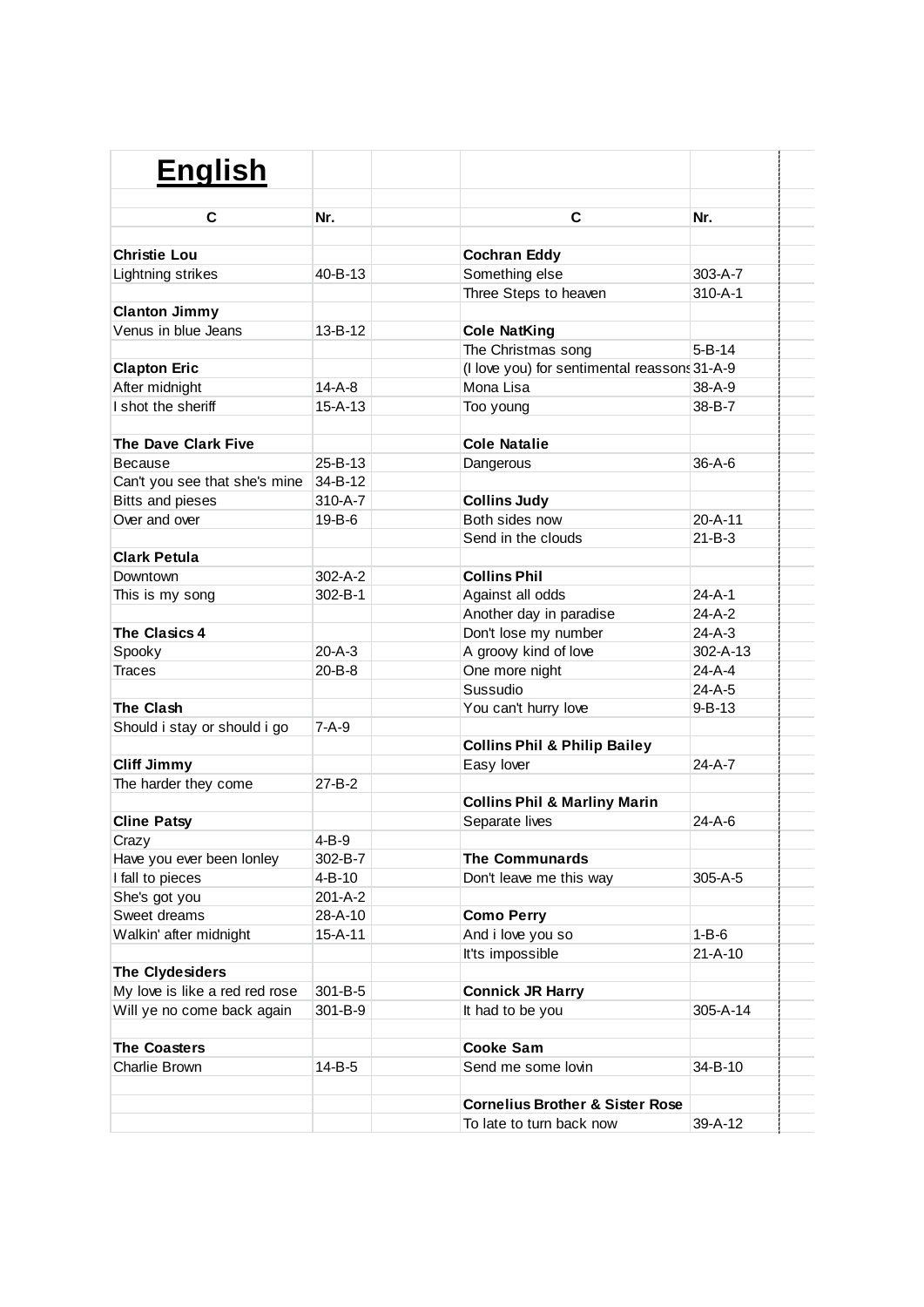| <b>English</b>              |               |                                 |               |
|-----------------------------|---------------|---------------------------------|---------------|
| C                           | Nr.           | D                               | Nr.           |
|                             |               |                                 |               |
| <b>The Creatures</b>        |               | Danny & The Juniors             |               |
| Right now                   | $307 - A - 6$ | At the top                      | 17-B-1        |
| <b>Creedence Clearwater</b> |               | Darin Bobby                     |               |
| Green River                 | $37 - B - 2$  | Beyond the sea                  | 14-B-7        |
| Have you ever seen the rain | $37 - B - 1$  | Bill Bailey won't you please    |               |
| Look in out my back door    | $37 - B - 3$  | come Home                       | $19 - A - 13$ |
| Midnight special            | $22-A-8$      | Mack the knife                  | $2-A-4$       |
| Proud Mary                  | $37 - B - 4$  |                                 |               |
| <b>Travelin Band</b>        | $31 - A - 5$  | <b>Mac Davis</b>                |               |
|                             |               | Baby don't get hooked on me     | $18 - B - 5$  |
| <b>The Crests</b>           |               | I bleieve in music              | $7 - B - 2$   |
| <b>Sixteen Candles</b>      | $4 - A - 1$   |                                 |               |
|                             |               | <b>Davis Paul</b>               |               |
| Croce Jim                   |               | I go crazy                      | $13 - A - 3$  |
| Bad, bad Leroy Brown        | $12 - A - 4$  |                                 |               |
| I got a name                | $15 - A - 14$ | Davis Sammy JR.                 |               |
| Time in a bottle            | $18 - B - 10$ | The Candy man                   | $11 - A - 6$  |
|                             |               |                                 |               |
| <b>Crosby Bing</b>          |               | Davis Skeeter                   |               |
| It's beginning to look      |               | The end of the world            | $12 - B - 12$ |
| a lot like christmas        | $251 - A - 4$ |                                 |               |
|                             |               |                                 |               |
|                             |               | Dawn                            |               |
| Crosby, Still, Nash & Young |               | Candida                         | $39 - B - 4$  |
| Long time gone              | $32 - A - 14$ |                                 |               |
| Woodstock                   | 29-A-2        | Doris Day                       |               |
|                             |               | On the sunny side of the street | 29-A-6        |
| <b>Cross Christopher</b>    |               | Que Sera sera                   | $13-A-7$      |
| Arthur's theme              |               | Sentimental journey             | $7 - B - 5$   |
| (best way you can do)       | $8 - B - 8$   |                                 |               |
|                             |               | Dayne Taylor                    |               |
| <b>Crowded House</b>        |               | Don't rush me                   | 26-B-4        |
| Something so strong         | 28-A-8        | I'll always love you            | 18-A-12       |
|                             |               | I'll be your shelter            | 27-B-9        |
| <b>Cruise Pablo</b>         |               | Love will lead you back         | $22 - A - 1$  |
| Love will find a way        | $33 - A - 11$ | Tell it to my heart             | 19-B-12       |
|                             |               | With every beat of my heart     | $31 - B - 1$  |
| The Crystals                |               |                                 |               |
| Da Doo Ron Ron              |               | De Danann                       |               |
| (when we walked me home)    | $5-A-6$       | Maggie                          | 308-B-14      |
| He's a rebel                | $14 - A - 11$ | My irish molly-o                | 307-B-14      |
|                             |               | <b>Dean Hazell</b>              |               |
|                             |               |                                 |               |
|                             |               | Whatever i do (whatever i go)   | 306-B-3       |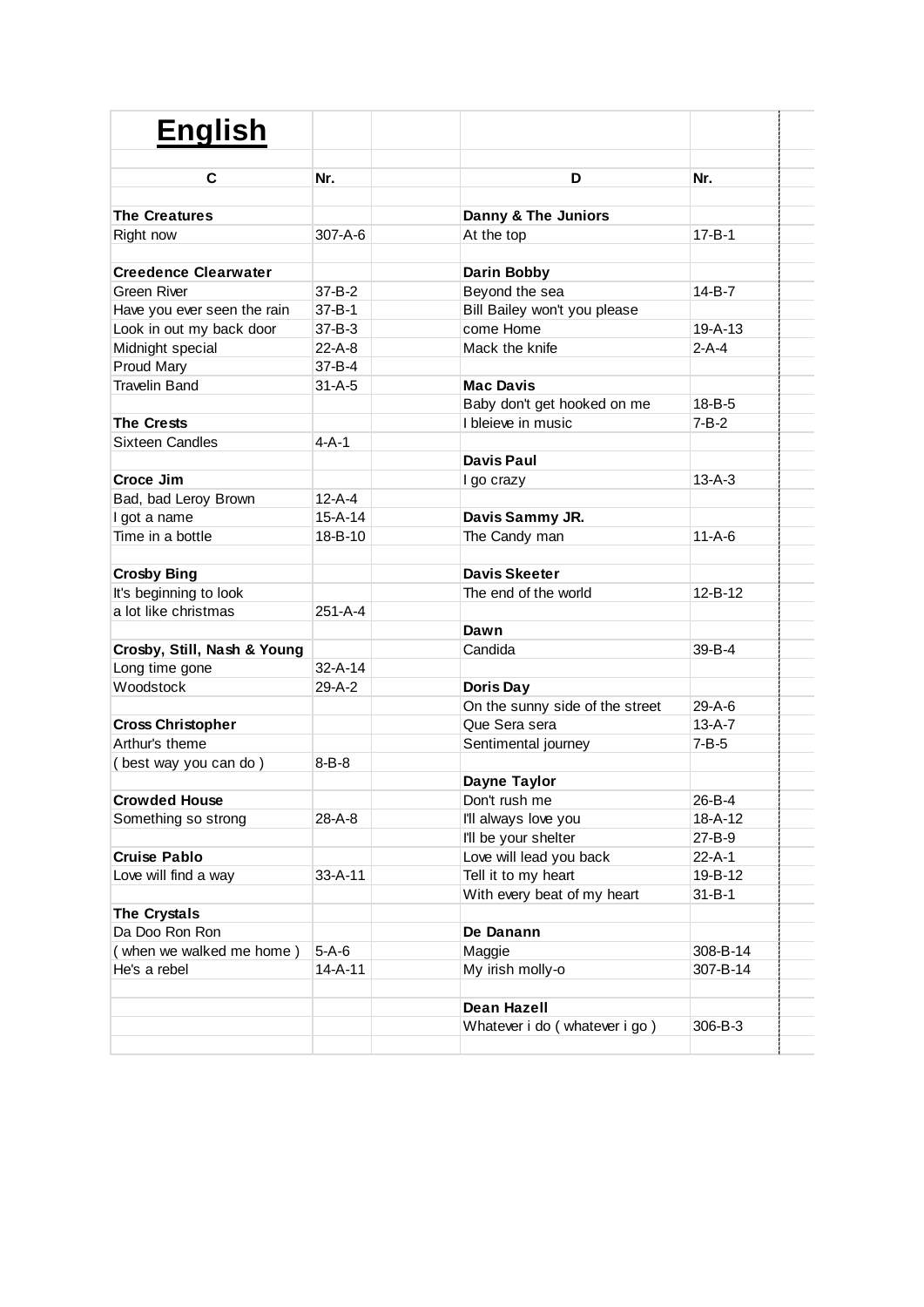| <b>English</b>                         |               |                               |               |  |
|----------------------------------------|---------------|-------------------------------|---------------|--|
| D                                      | Nr.           | D                             | Nr.           |  |
|                                        |               |                               |               |  |
| <b>DeBurgh Chris</b>                   |               | <b>Dire Straits</b>           |               |  |
| Lady in red                            | $18 - A - 14$ | Walk of life                  | $26 - A - 12$ |  |
| Desmond Dekker & The Aces              |               | Dodd Ken                      |               |  |
| The Israelites                         | 307-A-2       | Tears (for souvenirs)         | 303-A-13      |  |
|                                        |               |                               |               |  |
| <b>Del Vikings</b>                     |               | <b>Domino Fats</b>            |               |  |
| Come go with me                        | $38 - A - 7$  | Ain't that a shame            | $3-A-4$       |  |
|                                        |               | Be my guest                   | $36 - A - 12$ |  |
| <b>The Delfonics</b>                   |               | <b>Blue Monday</b>            | $36 - A - 13$ |  |
| Didn't I                               | $21 - B - 7$  | I want you to know            | $37 - A - 6$  |  |
|                                        |               | I'm walkin                    | $36 - A - 14$ |  |
| Denver John                            |               |                               |               |  |
| Annie's song                           | $21 - A - 4$  | Donovan Jason                 |               |  |
| Rocky mountain high                    | $20 - A - 13$ | Every day                     | 306-A-5       |  |
| Take me home country Roads 2-B-9       |               | Nothing can divide us         | $306 - A - 6$ |  |
| Thank god i'm a country boy            | 201-B-10      | To many broken hearts         | 306-A-7       |  |
|                                        |               | When you come back to me      | 306-A-4       |  |
| <b>Depeche Mode</b>                    |               |                               |               |  |
| Policy of truth                        | $28 - B - 2$  | <b>The Doobie Brothers</b>    |               |  |
|                                        |               | <b>Black water</b>            | 29-A-4        |  |
| DeSario Teri with K:C                  |               | China grove                   | $15 - B - 5$  |  |
| Yes, i'm ready                         | $12-A-5$      | Listen to the music           | $8 - A - 13$  |  |
|                                        |               | Long train runnin             | $10 - B - 5$  |  |
| <b>DeShannon Jackie</b>                |               | What a fool belleves          | $10 - B - 6$  |  |
| Put a little love in your heart        | $16 - B - 6$  |                               |               |  |
| What the world needs                   |               | Dorsey Lee                    |               |  |
| now is love                            | $13-A-2$      | Working in the coalmine       | $35 - A - 9$  |  |
|                                        |               |                               |               |  |
| Devo                                   |               | <b>Tommy Dorsey Orchestra</b> |               |  |
| Whip it                                | $27 - A - 9$  | Tea for two                   | $24 - A - 14$ |  |
| <b>Diamond Neil</b>                    |               | <b>Drake Charlie</b>          |               |  |
| He ain't heavy, he's my brother 16-A-6 |               | Mr. Custer                    | 305-B-8       |  |
|                                        |               |                               |               |  |
| <b>The Diamonds</b>                    |               | <b>The Drifters</b>           |               |  |
| Little darlin                          | $10 - B - 11$ | Kissin in the back row        |               |  |
|                                        |               | of the movies                 | 304-B-1       |  |
| <b>Dickies</b>                         |               |                               |               |  |
| Banana splits                          | 304-A-7       | <b>The Dubliners</b>          |               |  |
|                                        |               | The wild rover                | 308-B-13      |  |
| Dickson Barbara                        |               |                               |               |  |
| Answer me                              | 303-B-3       | <b>Dunbar Valerie</b>         |               |  |
|                                        |               | Down in the glen              | 303-B-13      |  |
| <b>Dion &amp; The Belmonts</b>         |               | Loch Lomond                   | 301-B-13      |  |
| A teenager in love                     | $4-A-2$       |                               |               |  |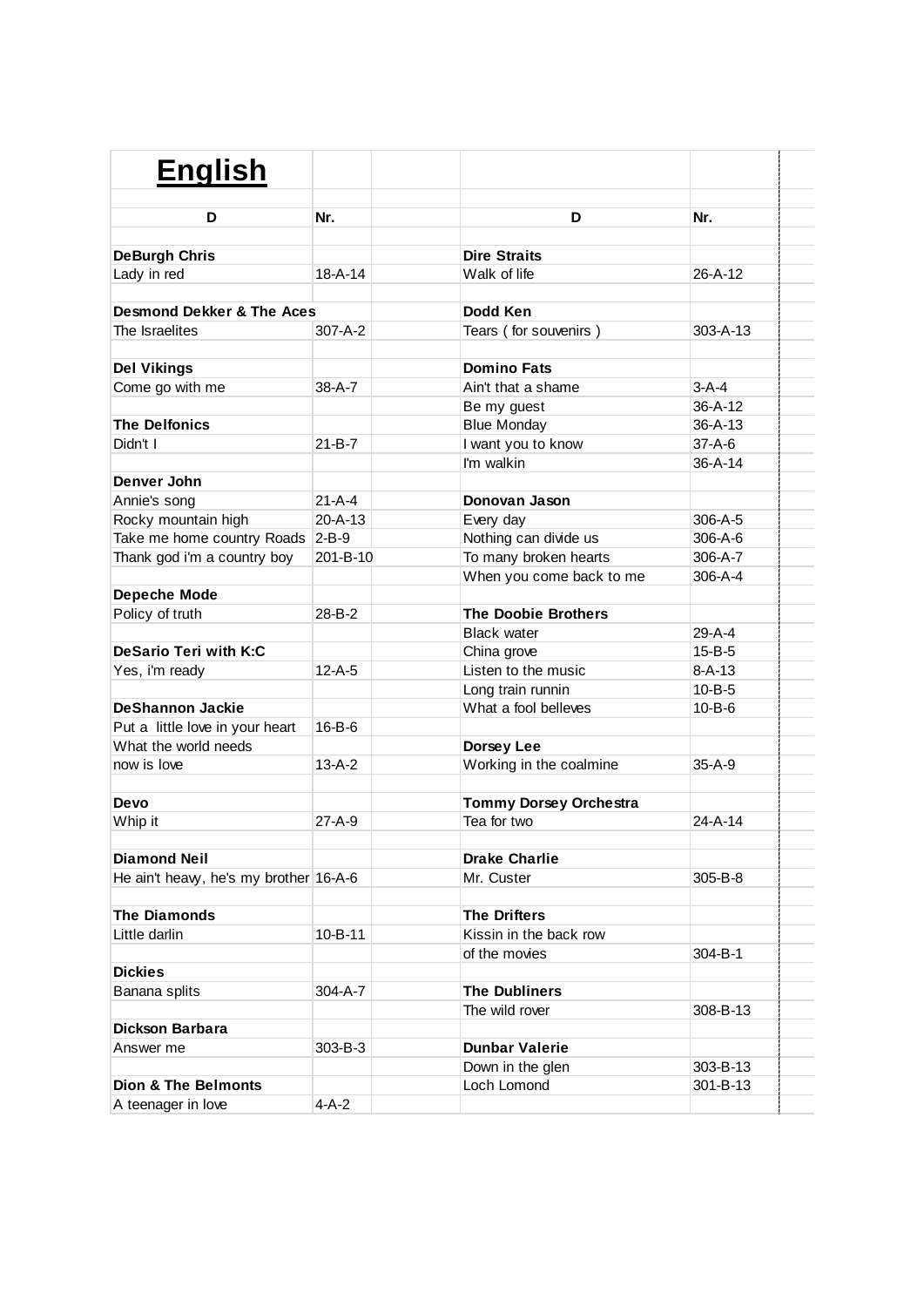| <b>English</b>                          |                |                                |               |  |
|-----------------------------------------|----------------|--------------------------------|---------------|--|
| D                                       | Nr.            | E.                             | Nr.           |  |
|                                         |                |                                |               |  |
| <b>The Duprees</b>                      |                | <b>Erasure</b>                 |               |  |
| You belong to me                        | $22 - B - 13$  | Chains of love                 | 28-A-7        |  |
|                                         |                |                                |               |  |
| <b>Dylan Bob</b>                        |                | <b>The Everly Brothers</b>     |               |  |
| Knockin on heaven's door                | 20-B-13        | All i have to do is dream      | $10 - B - 10$ |  |
| Lay lady lay                            | $31 - B - 7$   | Bye Bye love                   | $15-A-2$      |  |
| Rainy day woman                         | $21 - A - 12$  | Cathy's clown                  | $20 - A - 1$  |  |
|                                         |                | Wake up little Susie           | $14 - B - 1$  |  |
| E                                       |                |                                |               |  |
|                                         |                | <b>The Exiciters</b>           |               |  |
| Earth, Wind & Fire                      |                | Tell him                       | 20-A-8        |  |
| Getaway                                 | 39-B-8         |                                |               |  |
| Shining star                            | $34 - A - 1$   | <b>Exile</b>                   |               |  |
| Sing a song                             | 34-A-2         | Kiss you all over              | 17-A-12       |  |
|                                         |                |                                |               |  |
| <b>Easton Sheena</b>                    |                | <b>Expose</b>                  |               |  |
| For your eyes only                      | $9 - B - 8$    | Come go with me                | 37-B-11       |  |
| The lover in me                         | $25 - B - 8$   | Let me be the one              | 37-B-12       |  |
| Morning train (nine to five)            | $9-A-14$       | Point of no return             | 34-B-1        |  |
|                                         |                | Seasons change                 | 34-B-2        |  |
| <b>Edelman Randy</b>                    |                | Tell me why                    | 38-B-10       |  |
| Uptown uptempo woman                    | $310 - A - 11$ | When i looked at him           | 38-B-9        |  |
| <b>Edison Lighthouse</b>                |                | <b>Extreme</b>                 |               |  |
| Love grows                              | $22 - B - 11$  | More than words                | $33-A-5$      |  |
|                                         |                |                                |               |  |
| The Elegants                            |                | F                              |               |  |
| Little star                             | 24-B-13        |                                |               |  |
|                                         |                | <b>Fabares Shelley</b>         |               |  |
| <b>Elliman Yvonne</b>                   |                | Johnny Angel                   | $21 - A - 6$  |  |
| Love me                                 | 310-B-3        |                                |               |  |
|                                         |                | <b>Fairground Attraction</b>   |               |  |
| <b>Ellington Duke</b>                   |                | Perfect                        | 305-B-9       |  |
| Do nothing til you hear from me 39-A-11 |                |                                |               |  |
|                                         |                | <b>Faith Adam</b>              |               |  |
| <b>Ellis Shirley</b>                    |                | What do you want               | 301-B-11      |  |
| The name game                           | 17-B-11        |                                |               |  |
|                                         |                | <b>Freddy Fender</b>           |               |  |
| <b>The Emotions</b>                     |                | Before the next teardrop falls | $31 - B - 9$  |  |
| Best of my love                         | 39-B-9         | Wasted days and wasted nights  | $9 - A - 12$  |  |
|                                         |                |                                |               |  |
| En Vogue                                |                | <b>Fields Gracie</b>           |               |  |
| Hold on                                 | $33 - B - 3$   | Around the world               | $304 - A - 4$ |  |
|                                         |                |                                |               |  |
| <b>The Equals</b>                       |                | The 5th Dimension              |               |  |
| Baby come back                          | $18 - A - 1$   | Wedding bell blues             | $15 - A - 6$  |  |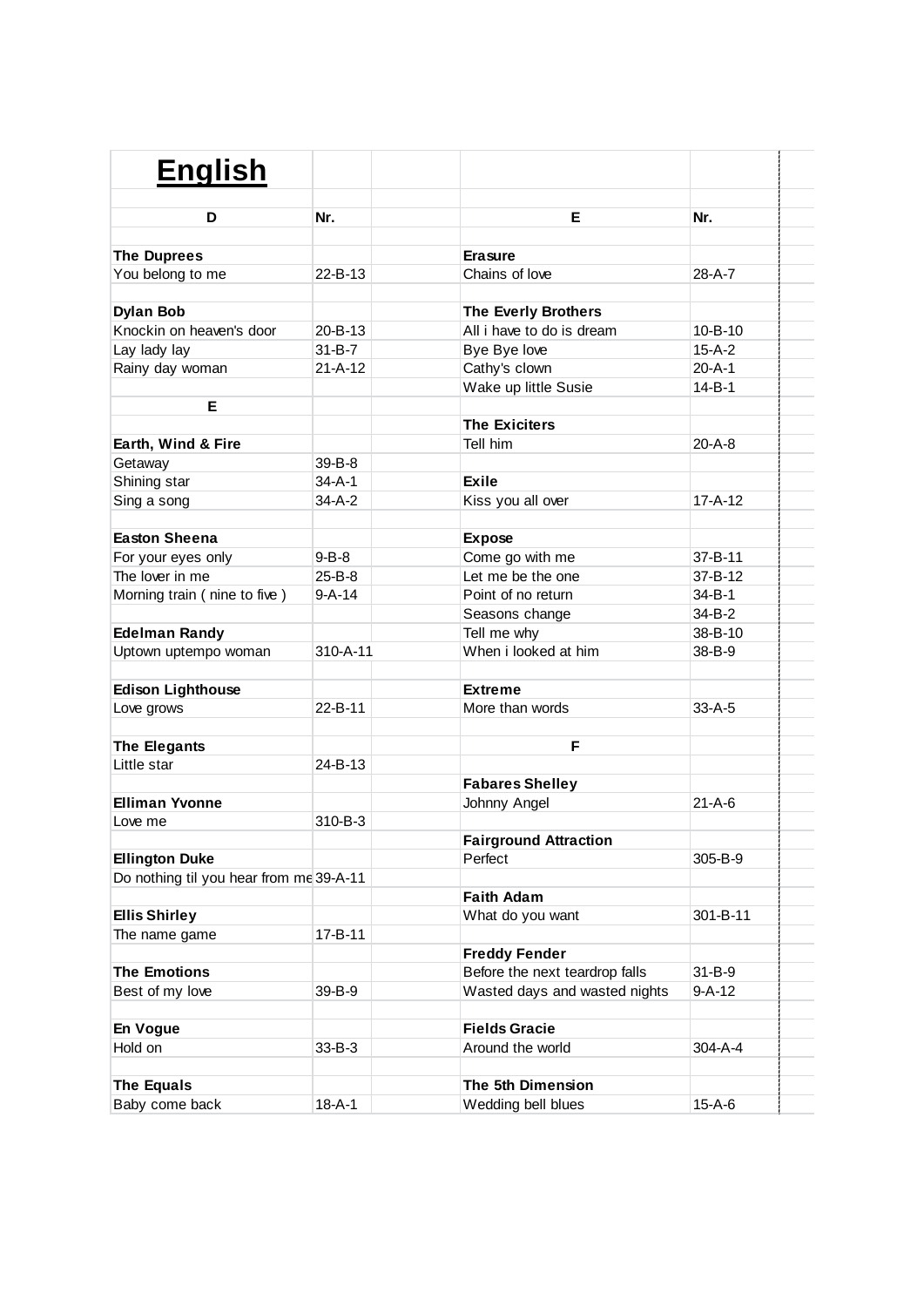| <b>English</b>                         |               |                                   |               |  |
|----------------------------------------|---------------|-----------------------------------|---------------|--|
| F                                      | Nr.           | F                                 | Nr.           |  |
|                                        |               |                                   |               |  |
| <b>Fitzgerald</b>                      |               | <b>The Fortunes</b>               |               |  |
| Begin the Beguine                      | $35 - B - 2$  | You've got your troubles          | 301-B-13      |  |
| Evry time we say goodbye               | 307-A-5       |                                   |               |  |
| How high the moon                      | $31 - A - 7$  | <b>The Four Aces</b>              |               |  |
|                                        |               | Love is a many-splendored thing   | 302-B-13      |  |
| <b>Five Man Electrical Band</b>        |               |                                   |               |  |
| Signs                                  | $31 - A - 10$ | <b>The Four Seasons</b>           |               |  |
|                                        |               | Big girls don't cry               | 23-B-2        |  |
| <b>The Five Satins</b>                 |               | Sherry                            | $12 - B - 2$  |  |
| In the still of the night              | $4-A-3$       | Walk like a man                   | 22-A-7        |  |
| <b>Flack Roberta</b>                   |               | <b>The Four Tops</b>              |               |  |
| Feel like making love                  | 28-A-13       | Ain't no woman                    | 40-B-12       |  |
| Killing me softly with his song        | $27 - B - 5$  | Baby i need your loving           | $8 - A - 12$  |  |
|                                        |               |                                   |               |  |
| Flack R. & Donny Hathaway              |               | <b>Fox Samantha</b>               |               |  |
| Back toghether again                   | 310-B-7       | Nothing's gonna stop me now       | 306-B-11      |  |
| The closer i get to you                | $12 - B - 8$  |                                   |               |  |
| Where is the love                      | $19 - A - 11$ | <b>Frampton Peter</b>             |               |  |
|                                        |               | I'm in you                        | 26-B-8        |  |
| <b>The Flamingos</b>                   |               | Show me the way                   | 26-B-7        |  |
| I only have eyes for you               | 35-B-5        | Baby i love your way              | 33-B-5        |  |
|                                        |               |                                   |               |  |
| <b>Fleetwood Mac</b>                   |               | <b>Francis Connie</b>             |               |  |
| <b>Dreams</b>                          | $6 - B - 11$  | Carolina moon                     | $303 - B - 5$ |  |
|                                        |               | Lipstick on your collar           | 15-B-11       |  |
| <b>The Fleetwoods</b>                  |               |                                   |               |  |
| Come softly to me                      | 35-B-4        | <b>Franklin Aretha</b>            |               |  |
| Mr.Blue                                | $37 - A - 11$ | Chain of fools                    | $30 - A - 13$ |  |
|                                        |               | Freeway of love                   | $11 - B - 1$  |  |
| <b>Floyd Eddie</b>                     |               | Respect                           | 16-B-7        |  |
| Knock on wood                          | 26-A-8        | Think                             | $31 - B - 12$ |  |
|                                        |               |                                   |               |  |
| <b>Fontana W.&amp; The Mindbenders</b> |               | <b>Freddie &amp; The Dreamers</b> |               |  |
| Game of love                           | $14 - A - 12$ | I'm telling you now               | $17-A-5$      |  |
| Foreigner                              |               | Free                              |               |  |
| Cold as ice                            | 34-B-7        | All right now                     | $29 - A - 1$  |  |
| Double vision                          | 34-B-8        |                                   |               |  |
| Feels like the first time              | 34-B-6        | <b>Freeman Bobby</b>              |               |  |
| Hot blooded                            | 36-B-13       | Do you wanna dance                | 10-B-12       |  |
| I wanna know what love is              | $12 - A - 9$  |                                   |               |  |
| Urgent                                 | 36-B-14       | <b>Frey Glenn</b>                 |               |  |
| Waiting for a girl like you            | $10 - B - 4$  | The heat is on                    | $8 - B - 11$  |  |
|                                        |               | You belong to the city            | $10 - B - 1$  |  |
|                                        |               |                                   |               |  |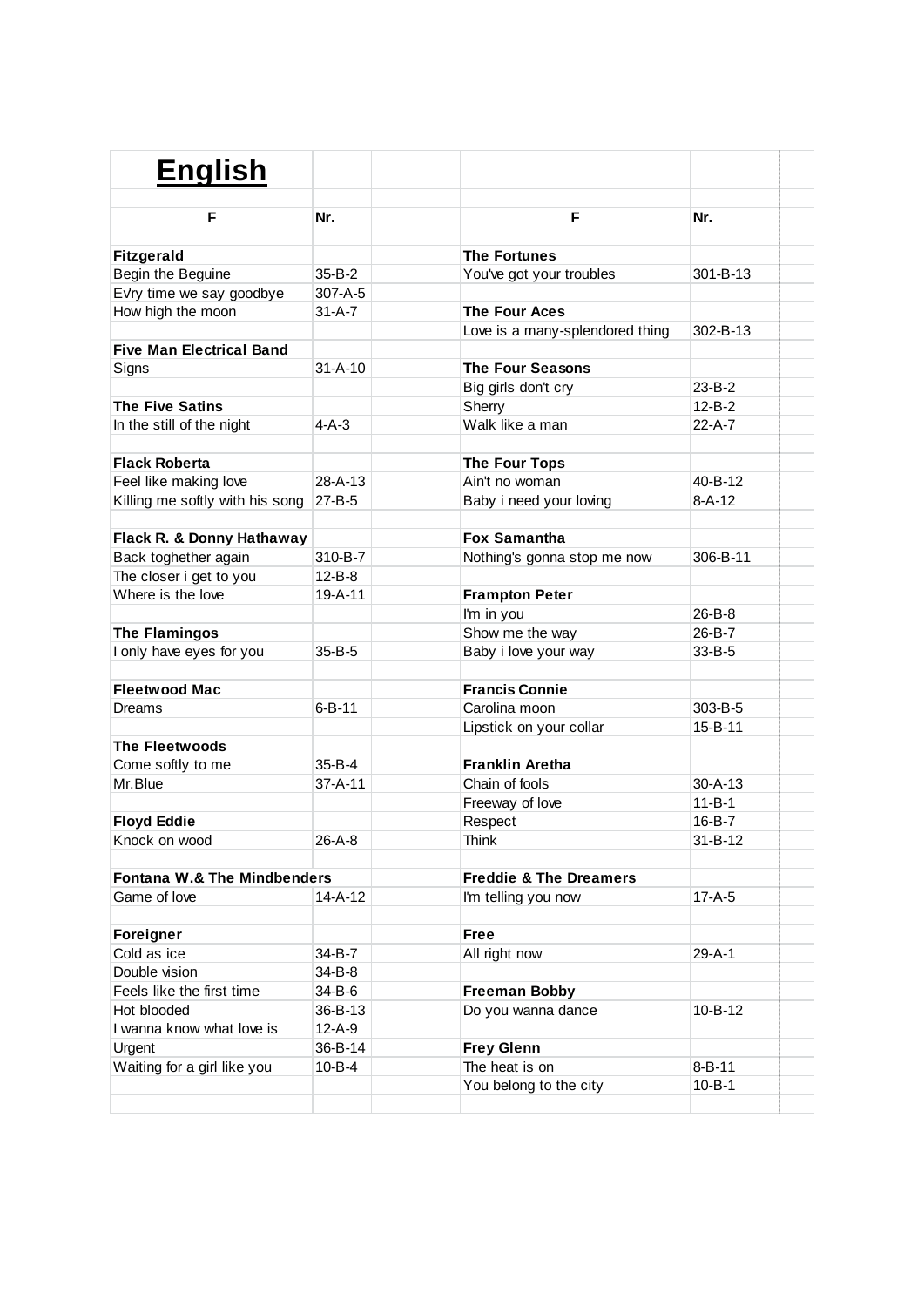| <b>English</b>                               |                |                                         |                |
|----------------------------------------------|----------------|-----------------------------------------|----------------|
|                                              |                |                                         |                |
| F                                            | Nr.            | G                                       | Nr.            |
| Friedman                                     |                |                                         |                |
|                                              | $303 - A - 2$  | Gerry and the Pacemakers                | $301 - B - 6$  |
| Lucky stars                                  |                | Ferry cross the mersey<br>I like it     | $301 - A - 12$ |
|                                              |                | You'll never walk alone                 | $302 - A - 6$  |
| <b>Bobby Fuller Four</b><br>I fought the law | $23-A-5$       |                                         |                |
|                                              |                |                                         |                |
| <b>The Fureys</b>                            |                | <b>Gibb Andy</b><br>An everlasting love | $16 - A - 5$   |
|                                              |                |                                         |                |
| I'll take you home again<br>Kathleen         | $301 - A - 13$ | Gibson Debbbie                          |                |
|                                              |                | Foolish beat                            | $30 - A - 5$   |
|                                              |                |                                         | $30 - A - 1$   |
| <b>Fyffe Will</b>                            | $301 - A - 5$  | Lost in your eyes                       | $30 - A - 2$   |
| I belong to glasgow                          |                | Only in my dreams<br>Out of the blue    | $30 - A - 3$   |
|                                              |                |                                         | $30 - A - 4$   |
| G                                            |                | Shake your love                         |                |
|                                              |                | <b>Gibson Don</b>                       |                |
| <b>Garland Judy</b>                          |                |                                         | $12-A-7$       |
| Over the rainbow                             | $7 - B - 8$    | Oh, lonesome me                         |                |
| <b>Gaye Marvin</b>                           |                | <b>Gilberto Astrud</b>                  |                |
| I heard it through the grapevine 6-A-5       |                | The Girl from ipanema                   | $6 - B - 7$    |
| Sexual healing                               | $34 - A - 4$   |                                         |                |
| What's going on                              | $10 - A - 5$   | <b>Gilder Nick</b>                      |                |
|                                              |                | Hot child in the city                   | $9 - A - 11$   |
| <b>Gayle Christal</b>                        |                |                                         |                |
| Don't make my brown eyes blu(5-B-10          |                | <b>Gill Johnny</b>                      |                |
| Talking in your sleep                        | 201-B-2        | Rub you the right way                   | $31 - B - 8$   |
|                                              |                |                                         |                |
| <b>Gloria Gaynor</b>                         |                | <b>Gilley Mickey</b>                    |                |
| I will survive                               | $8 - B - 4$    | Room full of roses                      | $201 - A - 3$  |
| The J Geils Band                             |                | <b>Gilmer Jimmy and the Fireballs</b>   |                |
| Centerfold                                   | $27 - A - 1$   | Sugar shack                             | $27 - A - 3$   |
|                                              |                |                                         |                |
| <b>Genesis</b>                               |                | <b>Glazer Tom</b>                       |                |
| Invisible touch                              | 24-A-8         | On top of spaghetti                     | 251-B-7        |
| Land of confusion                            | 24-A-9         |                                         |                |
| That's all                                   | 24-A-10        | <b>Gary Glitter</b>                     |                |
|                                              |                | Anyways yours                           | 304-A-8        |
| <b>Gentry Bobby</b>                          |                | Do you wanna touch me ?                 | 303-B-4        |
| Ode to Billy Joe                             | 14-B-13        | I love you love me love                 | 303-B-6        |
|                                              |                |                                         |                |
| <b>Georgia Satellites</b>                    |                | The Go-Go's                             |                |
| Keep your hands to yourself                  | $8 - B - 13$   | Our lips are sealed                     | 19-B-10        |
|                                              |                | We got the beat                         | 22-A-12        |
|                                              |                | Vacation                                | $32-A-2$       |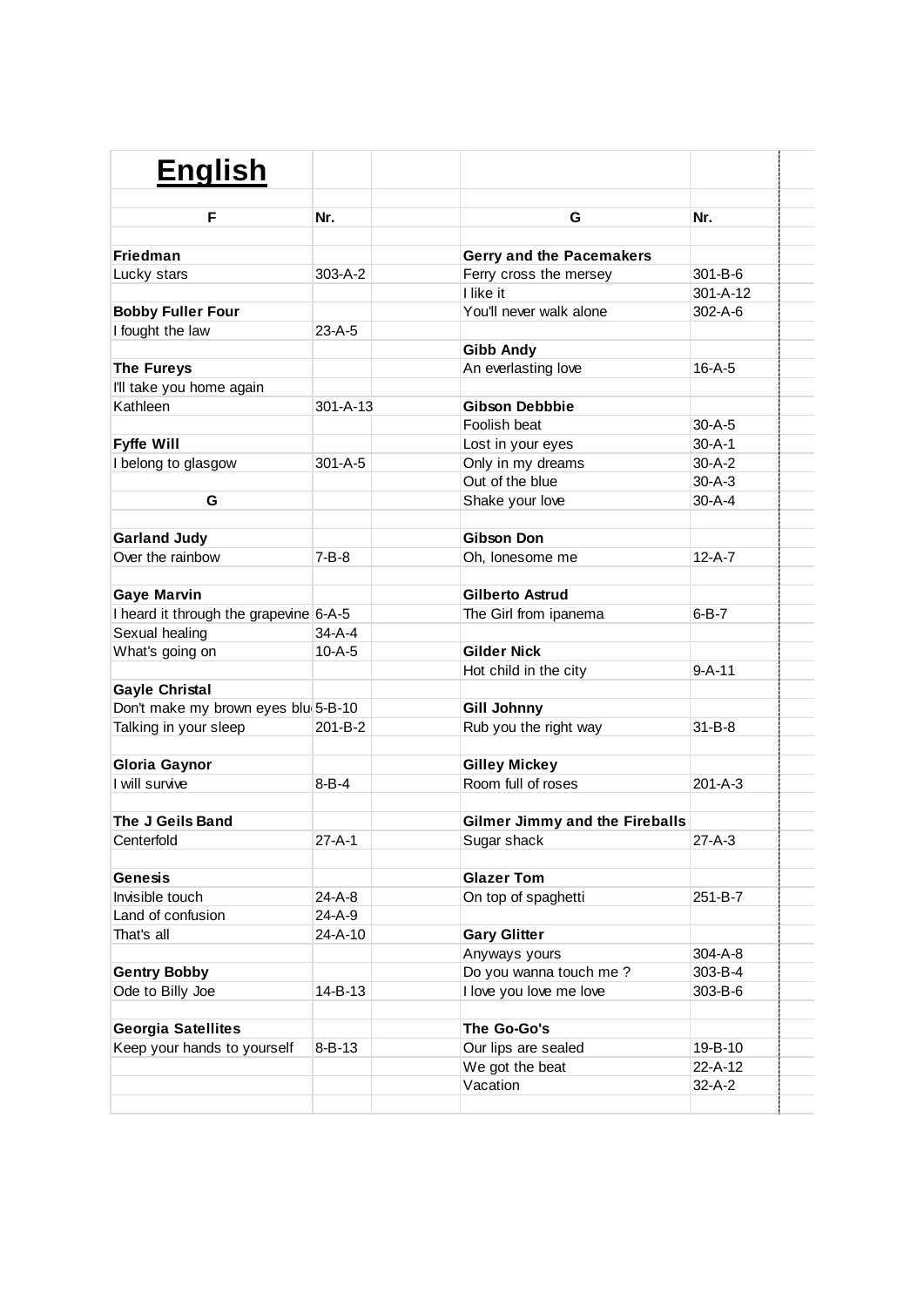| <b>English</b>                             |               |                                             |               |
|--------------------------------------------|---------------|---------------------------------------------|---------------|
|                                            |               |                                             |               |
| G                                          | Nr.           | н                                           | Nr.           |
| <b>Gold Andrew</b>                         |               | <b>Haggard Merle</b>                        |               |
| Lonely boy                                 | $310 - A - 2$ | I'm movin'on                                | 201-A-6       |
|                                            |               | If we make it through december              | 202-B-4       |
| <b>Goldsboro Bobby</b>                     |               | Okle form muskogee                          | 201-B-7       |
| Honey                                      | $20 - A - 2$  |                                             |               |
|                                            |               | <b>Haley Bill &amp; The Comets</b>          |               |
| <b>Gore Leslie</b>                         |               | Rock around the clock                       | $1 - A - 1$   |
| It's my party                              | $5-A-8$       | When the saints go marching in              | 32-B-11       |
|                                            |               |                                             |               |
| <b>Graham Larry</b>                        |               | Hall Robin & Jimmy MacGregor                |               |
| One in a million you                       | $33 - B - 4$  | Charlie is my darling                       | $301 - A - 9$ |
|                                            |               |                                             |               |
| <b>Funk Grand</b>                          |               | Hall Tom T.                                 |               |
| Some Kind of wonderful                     | $35 - B - 8$  | Watermelon wine (old dogs children 202-B-10 |               |
|                                            |               |                                             |               |
| <b>Grand Funk Railroad</b>                 |               | Hamilton, Joe Frank & Reynolds              |               |
| We're an american band                     | $24 - A - 12$ | Don't pull your love                        | $15 - B - 1$  |
|                                            |               |                                             |               |
| <b>The Grass Roots</b>                     |               | <b>Harley Steve &amp; Cockney Rebel</b>     |               |
| Let's live for today                       | 23-B-7        | Make me smile (come up )                    | $308 - A - 7$ |
| Midnight confessions                       | $25 - B - 10$ |                                             |               |
|                                            |               | <b>Harris Emmylou</b>                       |               |
| <b>Gray Dobie</b>                          |               | Blue Kentucky girl                          | $10 - A - 13$ |
| Drift away                                 | $26 - B - 1$  | Mister Sandman                              | $12 - B - 9$  |
| The in crowd                               | $35-A-4$      | Two more bottles of wine                    | 202-B-12      |
|                                            |               |                                             |               |
| <b>Great White</b>                         |               | <b>Harrison Wilbert</b>                     |               |
| Once bitten twice shy                      | $40 - A - 4$  | Kansas city                                 | $14-A-2$      |
|                                            |               |                                             |               |
| P.B. Greves                                |               | Heart                                       |               |
| Take a letter Maria                        | $31 - B - 11$ | Alone                                       | $22-A-2$      |
|                                            |               | Nothing'at all                              | 29-B-3        |
| <b>Green Al</b>                            |               |                                             |               |
| Let's stay togheter                        | 18-B-8        | <b>Heatwave</b>                             |               |
| Tired of being alone                       | 33-A-6        | Boogie Nights                               | 26-A-11       |
| <b>Greenbaum Norman</b>                    |               | <b>Heeb Bobby</b>                           |               |
| Spirit in the sky                          | $23-A-3$      | Sunny                                       | $1 - A - 5$   |
|                                            |               |                                             |               |
| The Guess Who                              |               | <b>Henley Don</b>                           |               |
| American woman                             | 35-B-12       | All she wants to do is dance                | $25-A-14$     |
| No sugar tonight                           | 25-B-12       |                                             |               |
| No time                                    | 25-B-11       | <b>Herman's Hermits</b>                     |               |
|                                            |               | I'm into something good                     | 20-A-5        |
| <b>Gwen Guthrie</b>                        |               | There's a kind of hush                      | 39-A-13       |
| Ain't nothing goin on but the rer 307-A-14 |               | (all over the world)                        |               |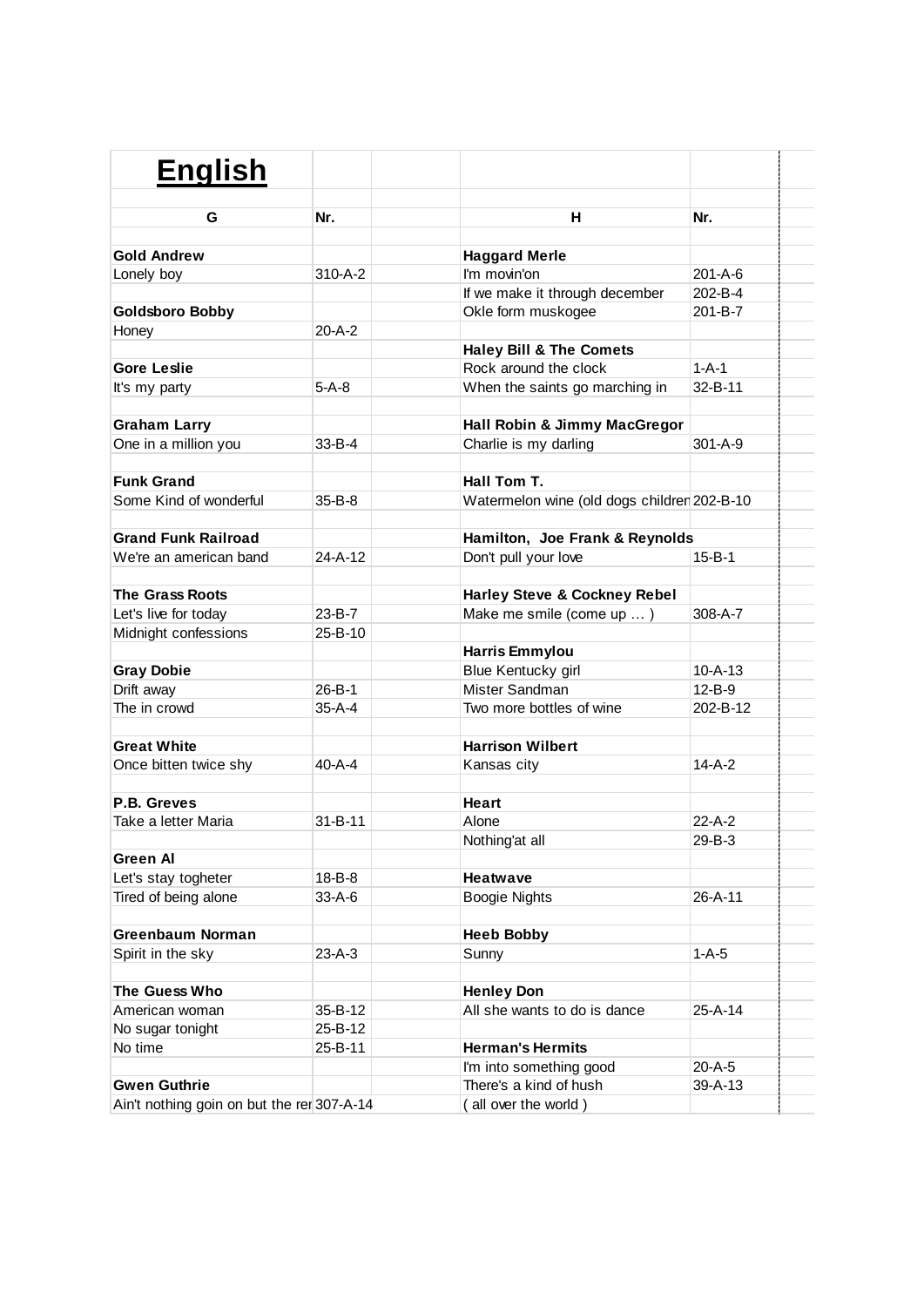| <b>English</b>                            |                |                                   |               |  |
|-------------------------------------------|----------------|-----------------------------------|---------------|--|
| н                                         | Nr.            | н                                 | Nr.           |  |
|                                           |                |                                   |               |  |
| Hill Dan                                  |                | <b>Human League</b>               | $32 - B - 5$  |  |
| Sometimes when we touch                   | 20-B-9         | Dont you want me                  |               |  |
|                                           |                |                                   |               |  |
| <b>Hill Vince</b>                         |                | <b>Humperdinck Engleberg</b>      |               |  |
| Edelweiss                                 | 302-A-14       | After the lovin                   | $27-A-6$      |  |
|                                           |                | The Last wattz                    | $301 - A - 2$ |  |
| <b>The Hollies</b>                        |                | Release me                        | $13 - B - 5$  |  |
| I'm alive                                 | 307-B-4        |                                   |               |  |
|                                           |                | <b>Hyland Brian</b>               |               |  |
| <b>Holly Buddy</b>                        |                | Itsy bitsy teeny weenie           |               |  |
| Oh boy i                                  | $11 - B - 11$  | yellow polkadot bikini            | 22-A-9        |  |
| Peggy sue                                 | $3-A-3$        |                                   |               |  |
| That'll be the day                        | $5-A-4$        | ı                                 |               |  |
| DR. Hook                                  |                | <b>Idol Billy</b>                 |               |  |
| A little bit more                         | $304 - A - 1$  | Cradle of love                    | 40-B-9        |  |
| Better love next time                     | $303 - A - 11$ | I forgot to be your lover         | $26 - A - 13$ |  |
| Sylia's Mother                            | $304 - A - 14$ |                                   |               |  |
| When you're in love with                  |                | <b>Ifield Frank</b>               |               |  |
| a beautiful woman                         | $20 - A - 10$  | I remember you                    | $307 - B - 6$ |  |
|                                           |                |                                   |               |  |
| <b>Hopkins Mary</b>                       |                | Iglesias Julio & Willie Nelson    |               |  |
| Those were the days                       | $301 - A - 1$  | To all the girls i'veloved before | $11 - B - 12$ |  |
|                                           |                |                                   |               |  |
| Hornsby Bruce & The Range                 |                | The Impressions                   |               |  |
| The way it is                             | $14-A-4$       | It's all right                    | 29-B-4        |  |
|                                           |                | People get ready                  | $31 - A - 11$ |  |
| <b>Horton Johnny</b>                      |                |                                   |               |  |
| The battle of New Orleans                 | 20-B-8         | <b>Ingram James</b>               |               |  |
|                                           |                | Just once                         | $18 - A - 13$ |  |
| <b>Houston Whitney</b>                    |                |                                   |               |  |
| All the man that i need                   | $29-A-5$       | Ingram Luther                     |               |  |
| Greatest love of all                      | 7-A-13         | I don't want to be right          | 33-B-10       |  |
| How will i know                           | $6 - A - 13$   | (if loving you is wrong)          |               |  |
| I wanna dance with somebody               | $5 - B - 4$    |                                   |               |  |
| I'm your baby tonight                     | $37 - A - 1$   | The Isley Brothers                |               |  |
| One moment in time                        | $14 - B - 2$   | It's your thing                   | 35-B-11       |  |
| So emotional                              | $14 - A - 5$   | Shout                             | $40 - A - 1$  |  |
| Where do broken hearts go                 | $17 - A - 13$  |                                   |               |  |
| You give good love                        | $13 - A - 13$  | <b>Izaak Chris</b>                |               |  |
|                                           |                | Wicked game                       | $31 - B - 10$ |  |
| <b>Hues Corportarion</b><br>Rock the boat | $21 - B - 9$   |                                   |               |  |
|                                           |                |                                   |               |  |
| <b>The Human Beings</b>                   |                |                                   |               |  |
| Nobody but me                             | $17 - B - 7$   |                                   |               |  |
|                                           |                |                                   |               |  |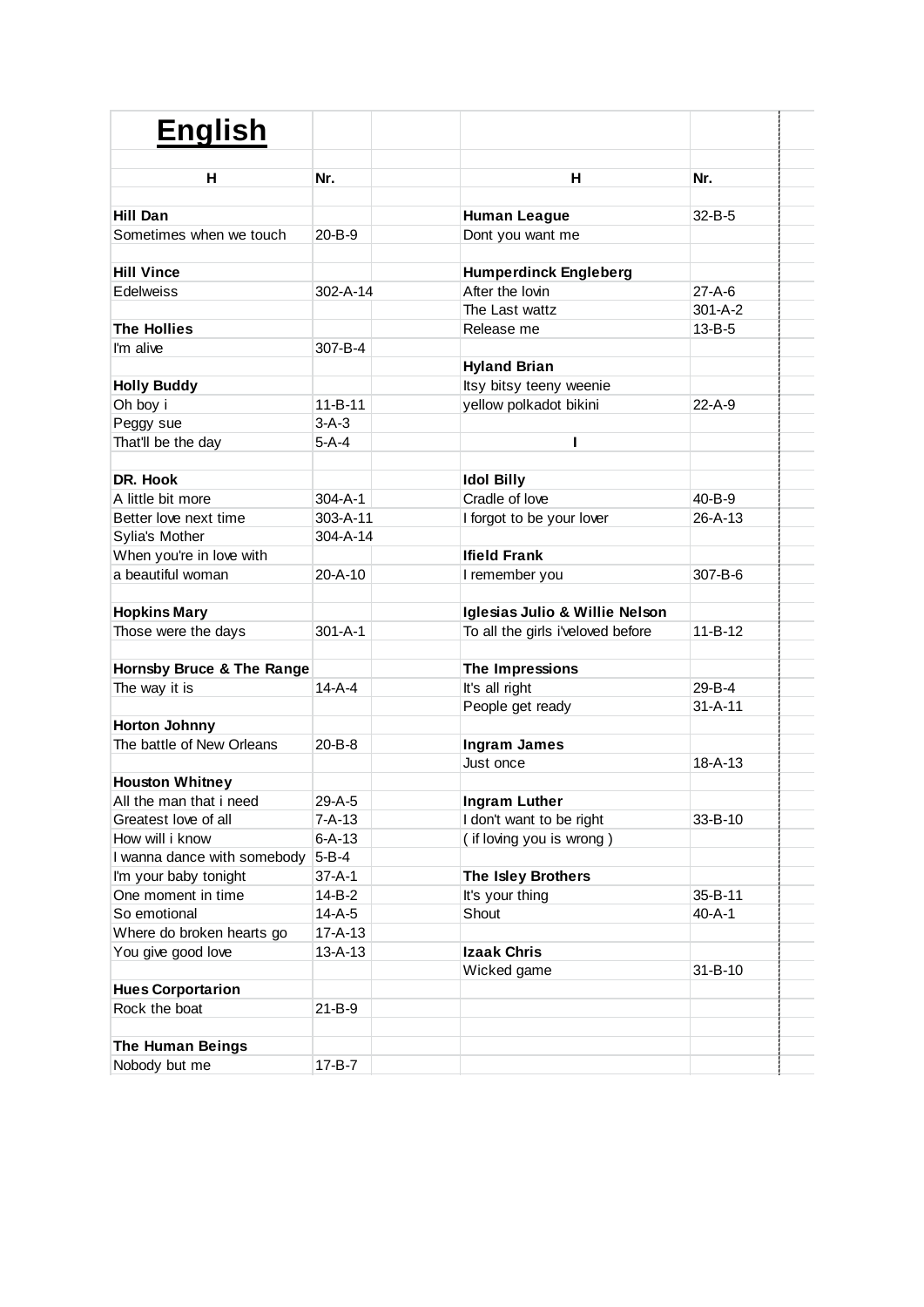| <b>English</b>                          |               |                                     |                |
|-----------------------------------------|---------------|-------------------------------------|----------------|
|                                         |               |                                     |                |
| J                                       | Nr.           | J                                   | Nr.            |
| J.J.Jackson                             |               | <b>Jennings Waylon</b>              |                |
| But it's alright                        | $32 - B - 10$ | A good hearted woman                | $201 - A - 14$ |
|                                         |               | Luckenbach, Texas                   |                |
| <b>Jackson Janet</b>                    |               | (back to the basics)                | $202 - A - 6$  |
| Control                                 | 19-B-13       |                                     |                |
| Miss you much                           | $22 - B - 1$  | Jones Jimmy                         |                |
| What have you done for                  |               | Handy man                           | $16 - B - 5$   |
| me lately                               | $3 - B - 2$   |                                     |                |
| When i think of you                     | $20 - B - 14$ | The Jets                            |                |
|                                         |               | You've got it all over him          | $11 - B - 3$   |
| <b>Jackson Michael</b>                  |               |                                     |                |
| <b>Bad</b>                              | $25-A-2$      | Joan Jett & The Black Hearts        |                |
| Beat it                                 | $25-A-4$      | I love rock n' roll                 | 19-B-9         |
| <b>Billie Jean</b>                      | $25-A-1$      |                                     |                |
| Don't stop til you get enough           | $25-A-5$      | <b>Joel Billy</b>                   |                |
| Rock with you                           | 26-B-13       | Honesty                             | $28 - A - 3$   |
| Rockin Robin                            | $13 - B - 4$  | I go to extremes                    | $28 - A - 1$   |
| Thriller                                | 26-B-14       | It's still rock & roll to me        | $28-A-5$       |
| The way you make me feel                | $25-A-3$      | Say goodbye to hollywood            | $28-A-2$       |
|                                         |               | Tell her about it                   | 28-A-4         |
| The Jam                                 |               |                                     |                |
| Going underground                       | 310-A-9       | <b>John Elton</b>                   |                |
|                                         |               | Bennie and the jets                 | $7 - A - 12$   |
| <b>James Tommy &amp; The Shondells</b>  |               | Candle in the wind                  | $25-A-9$       |
| Crimson and clover                      | $40 - B - 11$ | Crocodile rock                      | $5 - A - 12$   |
| Mony mony                               | 24-B-12       | Daniel                              | $2 - A - 12$   |
|                                         |               | Godbye yellow brick road            | $5 - A - 11$   |
| Jan & Dean                              |               | Saturday night alright for fighting | $14 - A - 1$   |
| The little old lady from Pasader 19-A-4 |               | Step into christmas                 | 304-B-13       |
| Surf City                               | $17 - A - 4$  | Your song                           | $6 - A - 12$   |
| <b>Jay &amp; The Americans</b>          |               | <b>Jolson Al</b>                    |                |
| Come a little bit closer                | 15-B-12       | <b>Anniversary Song</b>             | $6 - B - 3$    |
|                                         |               | Mammy                               | 301-B-10       |
| The Jaynettes                           |               |                                     |                |
| Sally go round the roses                | 28-B-7        | <b>Jones George</b>                 |                |
|                                         |               | He stopped loving her today         | 201-B-6        |
| Jefferson Airplane                      |               | The race is on                      | 202-B-9        |
| Somebody to love                        | 4-A-8         |                                     |                |
| White rabbit                            | 26-B-9        | Journey                             |                |
|                                         |               | Be good to yourself                 | 35-B-10        |
| June Rosemary                           |               | Girl can't help it                  | $35 - B - 9$   |
| I'll be with you in Apple               |               |                                     |                |
| blossom time                            | 304-A-9       | Jenis Joplin & Kris Kristofferson   |                |
|                                         |               | Me and Bobby McGee                  | $12 - A - 3$   |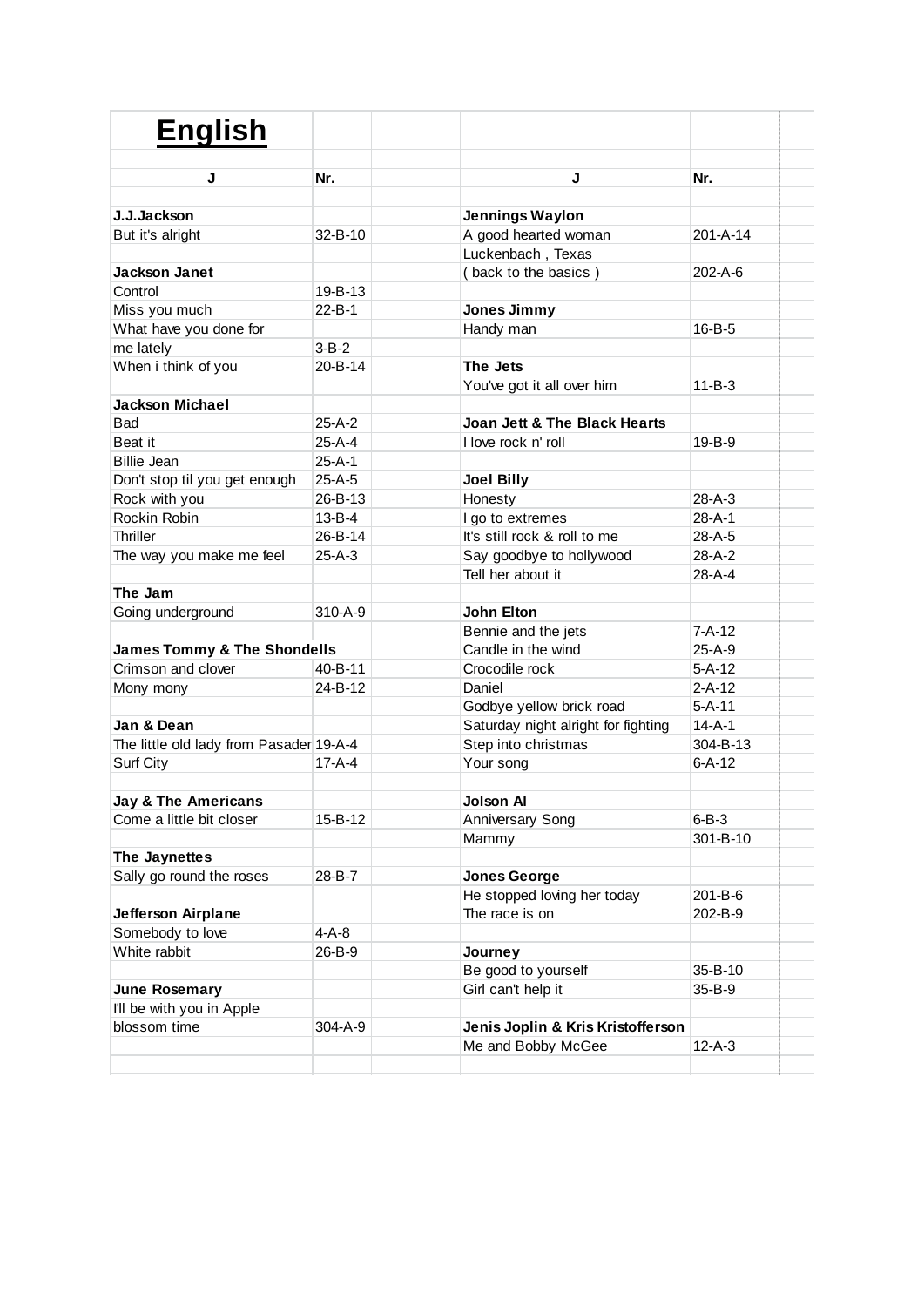| <b>English</b>                                  |                |                                  |               |  |
|-------------------------------------------------|----------------|----------------------------------|---------------|--|
| J                                               | Nr.            | J                                | Nr.           |  |
|                                                 |                |                                  |               |  |
| <b>Jones Tom</b>                                |                | <b>The Kinks</b>                 |               |  |
| Delilah                                         | $304 - A - 13$ | All day and all of the night     | 17-B-9        |  |
| The green green grass of                        |                | You really got me                | $16 - B - 8$  |  |
| home                                            | $2 - B - 11$   |                                  |               |  |
| It's not unusual                                | 302-A-10       | Knight Gladys & The Pips         |               |  |
| Love me tonight                                 | $304 - A - 2$  | Midnight train to georgia        | $10 - A - 6$  |  |
| What's new pussycat                             | $37 - B - 7$   |                                  |               |  |
|                                                 |                | Kool and the Gang                |               |  |
| The Judds                                       |                | Celebration                      | $24 - B - 1$  |  |
| Grandpa (tell us about)                         | $1 - B - 12$   | Cherish                          | $30 - A - 6$  |  |
| Mama he's crazy                                 | $17 - A - 14$  | Joanna                           | $30 - A - 7$  |  |
|                                                 |                | Ladies' night                    | $30 - A - 8$  |  |
| Κ                                               |                |                                  |               |  |
|                                                 |                | L                                |               |  |
| K.C & The Sunshine Band                         |                |                                  |               |  |
| Get down tonight                                | 40-A-2         | Labelle Patti                    |               |  |
| That's the way (i like it)                      | $40 - A - 3$   | New Attitude                     | $6 - A - 14$  |  |
|                                                 |                |                                  |               |  |
| <b>Kansas</b>                                   |                | Labelle Patti & Michael McDonald |               |  |
| Dust in the wind                                | $35-A-8$       | On my own                        | 4-B-4         |  |
|                                                 |                |                                  |               |  |
| <b>Khan Chaka</b>                               |                | <b>Lauper Cindy</b>              |               |  |
| I'm every woman                                 | 307-B-9        | Girls just want to have fun      | $10 - A - 2$  |  |
|                                                 |                | <b>True Colours</b>              | $5 - B - 3$   |  |
| Khan Chaka & Rufus                              |                |                                  |               |  |
| Ain't nobody                                    | $305 - A - 7$  | Laurel & Hardy                   |               |  |
|                                                 |                | The trail of the lonesome pine   | $307 - A - 8$ |  |
| <b>B.B.King</b>                                 |                |                                  |               |  |
| The thrill is gone                              | $36 - A - 11$  | <b>Lawerence Vicki</b>           |               |  |
|                                                 |                | That's the night the lights      |               |  |
| Ben E. King                                     |                | went out in georgia              | 32-B-6        |  |
| Stand by me                                     | $6-A-6$        |                                  |               |  |
|                                                 |                | Led Zeppelin                     |               |  |
| <b>King Carole</b>                              |                | Black dog                        | 30-B-12       |  |
| It's to late                                    | $6 - B - 5$    | Heartbreaker                     | 30-B-10       |  |
| I feel the earth move                           | 34-B-9         | Immigrant song                   | $30 - B - 8$  |  |
|                                                 |                | Rock and Roll                    | 30-B-13       |  |
| The Kingsmen                                    |                | The song remains the same        | 30-B-11       |  |
| Louie, Louie                                    | $22 - B - 3$   | Stairway to heaven               | 30-B-14       |  |
|                                                 |                | Whole lotta love                 | 30-B-9        |  |
|                                                 |                |                                  |               |  |
| The Kingston Trio<br>Where have all the flowers |                |                                  |               |  |
|                                                 |                | Lee Johnny                       |               |  |
| gone                                            | $9 - B - 4$    | Looking for love                 | $1 - B - 11$  |  |
|                                                 |                |                                  |               |  |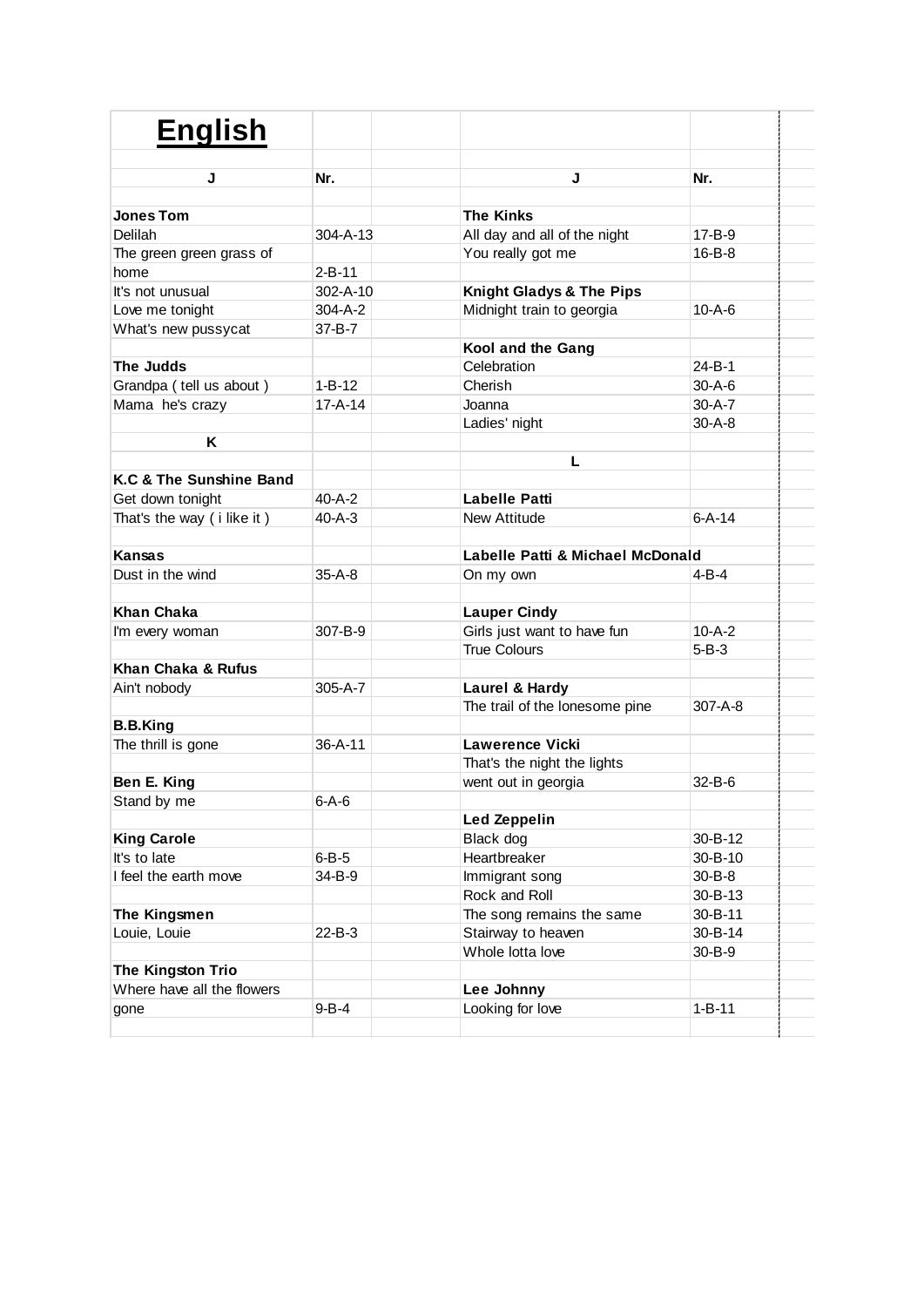| <b>English</b>             |               |                                          |               |
|----------------------------|---------------|------------------------------------------|---------------|
|                            |               |                                          |               |
| L                          | Nr.           | J                                        | Nr.           |
| Lee Branda                 |               | <b>Loggins Dave</b>                      |               |
| Break ti to me gently      | 27-B-3        | Please Come to Boston                    | $40 - A - 9$  |
| Dum Dum                    | 37-A-4        |                                          |               |
| I'm sorry                  | $8 - A - 11$  | <b>Loggins Kenny</b>                     |               |
| Rocking around             |               | Footloose                                | $8 - B - 10$  |
| the christmas tree         | 251-A-14      |                                          |               |
|                            |               | Loggins Kenny & Steve Nicks              |               |
| Lennon John                |               | Whenever i call you friend               | $2 - A - 10$  |
| Imagine                    | 302-A-1       |                                          |               |
| Startin over               | 12-B-11       | Loggins & Mesina                         |               |
| Whatever gets you trough   |               | Your mama don't dance                    | $15 - B - 7$  |
| the night                  | $32 - A - 7$  |                                          |               |
| Woman                      | $10 - B - 2$  | <b>London Julie</b>                      |               |
|                            |               | Cry me a river                           | 29-A-7        |
| Level 42                   |               |                                          |               |
| It's over                  | 304-B-7       | <b>London Laurie</b>                     |               |
| Running in the family      | 304-B-9       | He's got the whole world                 |               |
|                            |               | In his hands                             | $37 - A - 7$  |
| Lewis Barbara              |               |                                          |               |
| Baby i'm yours             | $35-A-3$      | <b>Loooking Glass</b>                    |               |
|                            |               | Brandy (you're a fine girl)              | $13 - B - 7$  |
| Lewis Huey & The News      |               |                                          |               |
| The heart of rock and roll | $1 - B - 1$   | <b>Los Bravos</b>                        |               |
| If this is it              | $1 - B - 2$   | <b>Black is black</b>                    | $17 - A - 6$  |
| I want a new drug          | 24-B-3        |                                          |               |
| The power of love          | $2 - B - 4$   | <b>Los Lobos</b>                         |               |
| Stuck with you             | $11 - A - 4$  | Come on let's go                         | $8 - B - 12$  |
|                            |               |                                          |               |
| Lee Lewis Jerry            |               | Lulu                                     |               |
| Great balls of fire        | $1 - A - 3$   | To sir with love                         | $36 - B - 10$ |
| Whole lotta shakin goin on | $11 - B - 8$  |                                          |               |
|                            |               | <b>Lymon Frankie &amp; The Teenagers</b> |               |
| <b>Lewis Smiley</b>        |               | Why do fools fall in love                | 40-A-14       |
| I hear you knockin         | 35-A-12       |                                          |               |
|                            |               | Lynch Joe                                |               |
| <b>Little Eva</b>          |               | Molly Malone                             | 307-B-11      |
| The locomotion             | 5-A-5         |                                          |               |
|                            |               | Loretta Lynn                             |               |
| Little Richard             |               | Coal miner's daughter                    | $8 - A - 1$   |
| Long tall sally            | $1 - A - 4$   | You ain't woman enough                   | 202-A-13      |
| Lucille                    | $35 - A - 13$ |                                          |               |
| <b>Tutti Frutti</b>        | $11 - B - 9$  | Lynn Vera                                |               |
|                            |               | We'll meet again                         | 301-B-14      |
| Logan Jimmy                |               | The white cliffs of Dover                | 301-B-7       |
| I love a lassie            | 302-B-4       |                                          |               |
| Roamin in the gloamni      | 302-B-12      |                                          |               |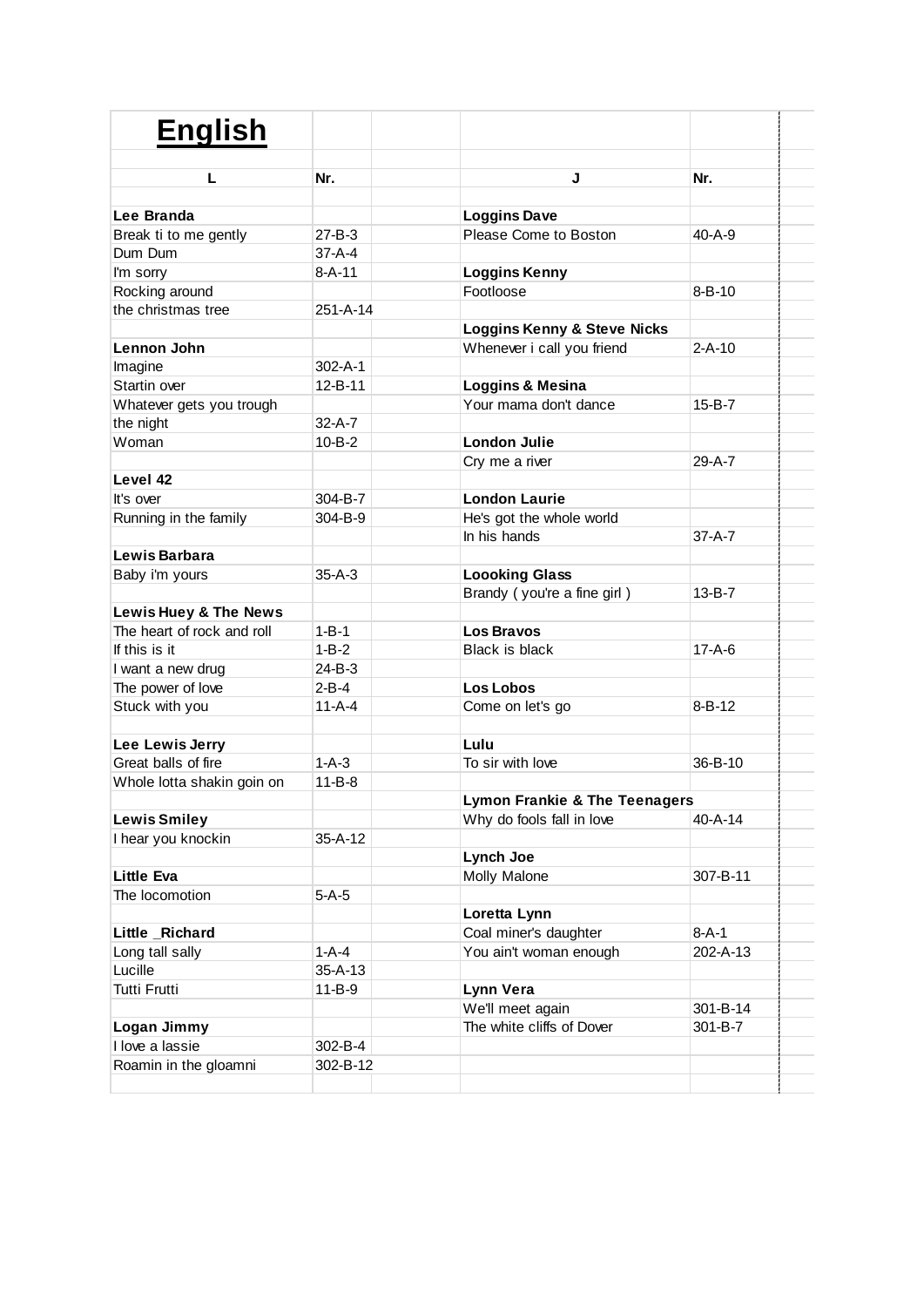| <b>English</b>             |               |                                     |               |
|----------------------------|---------------|-------------------------------------|---------------|
|                            |               |                                     |               |
| L                          | Nr.           | м                                   | Nr.           |
| <b>Lynyrd Skynyrd</b>      |               | <b>Manilow Barry</b>                |               |
| Free Bird                  | $38 - A - 6$  | I can't smile without you           | $11-A-5$      |
| Sweet home Alabama         | 40-B-7        | I dont't want to walk without you   | $11 - A - 3$  |
|                            |               | I write the songs                   | $3 - A - 10$  |
| м                          |               | Looks like we made it               | 26-B-11       |
|                            |               |                                     | $21 - A - 11$ |
|                            |               | Mandy                               |               |
| <b>Madonna</b>             |               | Weekend in New England              | 34-A-5        |
| Crazy for you              | $10 - A - 3$  |                                     |               |
| Like a Virgin              | $3 - B - 1$   | <b>The Marcels</b>                  |               |
| Material girl              | $13 - A - 8$  | Blue moon                           | 17-B-4        |
| <b>Malcolm Carl</b>        |               | <b>Marie Teena</b>                  |               |
| Fattie bum bum             | 304-A-5       | Lovergirl                           | $39 - B - 6$  |
|                            |               |                                     |               |
| <b>Mallan Peter</b>        |               | <b>Marley Bob &amp; The Wailers</b> |               |
| Annie Laurie               | $302 - A - 4$ | Stir it up                          | $27 - B - 1$  |
|                            |               | Is this love                        | $308 - B - 4$ |
| The Mamas & The Papas      |               |                                     |               |
| California Dreamin         | 7-A-6         | <b>Martha &amp; The Vandellas</b>   |               |
| Monday Monday              | $37 - A - 5$  | Dancing in the street               | $6 - A - 3$   |
|                            |               | Heatwave                            | $6 - A - 2$   |
| <b>Melissa Manchester</b>  |               |                                     |               |
| Don't cry out loud         | 9-A-10        | Martika                             |               |
| Though the eyes of love    | 22-B-12       | <b>Toy Soldiers</b>                 | 20-B-11       |
|                            |               |                                     |               |
| <b>Mandrell Barbara</b>    |               | <b>Martin Dean</b>                  |               |
| I was country              |               | Everybody loves somebody            | $1 - B - 8$   |
| when country wasn't cool   | 202-B-3       | Memories are made of this           | $21 - A - 2$  |
| Sleeping                   |               |                                     |               |
| single in a double bed     | 201-A-8       | <b>Martino Al</b>                   |               |
|                            |               | Spanish eyes                        | 34-B-11       |
| <b>Manfred Mann</b>        |               |                                     |               |
| Do way diddy diddy         | 14-B-4        | <b>The Marvelettes</b>              |               |
| Pretty Flamingo            | 303-A-10      | Please Mr. Postman                  | $2-A-6$       |
| The mighty quinn           | 21-B-5        |                                     |               |
|                            |               | <b>Marx Richard</b>                 |               |
| <b>Manhatan Transfer</b>   |               | Angelia                             | 32-A-4        |
| The boy from New York City | $11 - B - 4$  | Endless summer nights               | 15-B-5        |
| Chanson d'amour            | 305-B-3       | Hold on th the nights               | 19-B-8        |
|                            |               | Right here waiting                  | 21-A-14       |
| <b>Manhattans</b>          |               |                                     |               |
| Shining star               | 310-A-8       | Mathis Johnny & D. Williams         |               |
|                            |               | To much, to little, too late        | 10-A-8        |
|                            |               |                                     |               |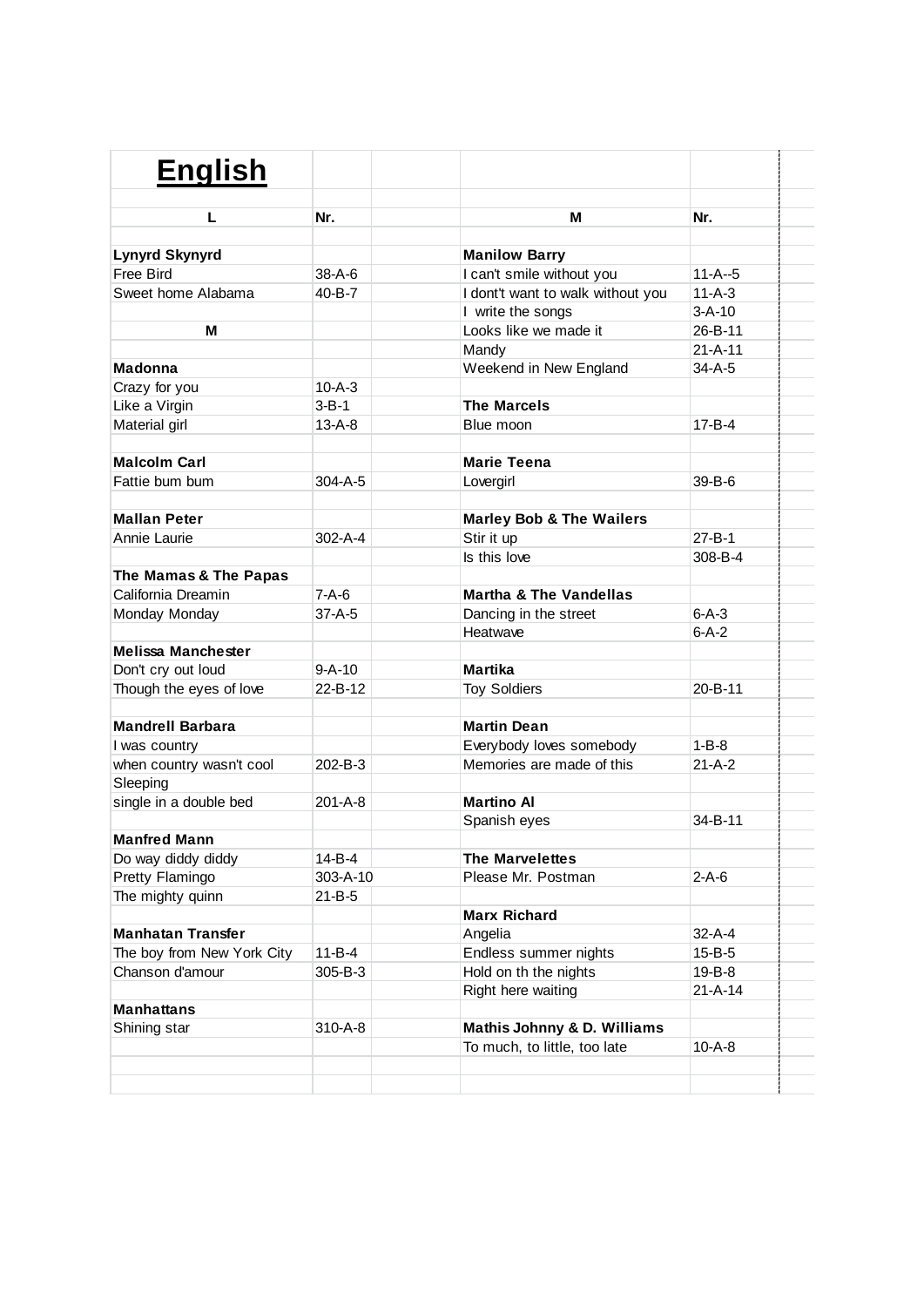| <b>English</b>                        |               |                                          |                |
|---------------------------------------|---------------|------------------------------------------|----------------|
|                                       |               |                                          |                |
| м                                     | Nr.           | м                                        | Nr.            |
| <b>McCartney Paul</b>                 |               | <b>Melvin Harold &amp; The Bluenotes</b> |                |
| Band on the run                       | $23 - B - 4$  | The love i lost                          | $36 - A - 8$   |
| Coming up                             | $22 - A - 13$ |                                          |                |
| Jet                                   | $23 - B - 5$  | Man at Work                              |                |
| Let em in                             | 24-B-2        | Down under                               | $36-A-5$       |
| Listen to what the man said           | $22 - A - 14$ | Who can it be now                        | $10 - B - 3$   |
| Maybe i'm amazed                      | $37 - A - 13$ |                                          |                |
| My love                               | 8-A-14        | <b>Sergio Mendes</b>                     |                |
| Silly love songs                      | $3 - A - 11$  | Never gonna let you go                   | $13 - A - 4$   |
| Wonderful christmas time              | 304-B-12      |                                          |                |
|                                       |               | Sergio Mendes & Brazil 66                |                |
| <b>McCartney Paul &amp; M.Jackson</b> |               | The look of love                         | 7-A-8          |
| Say, Say, Say                         | $12 - A - 12$ |                                          |                |
|                                       |               | Michelle                                 |                |
| <b>McCartney Paul &amp; S. Wonder</b> |               | No more lies                             | $27 - A - 8$   |
| Ebony and ivory                       | 4-B-1         |                                          |                |
|                                       |               | Middle of the road                       |                |
| <b>The McCoys</b>                     |               | Chripy Chripy Cheep Cheep                | $304 - A - 10$ |
| Hang on sloopy                        | 4-A-7         |                                          |                |
|                                       |               | <b>Midler Bette</b>                      |                |
| <b>McDaniels Gene</b>                 |               | From a distance                          | $33 - B - 1$   |
| A hundred pounds of clay              | $27-A-5$      | The rose                                 | $5 - B - 1$    |
|                                       |               | Wind beneath my wings                    | 305-B-2        |
| <b>McEntire Reba</b>                  |               |                                          |                |
| Can't Even get the blues              | 202-B-13      | <b>Miller Glen</b>                       |                |
| Somebody should leave                 | 202-B-14      | Chattanooga-Choo-Choo                    | $21-A-5$       |
| Whoever's in New England              | 201-A-1       | Kalamazoo                                | $31 - A - 8$   |
|                                       |               |                                          |                |
| McFadden & Whitehead                  |               | <b>Miller Ned</b>                        |                |
| Ain't no stoppin us now               | 305-B-14      | From a jack to king                      | 303-B-8        |
|                                       |               |                                          |                |
| <b>McFerrin Bobby</b>                 |               | <b>Miller Roger</b>                      |                |
| Don't worry be happy                  | $18 - A - 10$ | Dang me                                  | 202-A-9        |
|                                       |               | King of the road                         | $301 - A - 4$  |
| <b>McKenzie Scott</b>                 |               |                                          |                |
| San Francisco                         | 40-A-10       | Milli Vanilli                            |                |
|                                       |               | Blame it on the rain                     | $23 - A - 1$   |
| <b>McLean Don</b>                     |               | Girl you know it's true                  | 19-B-14        |
| Vincent (Starry starry night)         | 310-B-10      |                                          |                |
|                                       |               | The Mills Brother                        |                |
| Mel & Kim                             |               | Let me call you sweetheart               |                |
| Respectable                           | 306-B-6       | (i'm in love with you)                   | 27-B-7         |
|                                       |               |                                          |                |
| <b>Melanie</b>                        |               |                                          |                |
| Brand new key                         | $15-A-5$      |                                          |                |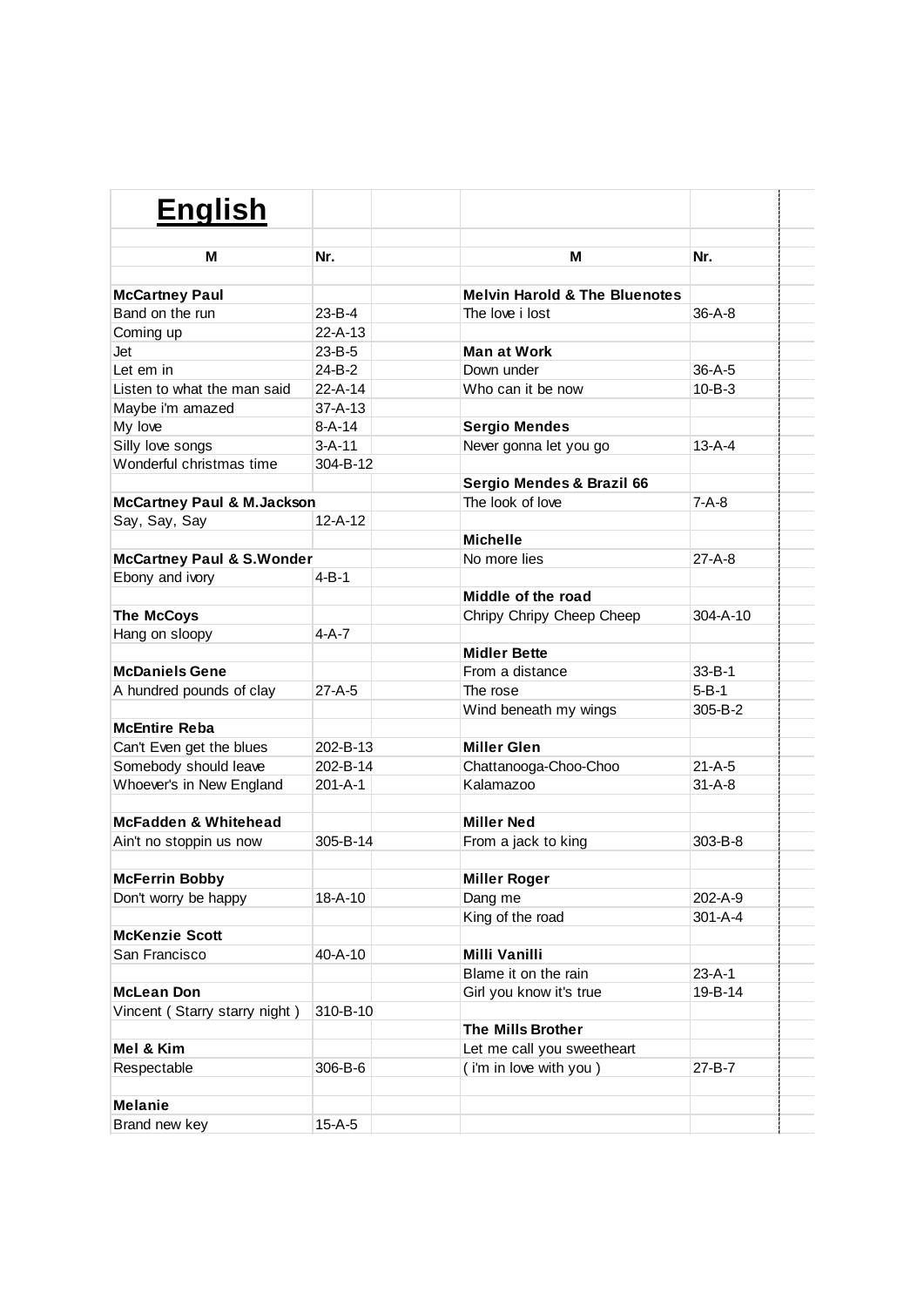| <b>English</b>                            |                               |                                     |                    |
|-------------------------------------------|-------------------------------|-------------------------------------|--------------------|
| м                                         | Nr.                           | м                                   | Nr.                |
|                                           |                               |                                     |                    |
| <b>Milsap Ronnie</b>                      |                               | <b>Van Morrison</b>                 |                    |
| Any day now                               | $11 - A - 1$<br>$10 - A - 14$ | Domino                              | $35-A$             |
| No getttin' over me                       |                               | Gloria                              | $30 - B$           |
| What a difference you've made 202-A-12    |                               | Moondance                           | $35-A$             |
| in my life                                |                               | <b>The Motels</b>                   |                    |
|                                           |                               |                                     | $31-A$             |
| <b>Minogue Kylie</b><br>Got to be certain |                               | Only the lonely                     |                    |
|                                           | 306-A-13                      |                                     |                    |
| Hand on your heart                        | 306-A-9                       | <b>Motley Crue</b>                  |                    |
| I should be so lucky                      | 306-A-14<br>306-A-12          | Dr.Feelgood                         | $29 - B$<br>$19-B$ |
| Je ne sairs pas pourquoi<br>Never to late | 306-A-11                      | Without you                         |                    |
|                                           |                               |                                     |                    |
| Wouldn't change a thing                   | 306-A-10                      | <b>Moyet Alison</b><br>Love letters | $308 -$            |
|                                           |                               | That ole devil called love          |                    |
| Minogue Kylie & J. Donovan                |                               |                                     | 307-               |
| Especially for you                        | 306-A-8                       |                                     |                    |
| <b>The Miracles</b>                       |                               | <b>MUD</b>                          |                    |
|                                           |                               | Lonely this christmas               | 308-               |
| Shop around                               | $11 - B - 5$                  | <b>Tiger</b> feet                   | $308 -$            |
| The tracks of my tears                    | $3-A-5$                       |                                     |                    |
| You've really got a hold on me            | $11 - B - 7$                  | <b>Murray Anne</b>                  |                    |
|                                           |                               | Broken hearted me                   | $19-A$             |
| <b>Morrison Peter</b>                     |                               | Could i have this dance             | $8-A-$             |
| Ae fond kiss                              | 308-B-11                      | It's a great day for the irish      | 302-               |
|                                           |                               | Snowbird                            | $8 - B -$          |
| <b>Mitchell Guy</b>                       |                               | You needed me                       | $24-A$             |
| Singing the blues                         | $18 - B - 2$                  |                                     |                    |
| <b>The Monkees</b>                        |                               |                                     |                    |
| Davdream bellever                         | $4-A-5$                       |                                     |                    |
| Last train to Clarksville                 | 19-B-4                        |                                     |                    |
| Monkee's theme                            | 37-B-8                        |                                     |                    |
|                                           |                               |                                     |                    |
| <b>Montez Chris</b>                       |                               |                                     |                    |
| Let's dance                               | 20-A-7                        |                                     |                    |
| The more i see you                        | 22-B-7                        |                                     |                    |
|                                           |                               |                                     |                    |
| <b>The Moody Blues</b>                    |                               |                                     |                    |
| Go now                                    | 36-B-7                        |                                     |                    |
| Nights in white satin                     | $18 - A - 9$                  |                                     |                    |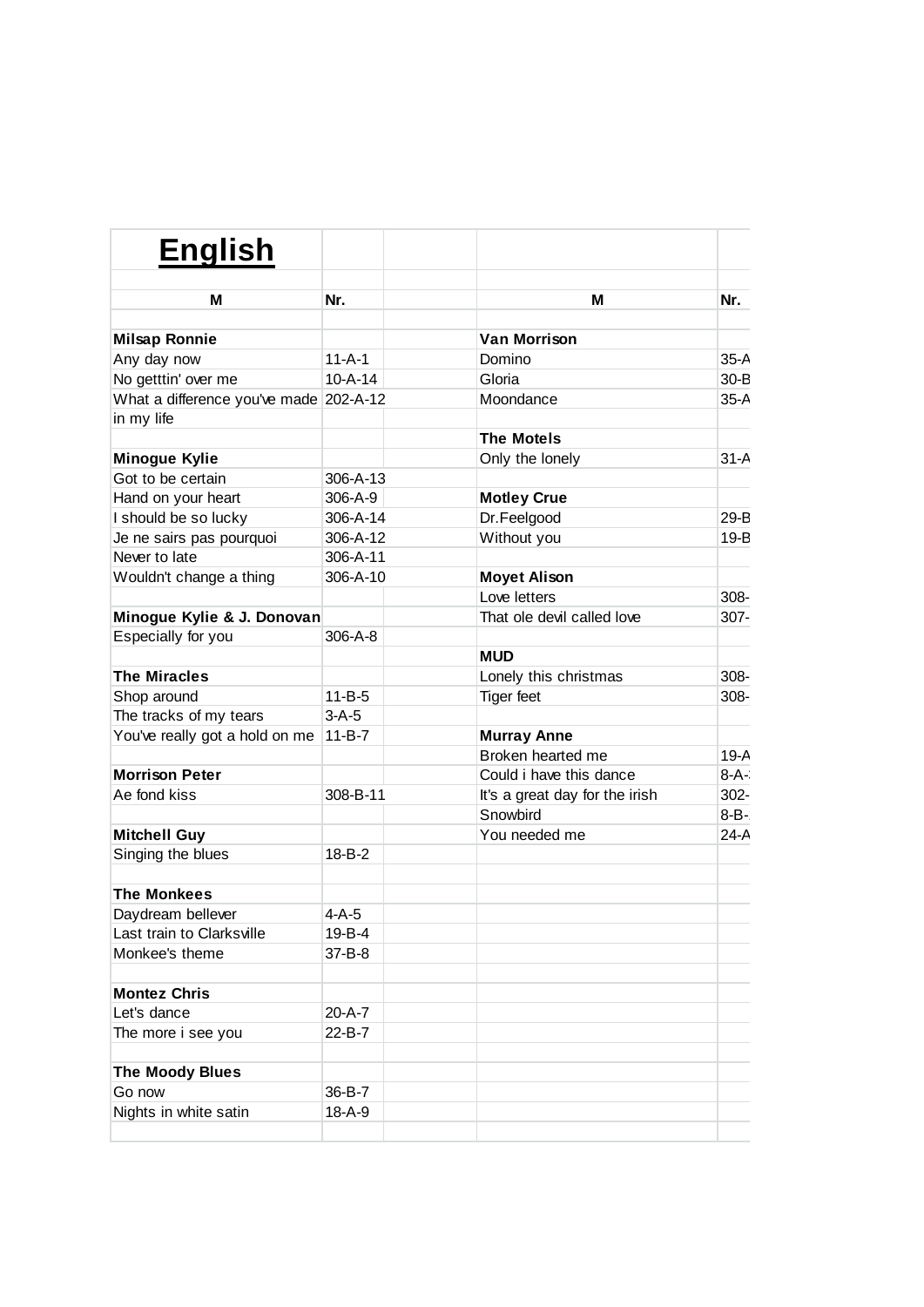| <b>English</b>                             |               |                                     |               |
|--------------------------------------------|---------------|-------------------------------------|---------------|
|                                            |               |                                     |               |
| N                                          | Nr.           | N                                   | Nr.           |
| Nash Johnny                                |               | Newton O. John Travolta             |               |
| I can see clearly now                      | $15 - A - 12$ | <b>Summer Nights</b>                | $12 - A - 13$ |
| Tears on my pillow                         | $307 - B - 3$ |                                     |               |
|                                            |               | <b>Nicks Stevie &amp; Tom Petty</b> |               |
| <b>Nelson Ricky</b>                        |               | Sto draggin my heart around         | 21-A-13       |
| Be bop baby                                | $37 - B - 5$  |                                     |               |
| Garden party                               | 29-B-11       | <b>Night Ranger</b>                 |               |
| Hello Mary lou                             | $7-A-3$       | Don't tell me you love me           | $32 - B - 2$  |
| Travelin' man                              |               | <b>Sister Christian</b>             | $32 - B - 3$  |
|                                            |               |                                     |               |
| <b>Nelson Willie</b>                       |               | <b>Nightingale Maxine</b>           |               |
| Always on my mind                          | $3 - B - 8$   | Lead me on                          | $33 - A - 10$ |
| <b>Blue skies</b>                          | $31 - B - 6$  |                                     |               |
| My heroes have always                      |               | <b>Nilsson</b>                      |               |
| been Cowboys                               | 202-B-6       | Coconut                             | $37 - A - 9$  |
| On the road again                          | $2 - B - 12$  | Everybody's talkin                  | 25-A-10       |
|                                            |               |                                     |               |
| <b>Nelson Willie &amp; W.Jennings</b>      |               | <b>Nitty Gritty Dirt Band</b>       |               |
| Mamas, don't let your babies               | $3 - B - 7$   | Mr.Bojangles                        | 36-B-12       |
| grow up to be cowboys                      |               |                                     |               |
|                                            |               | O                                   |               |
| The New Kids on the Block                  |               |                                     |               |
| Cover girl                                 | 34-B-3        | <b>O'dowd Barry</b>                 |               |
| Hangin tough                               | 34-B-5        | The rose of tralee                  | 307-B-13      |
| I'll be loving you                         | 34-B-4        |                                     |               |
| Step by Step                               | 38-B-11       | The O'Jays                          |               |
| You've got it (the right stuff)            | $20 - B - 12$ | Love train                          | $20 - B - 4$  |
|                                            |               | Use to be my girl                   | 305-B-12      |
| <b>The New Seekers</b>                     |               |                                     |               |
| I'd like to teach the world to sin 302-B-2 |               | The O'Kaysions                      |               |
|                                            |               | <b>Girl Watcher</b>                 | $28 - B - 6$  |
| <b>The Newbeats</b>                        |               |                                     |               |
| <b>Bread and Butter</b>                    | 22-A-10       | <b>O'Neal Alexander</b>             |               |
|                                            |               | Fake                                | 307-A-10      |
| <b>Newley Antony</b>                       |               | If you were here tonight            | 310-B-4       |
| What kind of fool am i?                    | 302-B-10      |                                     |               |
|                                            |               | The Oak Ridge Boys                  |               |
| <b>Newton Wayne</b>                        |               | Elvira                              | $1 - B - 9$   |
| Daddy don't you walk so fast               | 32-B-9        | Trying to love two women            | 202-B-11      |
| Danke Schoen                               | 13-B-14       |                                     |               |
|                                            |               | <b>Odyssey</b>                      |               |
| <b>Newton Olivia John</b>                  |               | Inside Out                          | 310-B-11      |
| Have you never been mellow                 | $4 - A - 12$  |                                     |               |
| Hopelessly devoted to you                  | $1 - A - 11$  | Oliver                              |               |
| I honestly love you                        | $4 - A - 11$  | Jean                                | 38-A-12       |
| Let me be there                            | $1 - A - 12$  |                                     |               |
| Physical                                   | 39-B-5        |                                     |               |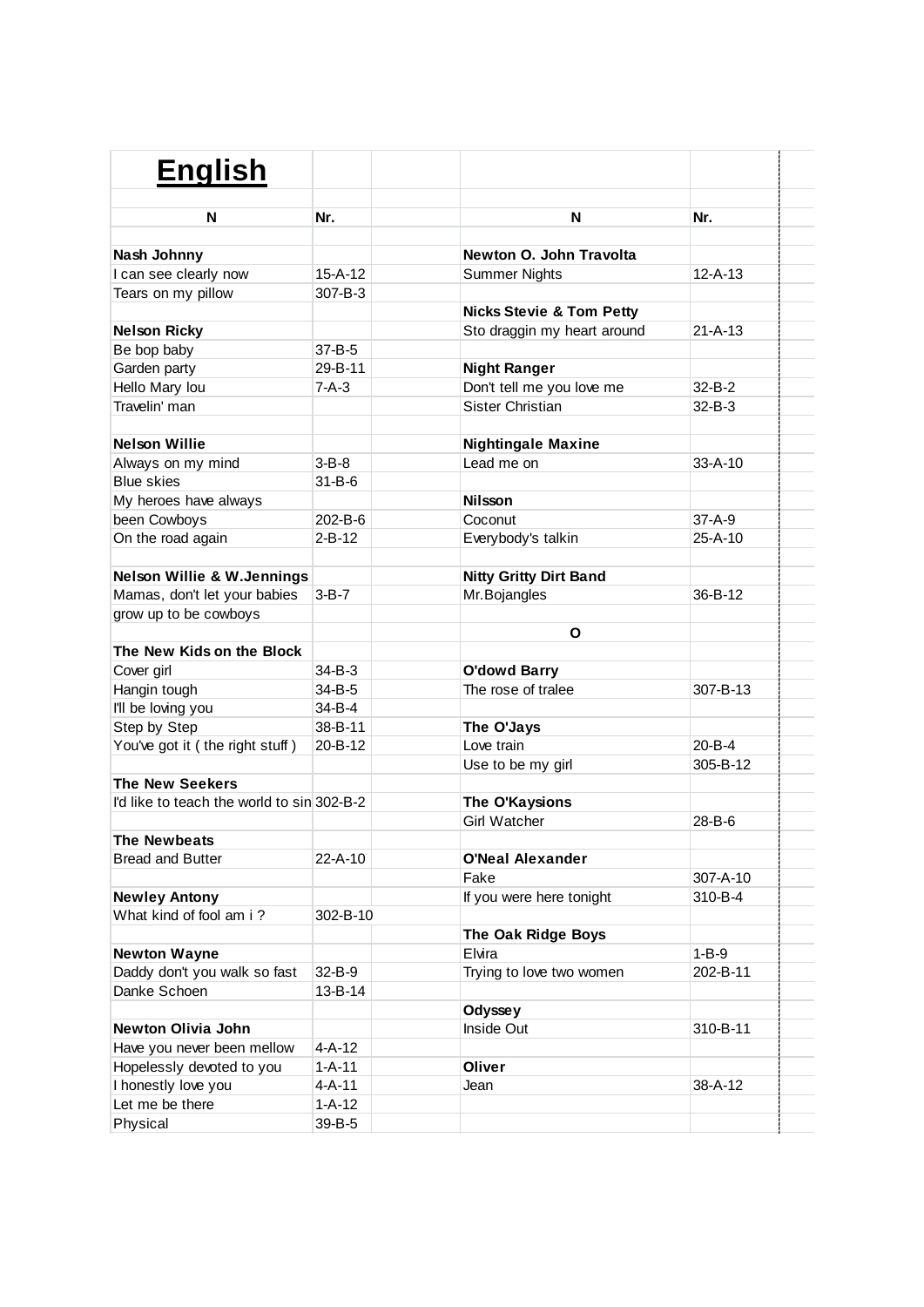| <b>English</b>             |               |                                |               |  |
|----------------------------|---------------|--------------------------------|---------------|--|
| O                          | Nr.           | P                              | Nr.           |  |
| <b>Orbison Roy</b>         |               | <b>Paris Mirca</b>             |               |  |
| Blue bayou                 | $7 - A - 1$   | My one temptation              | 310-A-14      |  |
| Crying                     | $16 - A - 2$  |                                |               |  |
| Only the lonely            | $4-A-4$       | Parr John                      |               |  |
| Pretty woman               | 14-B-12       | St.Elmo's fire (man in motion) | 19-B-11       |  |
| Osborne Jeffrey            |               | <b>Parton Dolly</b>            |               |  |
| On the wings of love       | $26 - B - 12$ | Here you come again            | $5 - B - 12$  |  |
|                            |               | Jolene                         | $12 - B - 13$ |  |
| <b>Osmond Donny</b>        |               | Nine to five                   | $8 - A - 2$   |  |
| Go away little girl        | $21 - B - 4$  | Two doors down                 | $201 - B - 8$ |  |
| Puppy love                 | $301 - A - 3$ |                                |               |  |
| The twelfth of never       | 305-B-11      | The Partridge Family           |               |  |
| Young love                 | $301 - B - 1$ | I think i love you             | 39-B-7        |  |
| <b>Osmond Little Jimmy</b> |               | <b>Patinkin Mandy</b>          |               |  |
| Long-haired lover from     |               | Me and my shadow               | 308-A-14      |  |
| Liverpool                  | $305 - A - 3$ |                                |               |  |
|                            |               | <b>Paul Billy</b>              |               |  |
| <b>Osmond Marie</b>        |               | Me and Mrs. Jones              | 305-A-11      |  |
| Paper roses                | $9 - B - 3$   |                                |               |  |
|                            |               | Paycheck Johnny                |               |  |
| The Johnny Otis Show       |               | Take this job and shove it     | 201-A-5       |  |
| Willie and the hand jive   | $22 - B - 4$  |                                |               |  |
|                            |               | Payne Freda                    |               |  |
| <b>The Outsiders</b>       |               | Band of gold                   | $20 - A - 4$  |  |
| Time won't let me          | 36-B-9        |                                |               |  |
|                            |               | <b>Peaches and Herb</b>        |               |  |
| <b>Owens Buck</b>          |               | Reunited                       | 14-B-9        |  |
| <b>Act Naturally</b>       | 202-B-2       |                                |               |  |
| D                          |               | <b>Pebbles</b>                 |               |  |
|                            |               | Girlfriend                     | 25-B-9        |  |
|                            |               | Mercedes boy                   | $13 - A - 12$ |  |
| Patti Page                 |               |                                |               |  |
| Tennessee Waltz            | $7 - B - 6$   | <b>The Penguins</b>            | 20-B-7        |  |
| <b>Palmer Robert</b>       |               | Erth angel                     |               |  |
| Addicted to love           | $2 - B - 1$   | <b>Perkins Carl</b>            |               |  |
| Simply Irresistable        | 23-B-13       | Blue suede shoes               | $2-A-2$       |  |
|                            |               |                                |               |  |
| <b>The Paris Sisters</b>   |               | Peter, Paul & Mary             |               |  |
| I love how you love me     | 39-A-10       | Blowin in the wind             | $14-A-9$      |  |
|                            |               | If i had a hammer              | 13-A-10       |  |
| <b>Picket Wilson</b>       |               | Leaving on a jet plane         | 23-A-7        |  |
| Funky Broadway             | 28-B-8        |                                |               |  |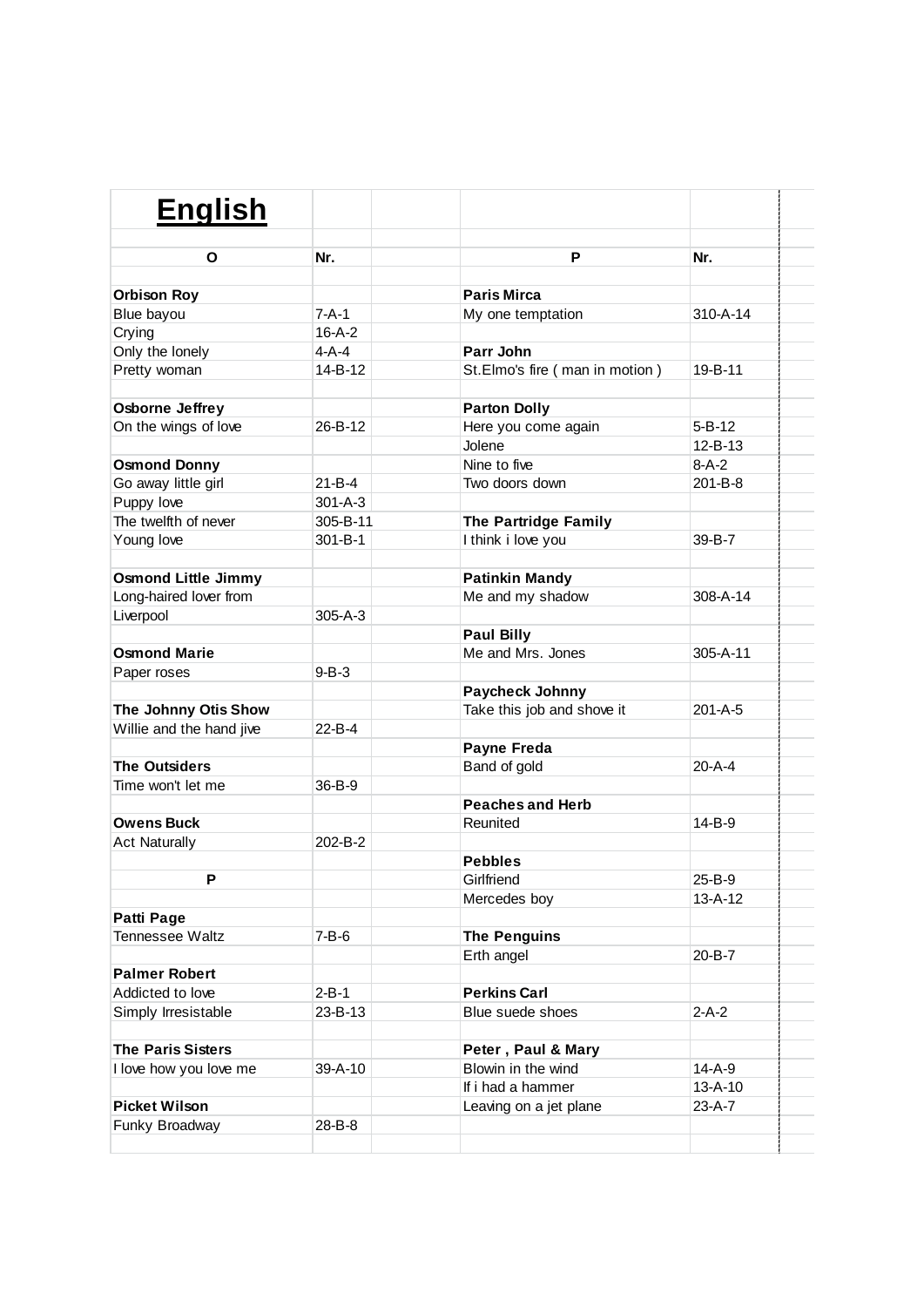| <b>English</b>                         |               |                                         |               |  |
|----------------------------------------|---------------|-----------------------------------------|---------------|--|
| P                                      | Nr.           | P                                       | Nr.           |  |
|                                        |               |                                         |               |  |
| Petty T. & The Heartbraekers           |               | <b>Presley Elvis</b>                    |               |  |
| Don't do me like that                  | $33-A-2$      | All shook up                            | $2 - A - 1$   |  |
| Here comes my girl                     | $33 - A - 3$  | Are you lonesome tonight                | $12 - B - 1$  |  |
| Refugee                                | $33 - A - 1$  | <b>Blue christmas</b>                   | 251-A-13      |  |
|                                        |               | <b>Burning love</b>                     | $6 - A - 9$   |  |
| <b>Phlillips Wilson</b>                |               | Can't help falling in love              | $1 - A - 6$   |  |
| Hold on                                | $39 - B - 1$  | Crying in the chapel                    | $31 - A - 6$  |  |
| Release me                             | 39-B-2        | Don't be cruel                          | $2-A-3$       |  |
| You're in Love                         | $39 - B - 3$  | Good luck charm                         | 14-B-11       |  |
|                                        |               | Heartbreak hotel                        | $1 - A - 2$   |  |
| <b>Pintey Gene</b>                     |               | Hound dog                               | $7 - B - 4$   |  |
| Something's gotten hold of             | 310-B-9       | It's no or never                        | $11 - A - 11$ |  |
| my heart                               |               | Jailhouse rock                          | $5 - A - 1$   |  |
|                                        |               | Love letters                            | $13 - B - 8$  |  |
| <b>The Platters</b>                    |               | His latest flame                        | 15-B-14       |  |
| Harbour lights                         | $21 - B - 2$  | Moody blue                              | $12 - B - 5$  |  |
| Only you (and you alone)               | $10 - B - 9$  | Return to sender                        | $7-A-4$       |  |
| Smoke gets in your eyes                | $15 - B - 9$  | Stuck on you                            | $11 - B - 10$ |  |
|                                        |               | Surrender                               | $15 - A - 3$  |  |
| The Pogues & The Dubliners             |               | Suspicious minds                        | $9-A-8$       |  |
| The Irish rover                        | 308-B-12      | Teddy bear                              | $3 - A - 1$   |  |
|                                        |               | The wonder of you                       | $6 - A - 10$  |  |
| <b>The Pointer Sisters</b>             |               |                                         |               |  |
| I'm so excited                         | $20 - B - 10$ | <b>The Pretenders</b>                   |               |  |
|                                        |               | Back on the chain gang                  | $31 - B - 2$  |  |
| <b>The Police</b>                      |               |                                         |               |  |
| De do do do, de da da da               | $2 - B - 2$   | <b>Price Lloyd</b>                      |               |  |
| Roxanne                                | $7 - A - 10$  | Personality                             | $19-A-8$      |  |
|                                        |               |                                         |               |  |
| <b>Prince</b>                          |               | <b>Puchett Gary &amp; The Union Gap</b> |               |  |
| I would die 4 you                      | $25 - B - 3$  | Young girl                              | $20 - B - 5$  |  |
| Kiss                                   | 25-B-2        |                                         |               |  |
| Let's go crazy                         | 25-B-1        | <b>Pure Prairie League</b>              |               |  |
| Little red corvette                    | 25-B-4        | Amie                                    | $31 - B - 5$  |  |
| 1999                                   | 25-B-5        |                                         |               |  |
| Purple rain                            | 25-B-6        | Q                                       |               |  |
| When dooves cry                        | 25-B-7        |                                         |               |  |
|                                        |               | Queen                                   |               |  |
| <b>Pride Charley</b>                   |               | Crazy little thing called love          | $7 - A - 11$  |  |
| Is anybody goin' to san Antone 201-B-4 |               | We will rock you                        | 34-B-14       |  |
| Kiss an angel good marnin              | 32-B-8        | You're my best friend                   | 37-B-14       |  |
|                                        |               |                                         |               |  |
| <b>Princes</b>                         |               |                                         |               |  |
| Say i'm your number one                | 306-B-7       |                                         |               |  |
|                                        |               |                                         |               |  |
| <b>Pruett Jeanne</b>                   |               |                                         |               |  |
| Satin sheets                           | 201-A-4       |                                         |               |  |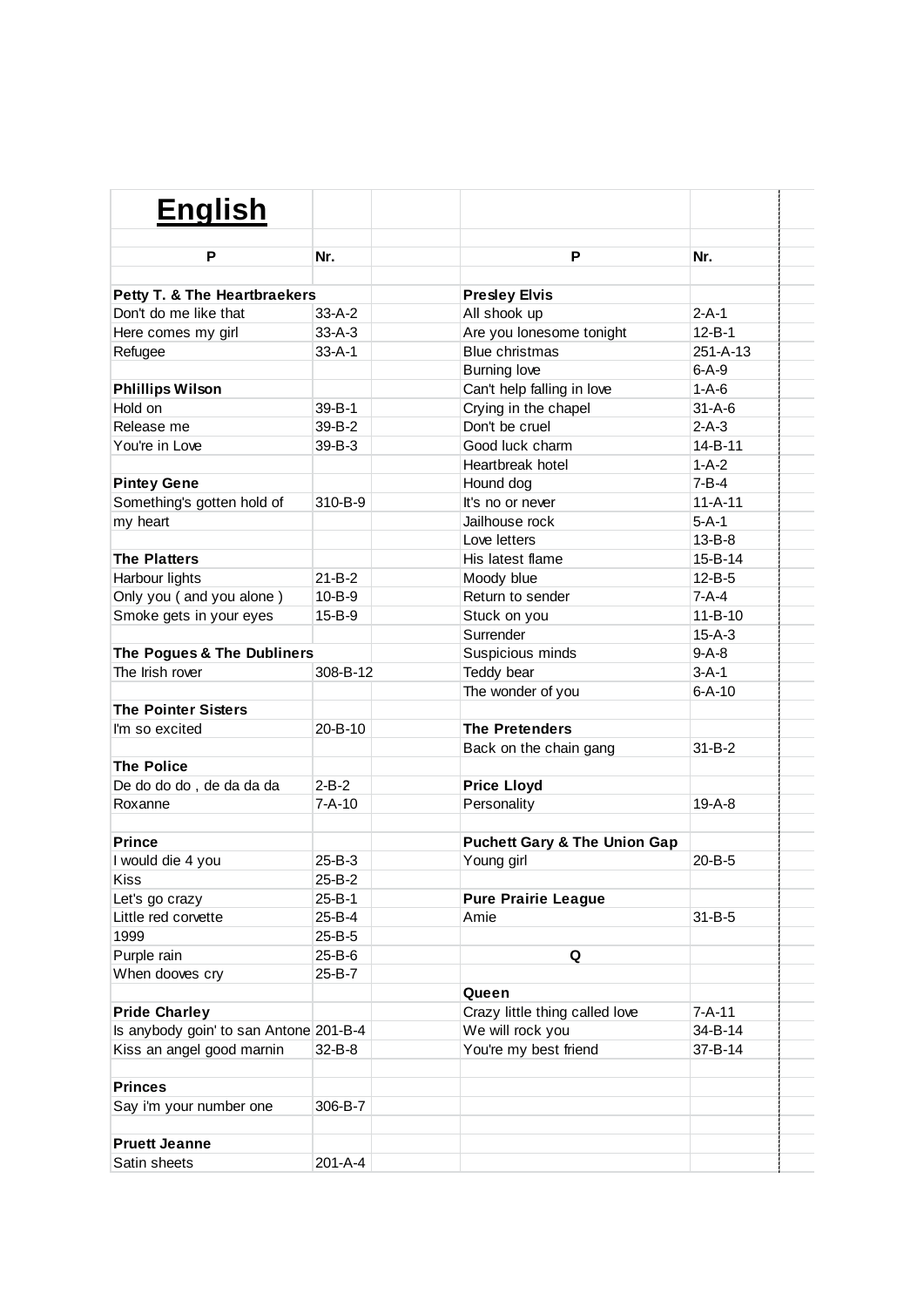| <b>English</b>                                 |               |                                       |                |  |
|------------------------------------------------|---------------|---------------------------------------|----------------|--|
| R                                              | Nr.           | R                                     | Nr.            |  |
|                                                |               |                                       |                |  |
| <b>Reo Speedwagon</b>                          | 38-B-12       | Reeves Jill                           | $201 - A - 13$ |  |
| Can't fight this feeling<br>Keep on loving you | 38-B-13       | He II have to go                      |                |  |
| Take it on the run                             | 38-B-14       | Regney Noel & Gloria Shayne           |                |  |
|                                                |               | Do you hear what i hear?              | $251 - A - 3$  |  |
| <b>Rabbitt Eddie</b>                           |               |                                       |                |  |
| Drivin my life away                            | $16 - A - 14$ | <b>Reilly Paddy</b>                   |                |  |
| I love a rainy night                           | 16-B-14       | the town i loved so well              | 308-B-7        |  |
| Step by step                                   | $37 - A - 10$ |                                       |                |  |
|                                                |               | Reno Mike & Ann Wilson                |                |  |
| Rabitt Eddie & Christal Gayle                  |               | Almost paradise                       | $9 - B - 10$   |  |
| You and i                                      | 18-B-12       |                                       |                |  |
|                                                |               | <b>Reve Paul &amp; The Raiders</b>    |                |  |
| Racey                                          |               | <b>Kicks</b>                          | $36 - A - 3$   |  |
| Some girls                                     | $303 - A - 5$ | Hungry                                | $36 - A - 4$   |  |
|                                                |               |                                       |                |  |
| <b>Raitt Bonnie</b>                            |               | <b>Reynolds Debbie</b>                |                |  |
| Nick of time                                   | $28 - A - 6$  | Tammy                                 | $16 - A - 13$  |  |
| <b>The Rascals</b>                             |               | <b>Reynolds Girls</b>                 |                |  |
| People go to be free                           | $38 - A - 5$  | I'd rather jack                       | 306-B-2        |  |
| <b>Rawls Lou</b>                               |               | <b>Rich Charlie</b>                   |                |  |
| Lady love                                      | 29-B-7        | Behind closed doors                   | $6 - A - 11$   |  |
| You'll never find another love                 |               | The most beautiful girl               | $9 - B - 2$    |  |
| like mine                                      | 36-B-11       | There won't be anymore                | 202-A-11       |  |
|                                                |               |                                       |                |  |
| Ray Johnnie                                    |               | <b>Richard Cliff</b>                  |                |  |
| Just walking in the rain                       | 18-B-14       | Bachelor boy                          | 301-B-12       |  |
| Walking my baby back home                      | 302-B-11      | Just don't have the heart             | $306 - B - 1$  |  |
|                                                |               | Living doll                           | $301 - B - 8$  |  |
| <b>Redding Otis</b>                            |               | Miss you nights                       | 305-A-2        |  |
| Hard to handle                                 | 33-B-12       | Mitletoe & wine                       | 304-B-11       |  |
| I've been loving you to long                   | 33-B-13       | Summer holiday                        | 302-A-11       |  |
| The dock of the bay                            | $6-A7$        | Travelin light                        | 304-A-12       |  |
| Try a little tenderness                        | 39-B-13       | We don't talk anymore                 | 301-B-3        |  |
| <b>Reddy Helen</b>                             |               | <b>Richie Lionel</b>                  |                |  |
| Angie Baby                                     | 15-A-9        | All night long                        | 39-A-4         |  |
| Delta dawn                                     | $9 - A - 9$   | Hello                                 | 39-A-2         |  |
| I am woman                                     | $11-A-7$      | Say you, say me                       | $39 - A - 1$   |  |
|                                                |               | Truly                                 | $39-A-3$       |  |
| <b>Reed Jerry</b>                              |               |                                       |                |  |
| She got the goldmine                           |               | <b>Richie Lionel &amp; Diana Ross</b> |                |  |
| and i got the shaft                            | 202-B-5       | Endless love                          | $4 - B - 2$    |  |
|                                                |               |                                       |                |  |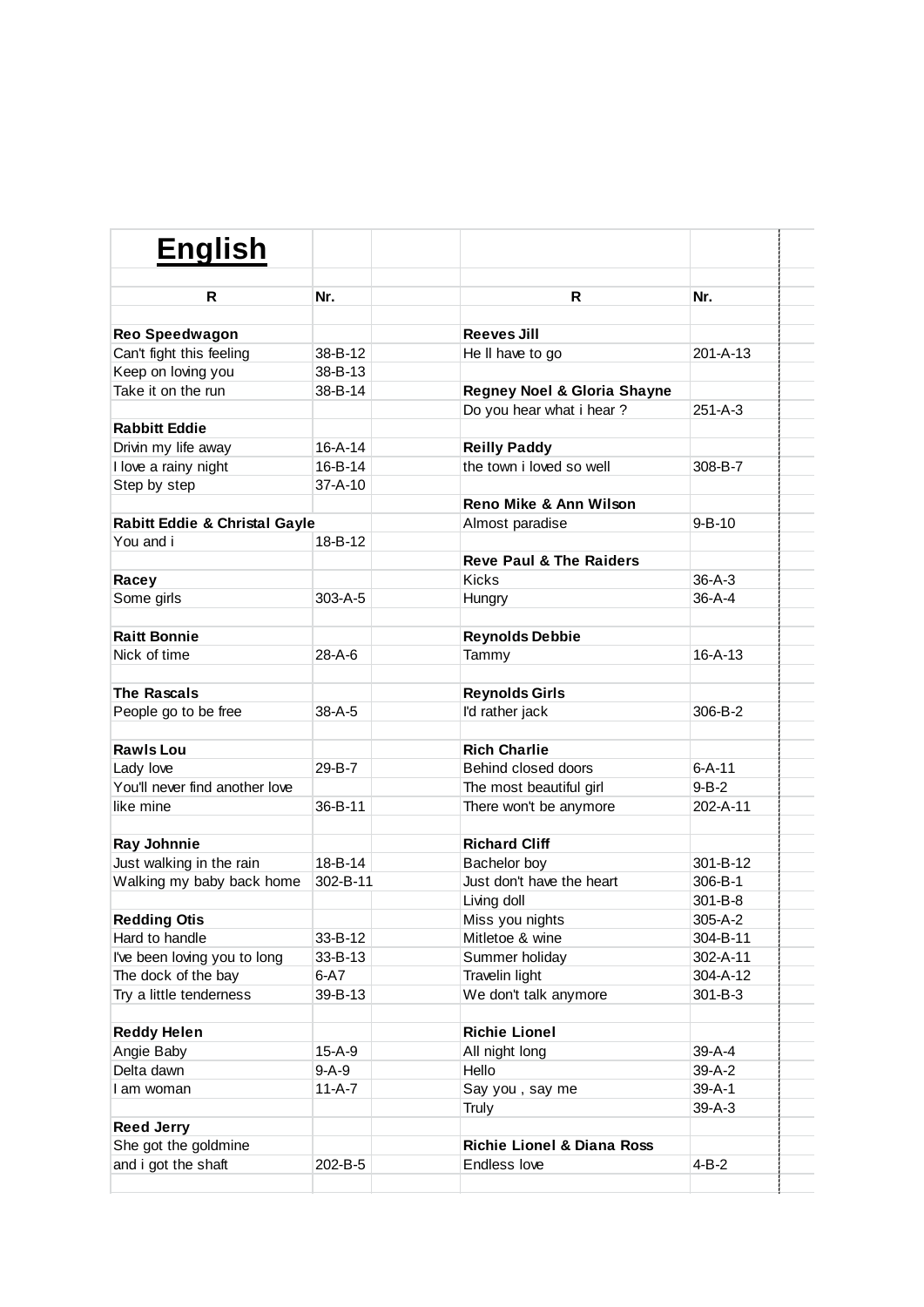| <b>English</b>                |               |                                 |              |  |
|-------------------------------|---------------|---------------------------------|--------------|--|
| R                             | Nr.           | R                               | Nr.          |  |
|                               |               |                                 |              |  |
| <b>The Righteous Brothers</b> |               | Ronstadt Linda & Aaron Neville  |              |  |
| Unchained melody              | $10 - A - 12$ | All my life                     | 27-B-14      |  |
| You've lost that lovin feelin | $7 - B - 3$   |                                 |              |  |
|                               |               | Ronstadt Linda & James Ingram   |              |  |
| <b>Rivers Johnny</b>          |               | Somewhere out there             | $9 - B - 9$  |  |
| Secret agent man              | $17 - A - 8$  |                                 |              |  |
|                               |               | <b>The Roommates</b>            |              |  |
| <b>The Rivieras</b>           |               | Glory of love                   | 17-B-12      |  |
| California sun                | 40-B-3        |                                 |              |  |
|                               |               | <b>Rose Royce</b>               |              |  |
| <b>Robbins Marty</b>          |               | Car wash                        | 305-A-10     |  |
| El Paso                       | $15 - B - 2$  |                                 |              |  |
| A white sport coat            | $18 - B - 1$  | Ross Diana                      |              |  |
|                               |               | Do you know where you're        |              |  |
| <b>Robinson Tom</b>           |               | going to                        | 40-A-6       |  |
| 2-4-6-8 Motorway              | $307 - A - 1$ | It's my turn                    | 39-A-9       |  |
|                               |               | The last time i saw him         | $11-A-8$     |  |
| <b>Roe Tommy</b>              |               | Love hangover                   | $10 - A - 7$ |  |
| Shella                        | $23-A-8$      | Upside down                     | $8 - B - 3$  |  |
|                               |               |                                 |              |  |
| <b>Rogers Kenny</b>           |               | Ross Diana & The Supremes &     |              |  |
| Ruby, don't take your love    |               | <b>The Temptations</b>          |              |  |
| to town                       | $21 - A - 8$  | I'm gonna me you love me        | $10 - A - 9$ |  |
| She beleves in me             | $9-A-4$       |                                 |              |  |
| You decorated my life         | $37 - A - 12$ | Roxette                         |              |  |
|                               |               | It must been love               | 37-B-12      |  |
| Rogers Kenny & Dolly Parton   |               | Listen to your heart            | 310-B-1      |  |
| Island in the stream          | $9-A-2$       |                                 |              |  |
|                               |               | <b>Roxy Music</b>               |              |  |
| <b>The Rolling Stones</b>     |               | Jealous guy                     | 304-B-6      |  |
| The harlem shuffle            | $22-A-3$      |                                 |              |  |
| Time in on my side            | 15-B-13       | <b>Ruby &amp; The Romantics</b> |              |  |
|                               |               | Our day will come               | 26-A-10      |  |
| <b>The Ronettes</b>           |               |                                 |              |  |
| I saw mommy kissin            |               | <b>Rundgreen Todd</b>           |              |  |
| Santa Claus                   | 251-A-1       | Hello it's me                   | 18-A-7       |  |
|                               |               |                                 |              |  |
| <b>Ronstadt Linda</b>         |               | Run D.M.C                       |              |  |
| Hurt so bad                   | $6 - B - 9$   | Walk this way                   | 25-A-13      |  |
| It's so easy                  | $7 - B - 9$   |                                 |              |  |
| I've got a crush on you       | 37-A-14       | <b>Ryan Barry</b>               |              |  |
| When will be loved            | 6-B-10        | Eloise                          | 304-A-6      |  |
| You're no good                | 12-A-6        |                                 |              |  |
|                               |               | <b>Rydell Bobby</b>             |              |  |
|                               |               | Wild one                        | 15-B-8       |  |
|                               |               |                                 |              |  |
|                               |               |                                 |              |  |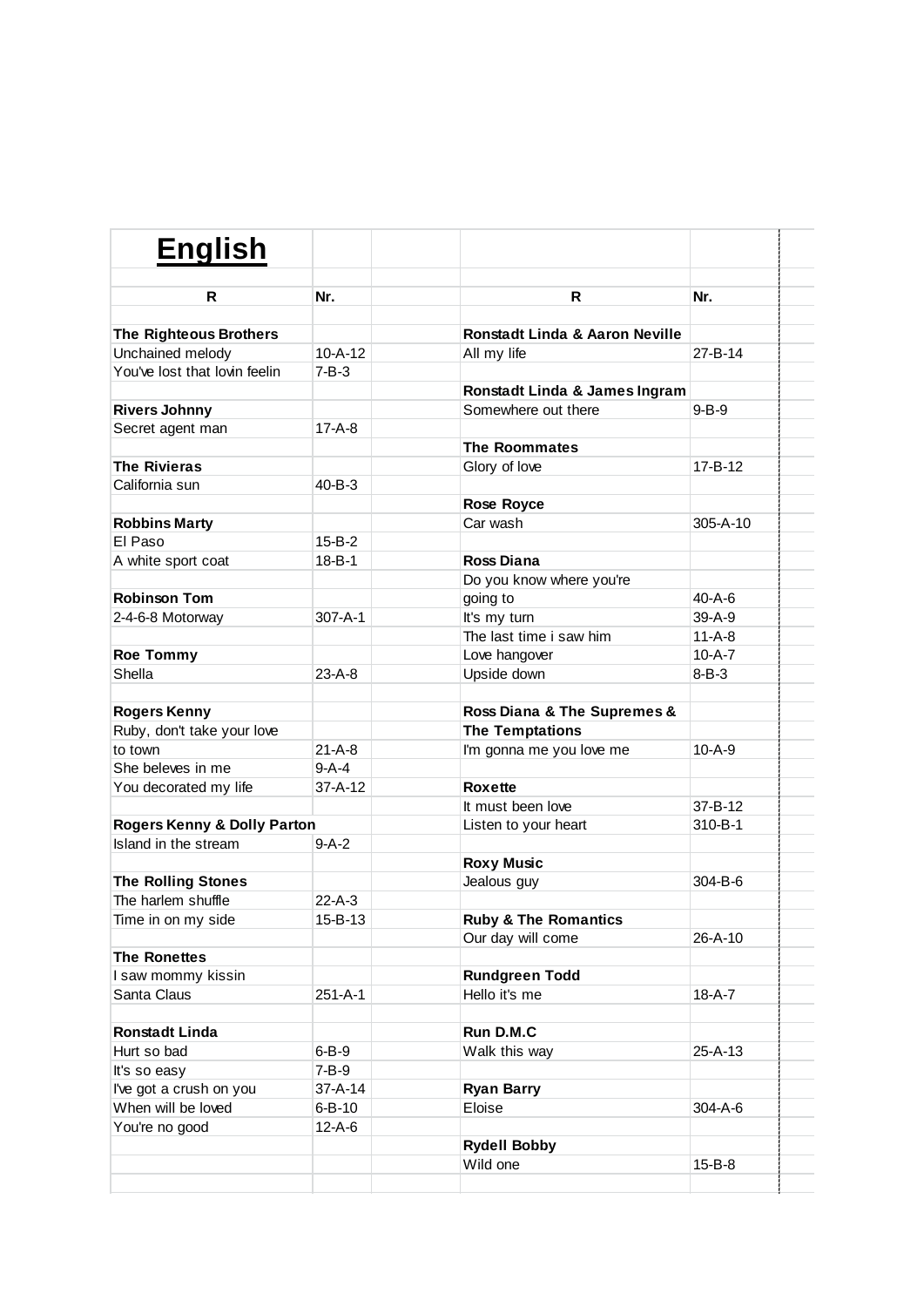| <b>English</b>                |               |                                           |               |  |
|-------------------------------|---------------|-------------------------------------------|---------------|--|
| S                             | Nr.           | S                                         | Nr.           |  |
|                               |               |                                           |               |  |
| <b>Sade</b>                   |               | <b>Sembello Mike</b>                      |               |  |
| Smooth operator               | $21 - B - 12$ | Maniac                                    | 14-B-10       |  |
| Sam & Dave                    |               | <b>Sam Sham &amp; The Pharoahs</b>        |               |  |
| Hold on i'm Coming            | $30 - A - 10$ | Lil red riding hood                       | 24-B-11       |  |
| Soul man                      | $30 - A - 11$ | Wooly bully                               | $14 - A - 14$ |  |
| <b>The Sandpippers</b>        |               | The Shangri-Las                           |               |  |
| Guantanamera                  | $17 - A - 3$  | Leader on the pack                        | $5-A-7$       |  |
|                               |               |                                           |               |  |
| Samantha Sang                 |               | <b>Helen Shapiro</b>                      |               |  |
| Emotion                       | $12 - B - 7$  | Walkin'back to happiness                  | 308-B-3       |  |
| Santana                       |               | <b>Sharpe Rocky &amp; The Replays</b>     |               |  |
| Eivl ways                     | $24 - A - 13$ | Shout Shout (knock yourself out)          | 307-A-11      |  |
|                               |               |                                           |               |  |
| <b>Sayer Leo</b>              |               | <b>Sandie Shaw</b>                        |               |  |
| Raining in my heart           | 302-B-6       | Puppet on a string                        | $301 - A - 7$ |  |
| <b>Scott Freddie</b>          |               | <b>Sheapard T.G</b>                       |               |  |
| Hey girl                      | 37-B-13       | Finally                                   | 202-A-14      |  |
| <b>Seals &amp; Crofts</b>     |               |                                           |               |  |
| Summer breeze                 | 18-B-9        | Showaddywaddy<br>Pretty little angel eyes | 303-A-14      |  |
|                               |               | Under the moon of love                    | 303-A-9       |  |
| <b>The Searchers</b>          |               |                                           |               |  |
| Love potion number nine       | $31 - B - 4$  | <b>Simon Carly</b>                        |               |  |
| Needles and pins              | 36-B-8        | Anticipation                              | 28-B-10       |  |
| Sugar and spice               | 307-A-4       | Haven't got time for the pain             | 29-A-8        |  |
|                               |               | Jessie                                    | 25-B-14       |  |
| <b>Secombe Harry</b>          |               | Nobody does it better                     | $34-A-3$      |  |
| If i rouled the world         | 301-B-4       | You belong to me                          | $12 - A - 1$  |  |
|                               |               | You're so vain                            | 16-B-13       |  |
| Sedkada Neil                  |               |                                           |               |  |
| Breaking up is hard to do     | $7-A-5$       | <b>Simple Minds</b>                       |               |  |
| Calendar Girl                 | $11 - B - 14$ | Don't you (forget about me)               | 24-B-14       |  |
| Happy birthday, sweet sixteen | $8 - A - 9$   |                                           |               |  |
| Loughter in the rain          | $3-A-9$       | <b>Simpley Red</b>                        |               |  |
| Oh i Carol                    | $17 - A - 1$  | Holding back the years                    | $2 - B - 3$   |  |
|                               |               | If you don't know me by now               | $21 - A - 9$  |  |
| <b>The Seekers</b>            |               | Money's to tight to mention               | 305-B-13      |  |
| Georgy girl                   | 20-A-14       |                                           |               |  |
|                               |               | <b>Sherman Allan</b>                      |               |  |
| <b>Seger Bob</b>              |               | Hello Muddah, hello fadduh                | 24-B-10       |  |
| Old time rock n' roll         | $5 - A - 10$  |                                           |               |  |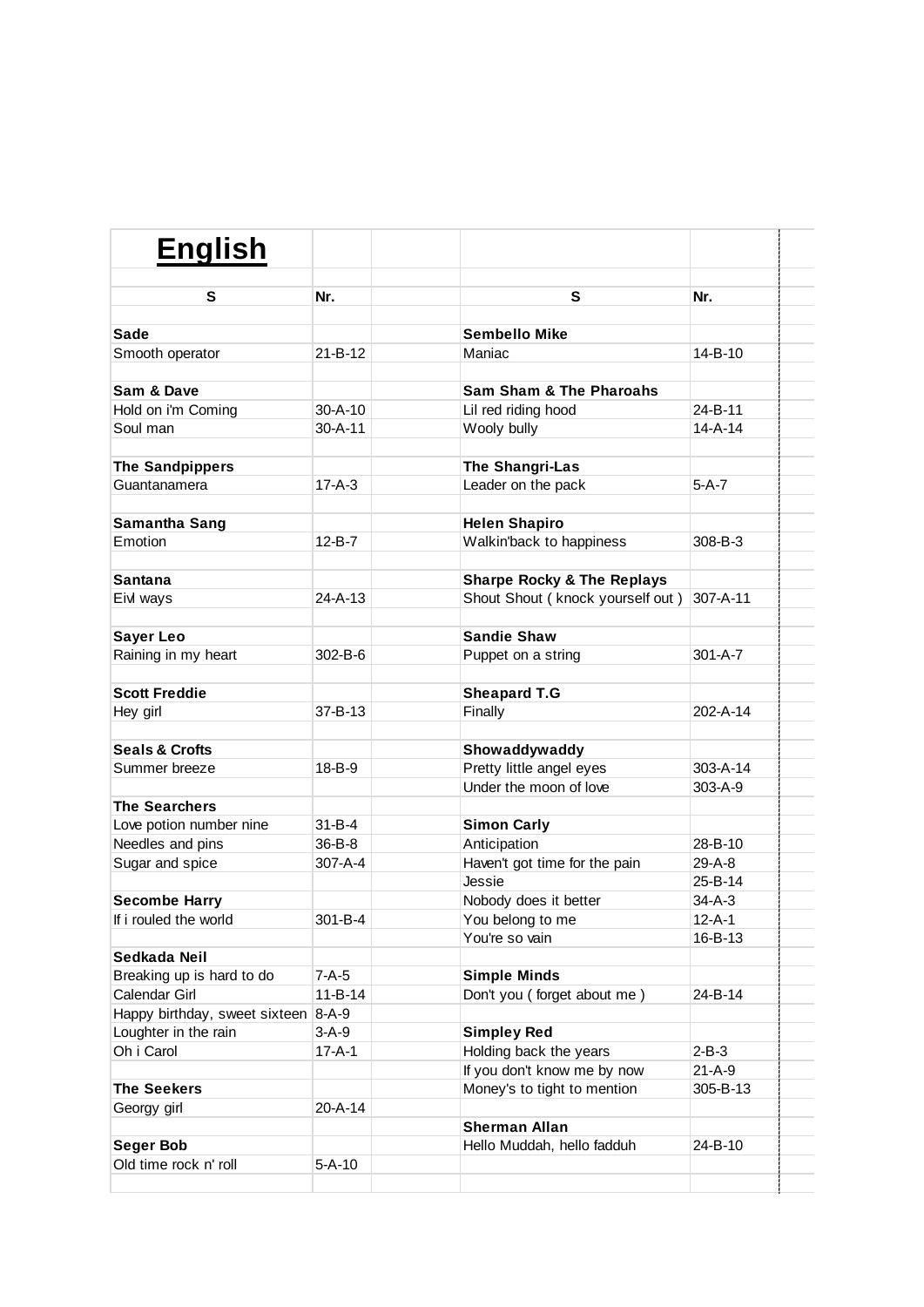| <b>English</b>                         |               |                                 |               |
|----------------------------------------|---------------|---------------------------------|---------------|
|                                        |               |                                 |               |
| S                                      | Nr.           | S                               | Nr.           |
| Sinatra Frank                          |               | Sonia                           |               |
| All the way                            | $1 - B - 5$   | You'll never stop me loving you | 306-B-4       |
| High hopers                            | 22-B-9        |                                 |               |
| I've got you under my skin             | 4-B-7         | Sonny & Cher                    |               |
| Let me try again                       | $4 - B - 6$   | The beat goes on                | 22-A-6        |
| My way                                 | $4-B-5$       |                                 |               |
| Now York, New York                     | 7-B-1         | Soul Jimmy                      |               |
| Night and day                          | $11 - B - 13$ | If you wanna be happy           | 20-A-6        |
| On a clear day                         | $35 - B - 1$  |                                 |               |
|                                        | 7-A-7         | <b>Soul II Soul</b>             |               |
| Strangles in the night<br>Summer wind  | 29-B-13       |                                 | 305-B-6       |
| That's life                            | $19-A-9$      | Keep on movin                   |               |
| Witchcraft                             | 29-B-14       |                                 |               |
|                                        | $31 - B - 14$ | <b>Spandau Ballet</b><br>True   | $310 - A - 3$ |
| Young at heart                         |               |                                 |               |
| <b>Sinatra Nancy</b>                   |               | <b>The Spaniels</b>             |               |
| Sugar Town                             | $31 - B - 13$ | Goodnight sweetheart            | 38-B-5        |
| These Boots are made                   |               |                                 |               |
| for walking                            | $16 - A - 4$  | <b>Spears Billy Joe</b>         |               |
|                                        |               | Sing me an old-fashioned song   | 304-B-4       |
| Sinitta                                |               |                                 |               |
| Toy Boy                                | 306-B-10      |                                 |               |
|                                        |               | <b>The Specials</b>             |               |
| Siouxsie & The Banshees                |               | Too much to young               | 308-A-11      |
| Dear prudence                          | 307-B-5       |                                 |               |
|                                        |               | <b>Spencer Davis Group</b>      |               |
| <b>Sledge Percy</b>                    |               | Keep on running                 | 307-B-8       |
| When a man loves a woman               | $35 - B - 6$  |                                 |               |
|                                        |               | <b>The Spinners</b>             |               |
| Sly & The Family Stone                 |               | Could it be I'm falling in love | $18 - B - 6$  |
| Dance to the music                     | $36 - A - 1$  | I'll be around                  | $18 - A - 8$  |
| Everyday people                        | $36-A-2$      | Rothesay-O                      | 308-B-10      |
|                                        |               | Working my way back to you      | 40-B-10       |
| <b>Small Faces</b>                     |               |                                 |               |
| Itchycoo Park                          | 310-A-10      | <b>Spiral Staircase</b>         |               |
| Lazy Sunday                            | 310-A-5       | More today than yesterday       | $15 - B - 3$  |
|                                        |               |                                 |               |
| Sammi Smith                            |               | <b>Springfield Rick</b>         |               |
| Help me make ittrough the Nigh 201-B-5 |               | Jessie's girl                   | 9-B-14        |
|                                        |               |                                 |               |
| <b>Snow Phoebe</b>                     |               | <b>The Standells</b>            |               |
| Poetry man                             | 33-B-11       | Dirty water                     | $30 - A - 9$  |
|                                        |               |                                 |               |
| <b>Soft Cell</b>                       |               | <b>Stanfield Lisa</b>           |               |
| Tainted love                           | 302-B-3       | All Around the world            | 305-B-4       |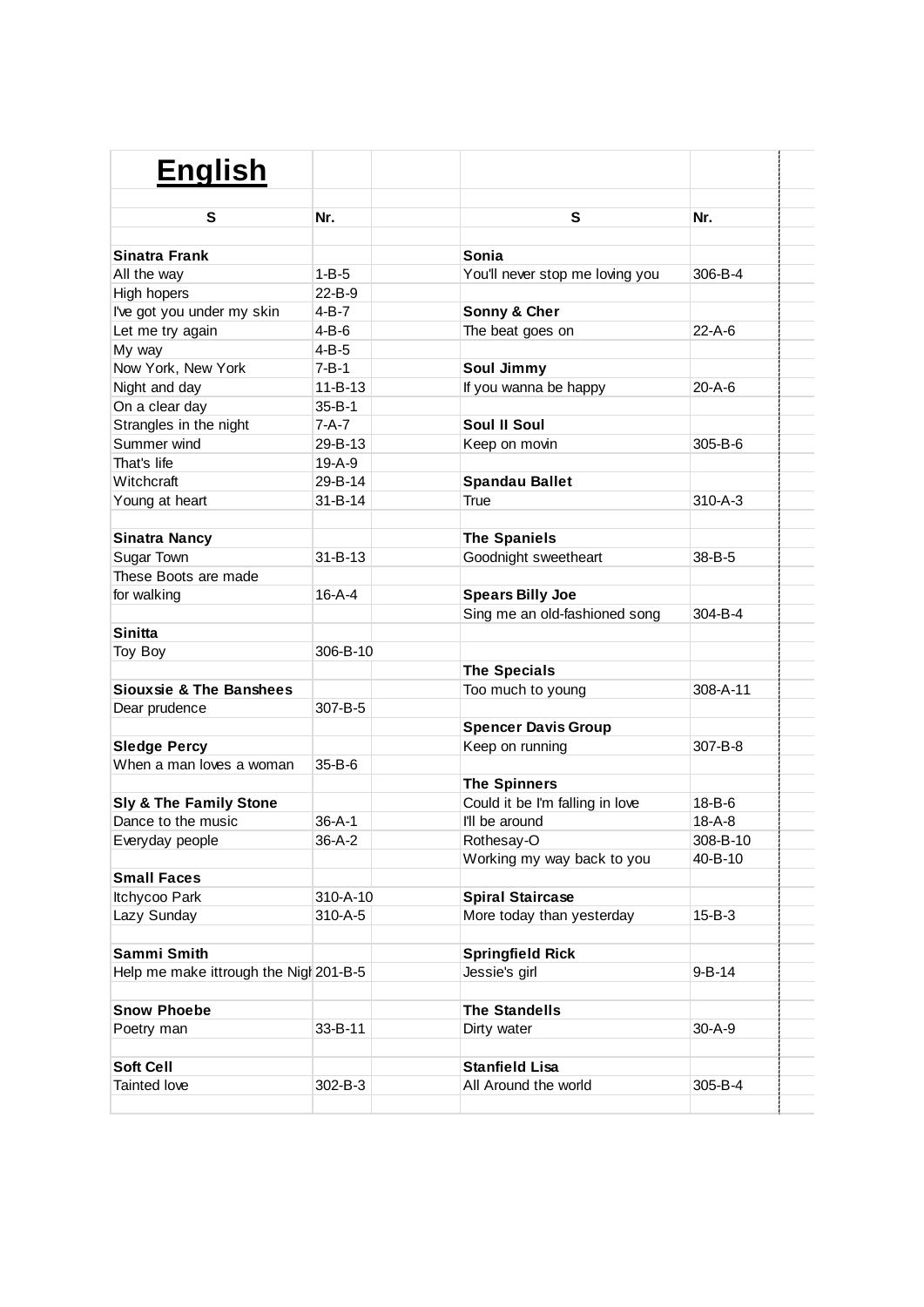| <b>English</b>                        |                       |                                |               |
|---------------------------------------|-----------------------|--------------------------------|---------------|
|                                       |                       |                                |               |
| S                                     | Nr.                   | S                              | Nr.           |
|                                       |                       |                                |               |
| <b>The Staple Singers</b>             |                       | <b>Streisand Barbara</b>       |               |
| I'll take you there                   | $33 - B - 7$          | What are you doing the         |               |
| <b>Respect Yourself</b>               | $33 - B - 6$          | rest of your life?             | $35 - B - 3$  |
|                                       |                       | Woman in Love                  | $5 - B - 2$   |
| <b>Starr Kay</b>                      |                       |                                |               |
| Rock and roll waltz                   | $303 - A - 4$         | Streisand B. & Donna Summer    |               |
|                                       |                       | No more tears                  | $14 - A - 6$  |
| <b>Starr Ringo</b>                    |                       |                                |               |
| It don't come easy                    | $38 - A - 14$         | <b>Strong Barrett</b>          |               |
| You're sixteen                        | $7 - B - 12$          | Money (That's what i want)     | $5-A-2$       |
|                                       |                       |                                |               |
| Starship                              |                       | <b>The Stylistics</b>          |               |
| Nothing's going to stop us now 11-A-2 |                       | I'm stone in love with you     | 305-B-5       |
| Sara                                  | 8-B-7                 | You are everyting              | $20 - B - 6$  |
|                                       |                       |                                |               |
| <b>Stanton Candi</b>                  |                       | <b>Styx</b>                    |               |
| Night on broadway                     | $304 - B - 8$         | Show me the way                | $33 - B - 2$  |
|                                       |                       |                                |               |
| <b>Steam</b>                          |                       | <b>Summer Donna</b>            |               |
| Na Na hey hey kiss him                |                       | I don't wanna get hurt         | 306-B-9       |
| goodbye                               | $15-A-8$              | MacArtur Park                  | $8 - B - 5$   |
|                                       |                       | She works hard for the money   | $12 - A - 10$ |
| <b>Steely Dan</b>                     |                       | This time i knwo it's for real | 27-B-12       |
| Deacon blues                          | 38-B-1                |                                |               |
| Do it again                           | 24-B-5                | Supertramp                     |               |
| Josie                                 | 38-B-3                | Give a little bit              | 26-B-6        |
| Reelin in the years                   | 38-B-2                | It's raining again             | $33 - A - 7$  |
| Rikki don't lose the number           | 24-B-6                |                                |               |
|                                       |                       | <b>The Supremes</b>            |               |
| Steppenwolf                           |                       | Back in my arms again          | $10 - A - 10$ |
| Born to be wild                       | 4-A-6                 | Come see about me              | $8 - A - 10$  |
| Magic carpet ride                     | 24-B-7                | Stop in the name of love       | $6 - A - 1$   |
|                                       |                       | Where dit our love go          | $6-A-4$       |
| <b>Shakin Stevens</b>                 |                       | You keep me mangin on          | $13 - B - 2$  |
| This old house                        | 308-B-5               |                                |               |
|                                       |                       | <b>Survivor</b>                |               |
| <b>Stewart Andy</b>                   |                       | <b>Burning Heart</b>           | $30 - B - 5$  |
| Campbelltown loch                     | 302-A-12              | Eye of the tiger               | $30 - B - 4$  |
|                                       |                       | High on you                    | $30 - B - 2$  |
| <b>Strait George</b>                  |                       | I can't hold back              | $30 - B - 3$  |
| All my ex'x live in Texas             | 201-A-9               | The search is over             | $30 - B - 6$  |
|                                       |                       |                                |               |
| <b>Streisand Barbara</b>              |                       | <b>Swan Billy</b>              |               |
| Evergreen                             | 7-B-10                | I can help                     | 310-A-12      |
| People                                | 7-B-7                 |                                |               |
| Stoney end                            | 12-B-4<br>$6 - B - 6$ |                                |               |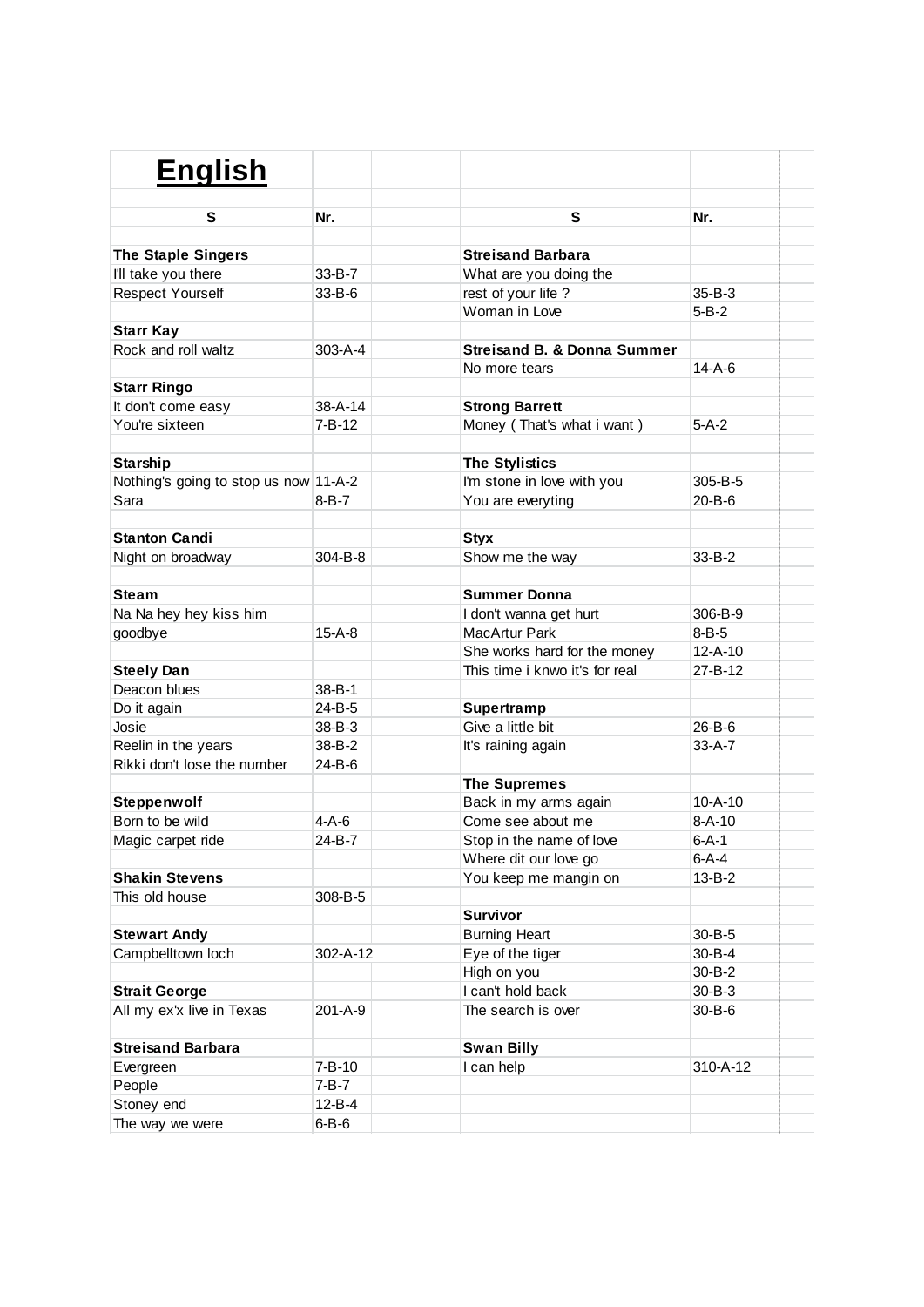| <b>English</b>                         |               |                                             |                  |  |
|----------------------------------------|---------------|---------------------------------------------|------------------|--|
| s                                      | Nr.           | т                                           | Nr.              |  |
|                                        |               |                                             |                  |  |
| <b>Sweet</b><br>Blockbusterl           | 303-A-12      | <b>Tears for Fears</b>                      | $23 - B - 6$     |  |
|                                        | $303 - A - 6$ | Everbody wants to rule the world            |                  |  |
| wig wam bam                            |               | <b>Temple Shirley</b>                       |                  |  |
| <b>Swing out Sister</b>                |               | On the good ship Lollipop                   | $23 - A - 11$    |  |
| <b>Breakout</b>                        | $308 - A - 1$ |                                             |                  |  |
|                                        |               | <b>The Temptations</b>                      |                  |  |
| <b>The Singin Medallions</b>           |               | Get ready                                   | $11 - B - 6$     |  |
| Double shot                            | $22 - A - 4$  | My girl                                     | $6 - A - 8$      |  |
|                                        |               |                                             |                  |  |
| Sylvia                                 |               | <b>Tennessee Ernie Ford</b>                 |                  |  |
| Nobody                                 | 201-B-1       | Sixteen tons                                | $305 - A - 9$    |  |
|                                        |               |                                             |                  |  |
| т                                      |               | <b>Thin Luzzy</b>                           |                  |  |
|                                        |               | The boys are back in town                   | 305-A-12         |  |
| <b>Tone-Loc</b>                        |               | Whikey in the jar                           | 307-B-10         |  |
| Funky cold medina                      | $23-A-4$      |                                             |                  |  |
|                                        |               | <b>Third World</b>                          |                  |  |
| <b>The Tokens</b>                      |               | No that we found love                       | 310-B-6          |  |
| The lion sleeps tonight                | 18-B-4        |                                             |                  |  |
|                                        |               | Thomas B.J                                  |                  |  |
| <b>T</b> Rex                           |               | Another somebody dance somebody             |                  |  |
| Bang a Gong                            | $18 - A - 5$  | wrong song                                  | $14 - A - 10$    |  |
| <b>Metal Guru</b>                      | 308-A-2       | I just can't hep belleving                  | $40 - A - 7$     |  |
| Telegram Sam                           | $308 - A - 9$ | Raindrops keep falling                      |                  |  |
|                                        |               | on my head                                  | $3-A-12$         |  |
| <b>Talking Heads</b>                   |               |                                             |                  |  |
| Take me to the river                   | $33-A-4$      | <b>Thomas Carla</b>                         |                  |  |
|                                        |               | $B-A-B-Y$                                   | $33 - A - 8$     |  |
| <b>The Tams</b>                        |               | Gee whiz (look at his eyes)                 | $33 - A - 9$     |  |
| Hey girl don't bother me               | 308-B-8       |                                             |                  |  |
| What kind of food do you think. 22-A-5 |               | <b>The Three Degrees</b>                    |                  |  |
|                                        |               | When will i see you again                   | $8 - B - 6$      |  |
| <b>Taste of Honey</b>                  |               |                                             |                  |  |
| Boogie Oogie Oogie                     | 305-A-13      | <b>Three Dog Nigth</b>                      | 33-B-9           |  |
| Suklyaki                               | $21 - B - 1$  | An old fashioned love song                  |                  |  |
|                                        |               | <b>Black and White</b>                      | 37-B-6<br>18-B-7 |  |
| <b>T'Pau</b>                           | 308-B-1       | Joy the world<br>Mama told me (not to come) | $31 - A - 3$     |  |
| China in your hand                     |               |                                             | $31 - A - 4$     |  |
| <b>Taylor James</b>                    |               | <b>One</b>                                  |                  |  |
| How sweet it is                        | $2-A-9$       | <b>Tiffany</b>                              |                  |  |
| You've got a friend                    | 13-B-13       | Could've been                               | $32 - B - 4$     |  |
|                                        |               | I think we're alone now                     | 24-B-4           |  |
| Taylor J. & Carly Simon                |               |                                             |                  |  |
| Mockingbird                            | $9 - B - 1$   | <b>Tillotson Johnny</b>                     |                  |  |
|                                        |               | Poetry in motion                            | 307-B-1          |  |
|                                        |               |                                             |                  |  |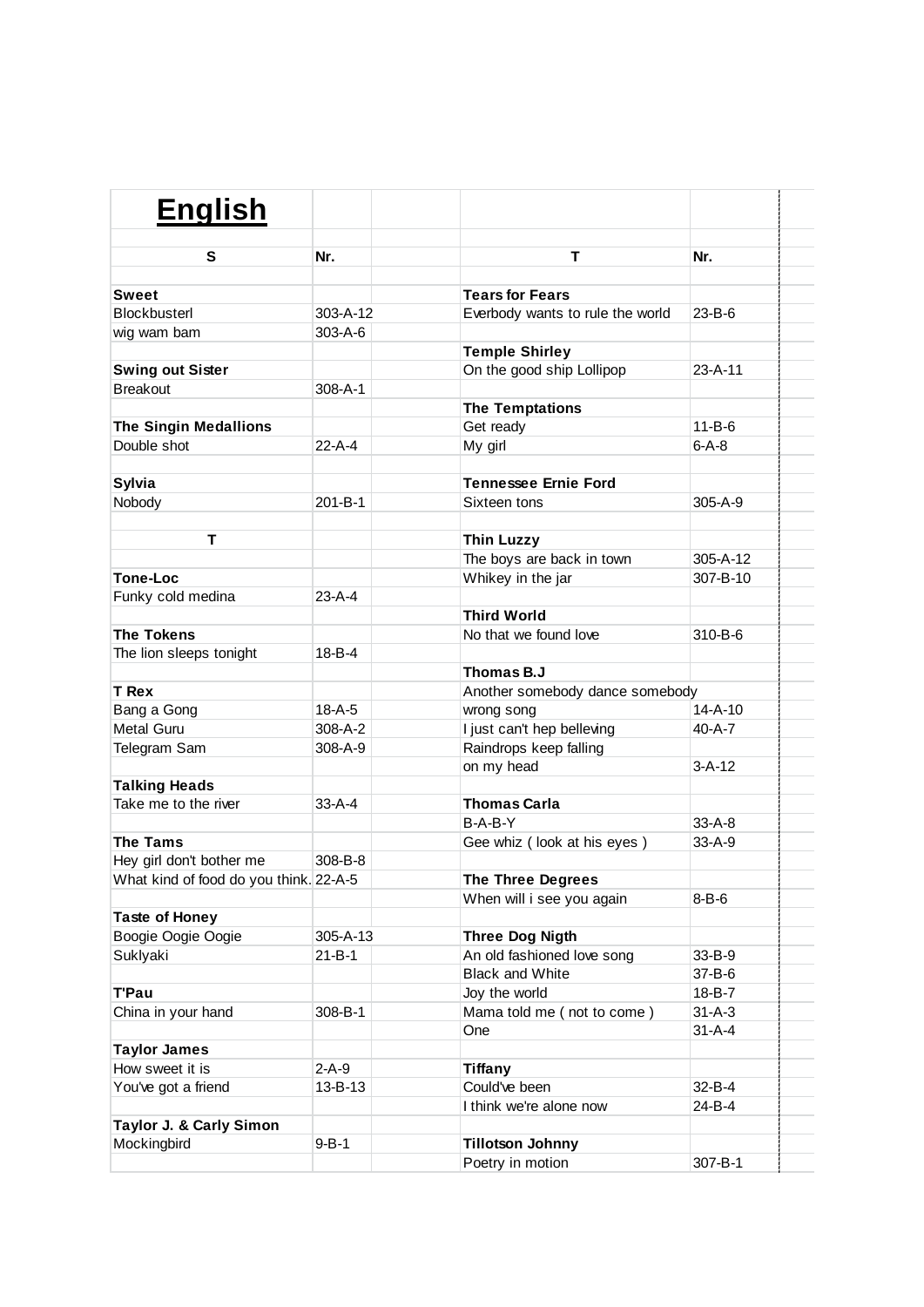| <b>English</b>                           |                |                                             |               |
|------------------------------------------|----------------|---------------------------------------------|---------------|
|                                          |                |                                             |               |
| т                                        | Nr.            | U                                           | Nr.           |
|                                          |                |                                             |               |
| Toto                                     |                | UNC.MAC. & The Greenbank                    |               |
| Africa                                   | 28-B-14        | <b>Church Choir</b>                         |               |
| Hold the line                            | 28-B-11        | All things bright and beautiful             | 307-B-7       |
| I won't hold you back                    | 28-B-13        |                                             |               |
| Rosanna                                  | 28-B-12        | V                                           |               |
| <b>Traffic</b>                           |                | <b>Valens Richie</b>                        |               |
| Hole in my shoe                          | $307 - A - 9$  | Donna                                       | $13 - B - 10$ |
|                                          |                | La bamba                                    | $5-A-3$       |
| <b>Transvision Vamp</b>                  |                |                                             |               |
| Baby i don't care                        | $308 - A - 10$ | <b>Valentine Dickie</b>                     |               |
|                                          |                | Christmas Alphabet                          | 304-B-12      |
| <b>Travis Randy</b>                      |                |                                             |               |
| Forever and ever, Amen                   | $18 - B - 13$  | Valli Frankie                               |               |
|                                          |                | Can't take my eyes of you                   | $11-A-9$      |
| <b>Travolta John &amp; Olivia Newton</b> |                |                                             |               |
| <b>Summer Nights</b>                     | $12 - A - 13$  | <b>Vandross Luther</b>                      |               |
|                                          |                | Never to much                               | 40-B-5        |
| <b>Tremeloes</b>                         |                |                                             |               |
| Silence is golden                        | $304 - B - 5$  | Vaughan Sarah                               |               |
|                                          |                | All the things you are                      | $27 - A - 7$  |
|                                          |                |                                             |               |
| <b>The Trogs</b><br>Wild thing           | $17 - B - 2$   | <b>Vee Bobby</b>                            |               |
|                                          |                |                                             | $22 - B - 6$  |
|                                          |                | The night has a thousand eyes<br>Run to him | $36-A-7$      |
| <b>Troy Doris</b><br>Just one look       | $21 - A - 7$   |                                             |               |
|                                          |                |                                             |               |
|                                          |                | <b>Billy Vera &amp; The Beaters</b>         |               |
| <b>Tanya Tucker</b>                      |                | At this moment                              | $8 - B - 14$  |
| Blood red and going down                 | 202-A-3        |                                             |               |
|                                          |                | <b>Vincent Gene</b>                         |               |
| <b>The Tune Weavers</b>                  |                | Be-bob-a-lula                               | $19-A-2$      |
| Happy Happy Birthday Baby                | 27-B-4         | The bluest eyes in Texas                    | 201-A-11      |
| <b>Tina Turner</b>                       |                | <b>Vinton Bobby</b>                         |               |
| <b>Privat Dancer</b>                     | 26-A-14        | Blue velvet                                 | $37 - A - 8$  |
|                                          |                |                                             |               |
| What's love got to do with it            | $7 - A - 14$   | W                                           |               |
| <b>Twitty Conway</b>                     |                |                                             |               |
| Hello Darlin                             | 202-A-5        | <b>Walker Brothers</b>                      |               |
|                                          |                |                                             |               |
| It's only make beleve                    | $16 - B - 1$   | Make it easy on yourself                    | 301-A-6       |
| <b>Tyler Bonnie</b>                      |                | <b>Walsh Joe</b>                            |               |
| Lost in france                           | 305-B-1        | Rocky Montain way                           | 40-A-8        |
|                                          |                |                                             |               |
|                                          |                | <b>Ward Billy &amp; The Dominoes</b>        |               |
|                                          |                | <b>Stradust</b>                             | 23-B-14       |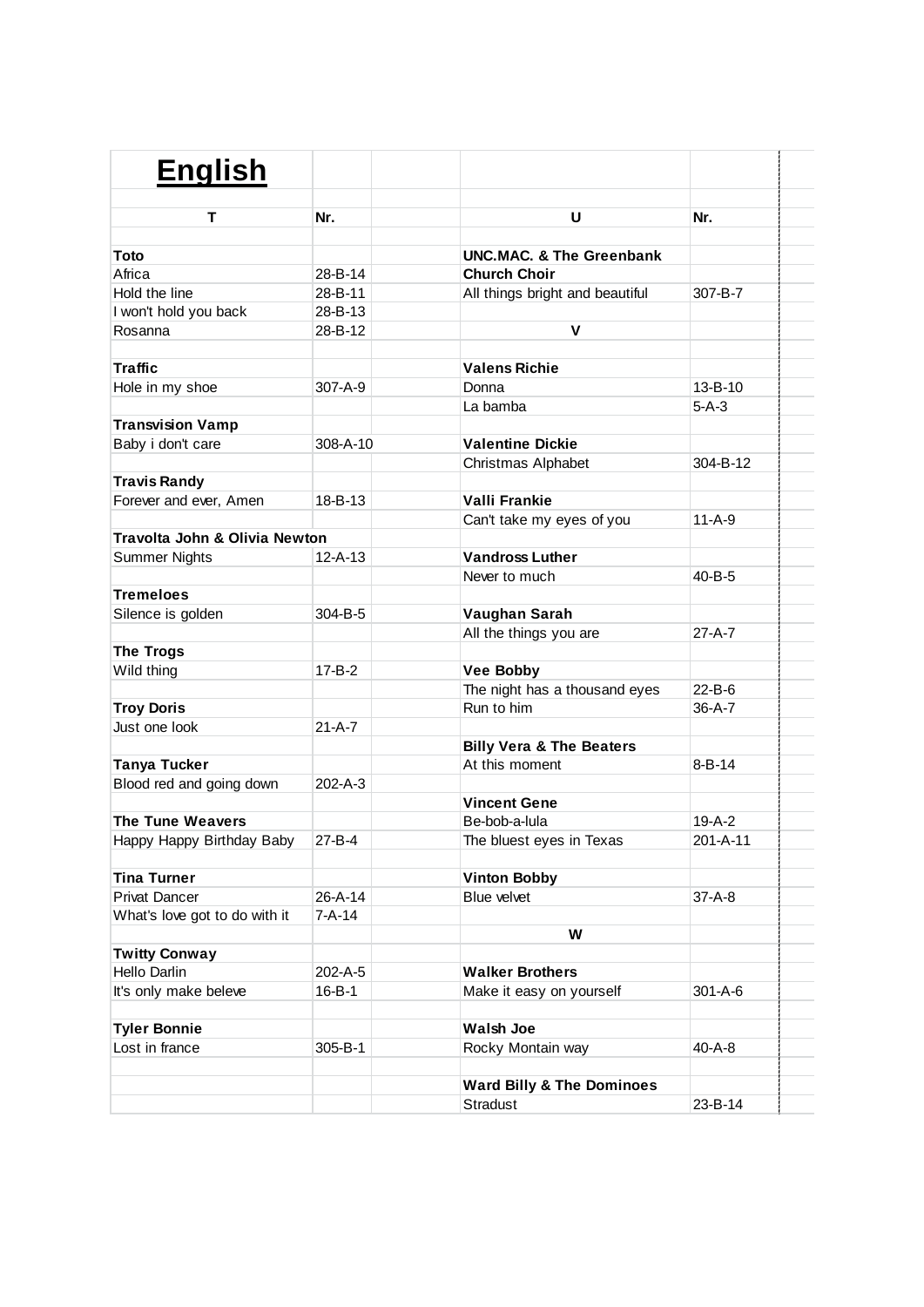| <b>English</b>                 |               |                                             |                |
|--------------------------------|---------------|---------------------------------------------|----------------|
|                                |               |                                             |                |
| W                              | Nr.           | W                                           | Nr.            |
| <b>Warnes Jennifer</b>         |               | <b>Williams Andy</b>                        |                |
| Right time of the night        | 27-A-4        | <b>Butterfly</b>                            | $23 - A - 10$  |
|                                |               | Can't get used to losing you                | $8-A-7$        |
| <b>Warwick Dionne</b>          |               | Days of wine and roses                      | $38 - B - 6$   |
| Alfie                          | $15 - A - 10$ | Moon River                                  | $3 - B - 10$   |
| All the love in the world      | $303 - A - 8$ | Where do i begin                            | $1 - B - 7$    |
| Do you know the way            |               |                                             |                |
| to San Jose                    | $2-A-5$       | <b>Williams Deniece</b>                     |                |
| Heartbreaker                   | $11 - B - 2$  | Free                                        | 310-B-5        |
| I say a little preyer          | $9-A-7$       | It's gonna take a miracle                   | $10-A-4$       |
| I'll never fall in love again  | $19-A-6$      | Let's hear it for the boy                   | 3-B-4          |
| I'll never love this way again | $26 - B - 3$  |                                             |                |
| Promises, Promises             | 28-A-12       | <b>Williams Don</b>                         |                |
| That's what friends are for    | 4-B-3         | Some broken hearts never mend               | 202-B-7        |
| Walk on by                     | $19 - A - 10$ |                                             |                |
|                                |               | <b>Williams Hank</b>                        |                |
| <b>Wahington Grover JNR.</b>   |               | Could, Could Heart                          | $12 - A - 8$   |
| Just th two of us              | $32 - A - 6$  | Hey Cood lookin                             | $4 - B - 11$   |
|                                |               | I'm so leonesome i could cry                | $3 - B - 5$    |
| We Five                        |               | Jamblaya                                    | $3-B-6$        |
| You were on my mind            | $35 - B - 7$  | Kow-Liga                                    | $201 - A - 4$  |
|                                |               | Lovesick blues                              | $201 - B - 9$  |
| <b>Welch Bob</b>               |               |                                             |                |
| Making belleve                 | $14 - A - 13$ | <b>Williams Hank JNR.</b>                   |                |
|                                |               | All my rowdy friends are coming ove 202-A-8 |                |
| <b>Whithe Barry</b>            |               | Mind your own business                      | 201-B-13       |
| Let the music play             | 305-B-10      | Your cheatin heart                          | $4 - B - 12$   |
| You're the first the last      |               |                                             |                |
| my everything                  | 310-A-4       | <b>Willis Chuck</b>                         |                |
|                                |               | C.C.Rider                                   | $39-A-8$       |
| Whitesnake                     |               |                                             |                |
| Here i go again                | 34-B-13       | <b>Wilson Al</b>                            |                |
| Is this love                   | 23-B-12       | Show and tell                               | 16-B-11        |
|                                |               | <b>Wilson Dooley</b>                        |                |
| <b>Whitley Keith</b>           | 201-B-11      | As time goes by                             | $21 - A - 1$   |
| Don't close your eyes          |               |                                             |                |
| Whitaker Roger & Des O C.      |               | <b>Wings</b>                                |                |
| The Skype boat song            | 308-B-9       | Mull of kintyre                             | $301 - A - 14$ |
|                                |               |                                             |                |
| The Who                        |               | <b>Withers Bill</b>                         |                |
| Sumertime blues                | 15-A-7        | Ain't no sunshine                           | 23-B-10        |
|                                |               | Lovely day                                  | 305-B-7        |
| <b>Wild Cherry</b>             |               |                                             |                |
| Play that funky music          | 16-A-7        | <b>Wonder Stevie</b>                        |                |
|                                |               | Uptight (everthing is alright)              | $15 - A - 1$   |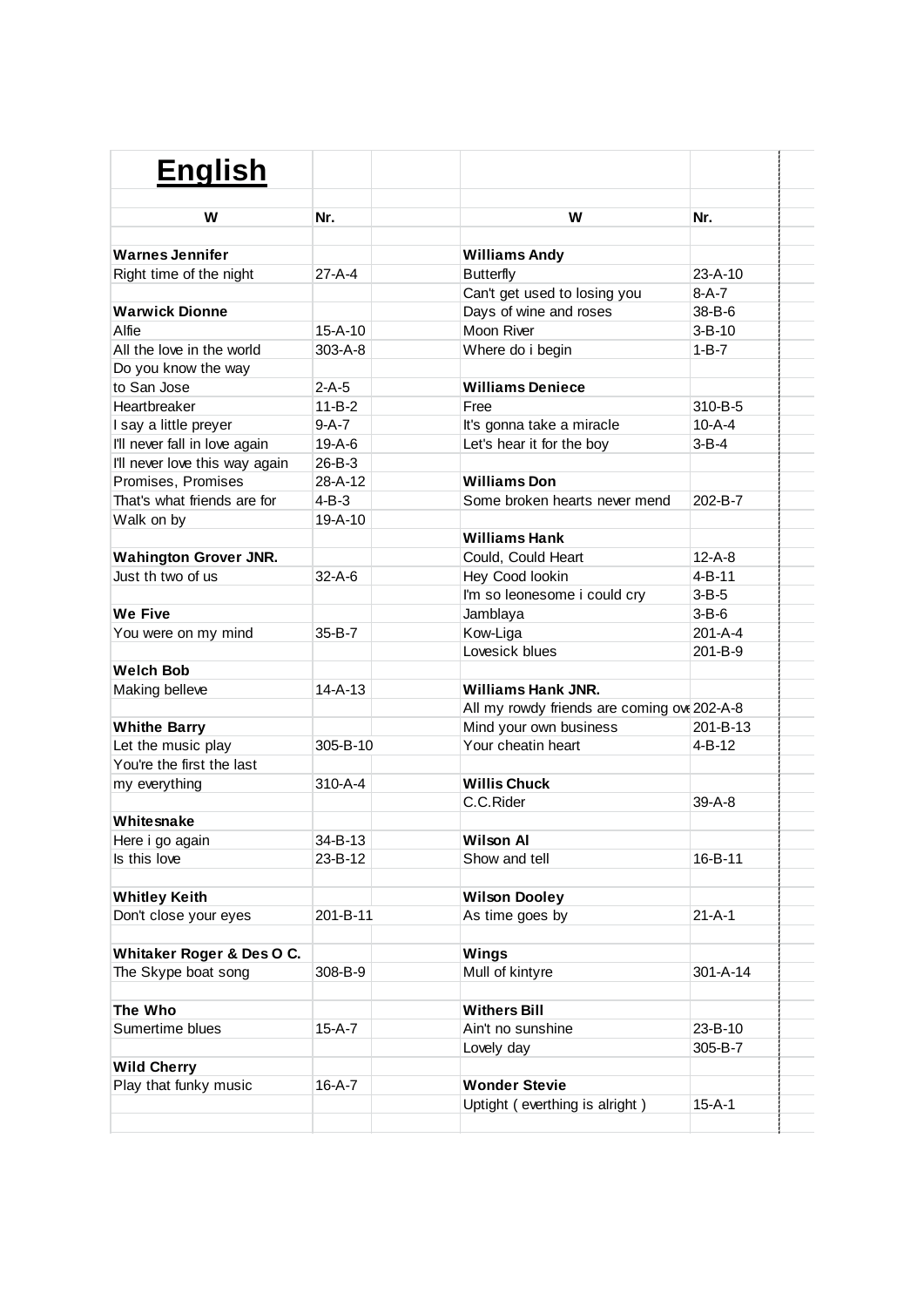| <b>English</b>            |               |                             |               |  |
|---------------------------|---------------|-----------------------------|---------------|--|
| W                         | Nr.           | Z                           | Nr.           |  |
| <b>Wood Brenton</b>       |               | Zager & Evans               |               |  |
| Gimme little sign         | 28-A-11       | In the year 2525            | $15 - B - 6$  |  |
| <b>Wooley Sheb</b>        |               | Zavaroni Lena               |               |  |
| Purple people eater       | 24-B-9        | Ma (He's making eyes at me) | 302-B-8       |  |
| <b>Wright Gary</b>        |               | <b>The Zombies</b>          |               |  |
| Dream Weaver              | $31 - B - 3$  | She's not there             | $11 - A - 10$ |  |
|                           |               | Time of the season          | $19 - B - 3$  |  |
| <b>Wynette Tammy</b>      |               |                             |               |  |
| D-I-V-O-R-C-E             | $9-A-3$       | <b>ZZ Top</b>               |               |  |
| Stand by your man         | $5 - B - 11$  | Gimme all your lovin        | 28-B-3        |  |
|                           |               | Sharp dressed man           | 28-B-4        |  |
| Υ                         |               | Sleeping bag                | 28-B-5        |  |
|                           |               |                             |               |  |
| <b>Yankovic Weird Al</b>  |               |                             |               |  |
| Eat it                    | $32 - A - 10$ |                             |               |  |
| Yardbirds                 |               |                             |               |  |
| For your love             | 40-B-4        |                             |               |  |
| Yazoo                     |               |                             |               |  |
| Only you                  | 307-B-2       |                             |               |  |
| Yoakum Dwight             |               |                             |               |  |
| Guitars cadillascs        | 202-B-1       |                             |               |  |
| Young M.C.                |               |                             |               |  |
| Bust a move               | 27-B-8        |                             |               |  |
| <b>Young Paul</b>         |               |                             |               |  |
| Every time you go away    | $21 - B - 10$ |                             |               |  |
| Love of the common people | 308-A-13      |                             |               |  |
| The Young Rascals         |               |                             |               |  |
| Groovin                   | $14 - B - 8$  |                             |               |  |
| <b>Youngblood Sidney</b>  |               |                             |               |  |
| If only i could           | 308-A-3       |                             |               |  |
|                           |               |                             |               |  |
| The Youngbloods           |               |                             |               |  |
| Get togheter              | 16-B-9        |                             |               |  |
|                           |               |                             |               |  |
|                           |               |                             |               |  |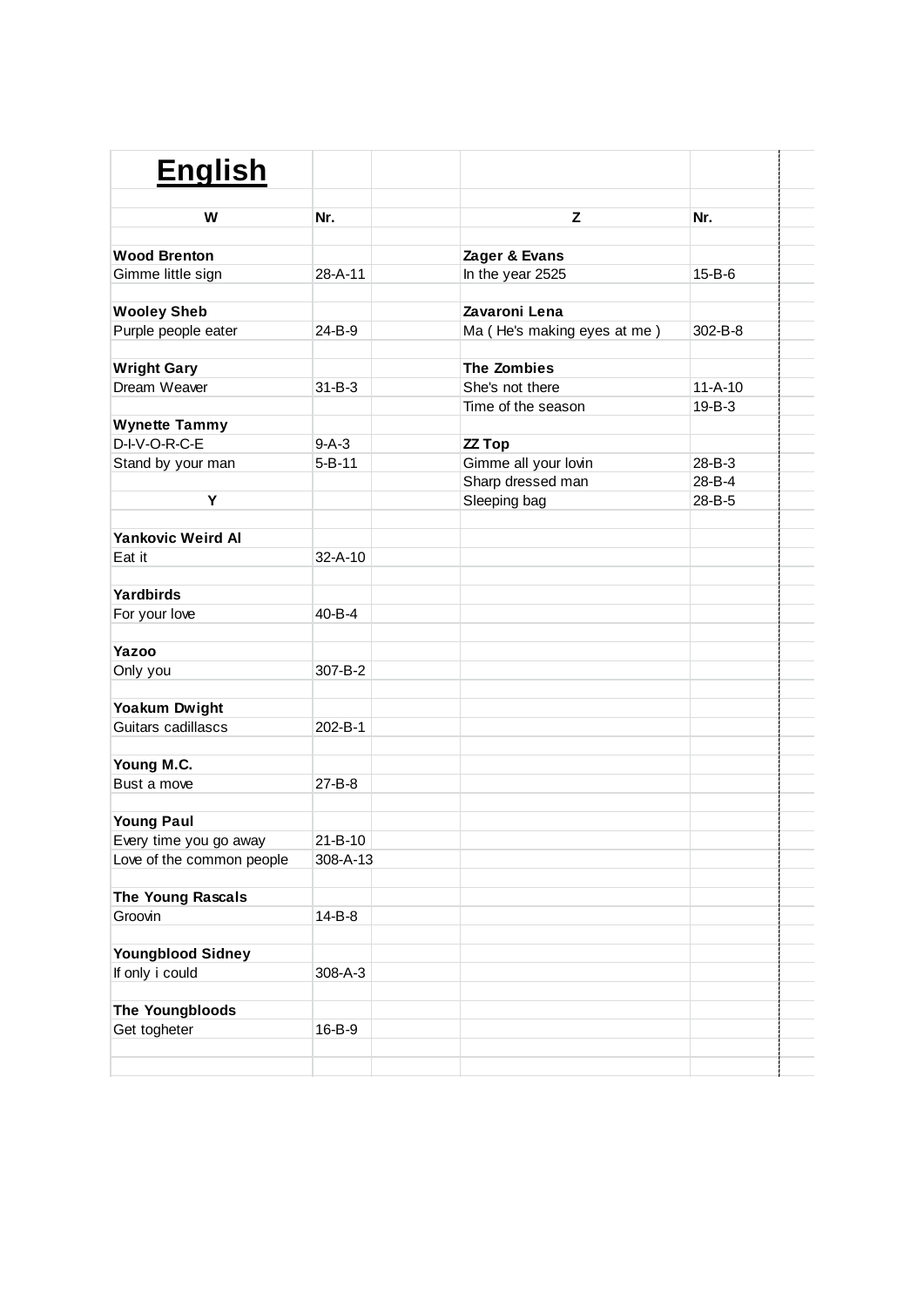| <b>Deutsch</b>                         |                |                                    |          |  |
|----------------------------------------|----------------|------------------------------------|----------|--|
|                                        |                |                                    |          |  |
| A                                      | Nr.            | в                                  | Nr.      |  |
|                                        |                |                                    |          |  |
| <b>Albers Hans</b>                     |                | <b>Gebr. Blattschuss</b>           |          |  |
| Auf der Reperbahn                      | $702 - A - 3$  | Kreuzberger Nächte                 | 703-A-13 |  |
|                                        |                |                                    |          |  |
| <b>Alexander Peter</b>                 |                | <b>Reiner Bertram</b>              |          |  |
| Die kleine Kneipe                      | 704-B-3        | Itsy bitsy teenie weenie           | 703-B-14 |  |
|                                        |                |                                    |          |  |
| <b>Anderson Lale</b>                   |                | <b>BAP</b>                         |          |  |
| Ein Schiff wird kommen                 | 702-A-6        | Verdamt lang her                   | 702-B-13 |  |
| Lili Marleene                          | 701-B-12       |                                    |          |  |
|                                        |                | C                                  |          |  |
| G.G. Anderson                          |                |                                    |          |  |
| Mädchen Mädchen                        | $707 - A - 11$ | <b>Carpendale Howard</b>           |          |  |
| Santa Lucia versunken im Mee 707-A-9   |                | Hello Again                        | 702-A-13 |  |
| Sommernacht in Rom                     | 707-A-8        | Piano in der Nacht                 | 706-B-13 |  |
|                                        |                | Ti Amo                             | 703-A-10 |  |
| Die Aerzte                             |                | Vielleicht niemals                 | 706-B-14 |  |
| Westerland                             | 702-B-14       |                                    |          |  |
|                                        |                | <b>Conny &amp; Peter Alexander</b> |          |  |
| <b>Anders Christian</b>                |                | Verliebt, Verlobt, Verheiratet     | 706-A-5  |  |
| Einsamkeit hat viele Namen             | 703-B-9        |                                    |          |  |
| Es fährt ein Zug nach nirgendw 701-B-3 |                |                                    |          |  |
|                                        |                | Conny                              |          |  |
|                                        |                | Zwei kleine Italiener              | 705-A-14 |  |
| De Angelo Nino                         |                | Lady Sunshine und Mister Moon      | 706-A-4  |  |
| Jenseits von Eden                      | 704-B-4        |                                    |          |  |
|                                        |                | <b>Cindy &amp; Bert</b>            |          |  |
| В                                      |                | Immer wieder Sonntags              | 704-A-8  |  |
|                                        |                |                                    |          |  |
| <b>Borg Andy</b>                       |                |                                    |          |  |
| Adios Amor                             | 705-A-9        | <b>Clüver Bernd</b>                |          |  |
|                                        |                | Der Junge mit der                  |          |  |
| <b>Bendix Ralf</b>                     |                | Mundharmonica                      | 704-B-12 |  |
| <b>Babysitter Boogie</b>               | 703-B-8        |                                    |          |  |
| Kriminal Tango                         | 702-A-14       | D                                  |          |  |
| <b>Backus Gus</b>                      |                | <b>Dschingis Khan</b>              |          |  |
| Bohnen in die Ohren                    | 706-A-2        | Dschingis Khan                     | 706-A-7  |  |
| Da sprach der alte Häuptling           | 701-A-11       |                                    |          |  |
|                                        |                | Drews Jürgen                       |          |  |
| <b>Bertelmann Fred</b>                 |                | Ein Bett im Kornfeld               | 704-A-2  |  |
| Der lachende Vagabund                  | 702-A-5        |                                    |          |  |
|                                        |                | <b>Dietrich Marlene</b>            |          |  |
| De Bläck Föös                          |                | Ich bin von Kopf bis Fuss          |          |  |
| Frankreich, Frankreich                 | 704-A-6        | auf Liebe eingestellt              | 707-A-6  |  |
|                                        |                | Hab noch einen Koffer in Berlin    | 707-A-4  |  |
| <b>Black Roy</b>                       |                | Jonny, wenn Du Geburtstag hast     | 707-A-7  |  |
| Ganz in weiss                          | 702-A-9        |                                    |          |  |
|                                        |                |                                    |          |  |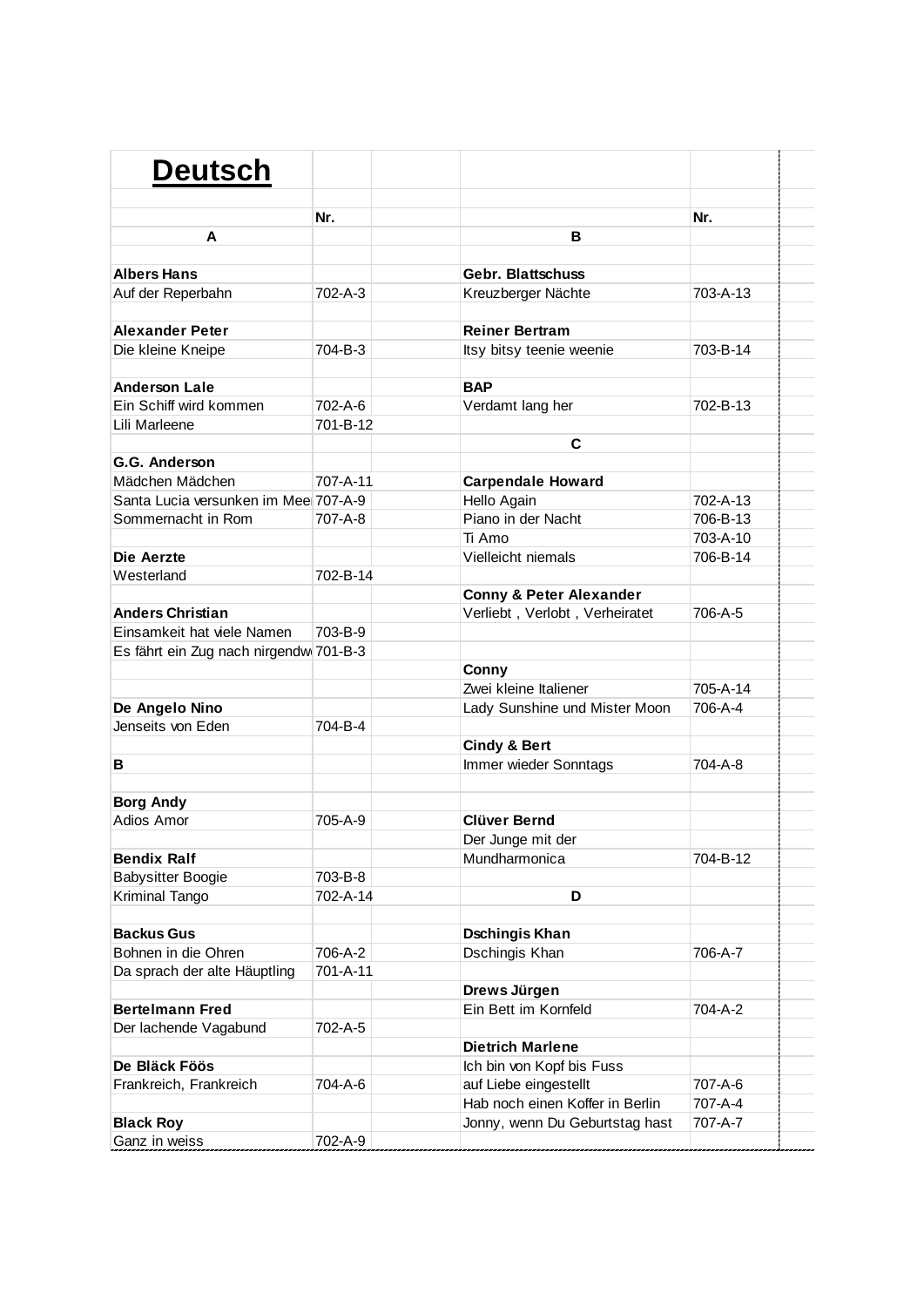| <b>Deutsch</b>                         |          |                                |          |  |
|----------------------------------------|----------|--------------------------------|----------|--|
|                                        | Nr.      |                                | Nr.      |  |
| D                                      |          | F                              |          |  |
|                                        |          |                                |          |  |
| <b>Dietrich Marlene</b>                |          | <b>Falco</b>                   |          |  |
| Sag mir wo die Blumen sind             | 707-B-9  | Der Komissar                   | 703-A-11 |  |
|                                        |          | Rock me Amadeus                | 704-A14  |  |
| Der Wahre Mani                         |          | Jeanny                         | 701-B-4  |  |
| Manta                                  | 706-A-1  |                                |          |  |
|                                        |          | <b>Fendrich Reinhard</b>       |          |  |
|                                        |          | Es lebe der Sport              | 703-B-7  |  |
| <b>Drafi Deutscher</b>                 |          | Macho Macho                    | 704-A-12 |  |
| Shake hands                            | 704-B-14 |                                |          |  |
| Marmor, Stein und Eisen brich 701-B-11 |          | <b>Flerek Wolfgang</b>         |          |  |
|                                        |          | Resi i hol di mit'm Traktor ab | 702-B-5  |  |
|                                        |          |                                |          |  |
| <b>Dorthe</b>                          |          | Freddy                         |          |  |
| Sind sie der Graf von                  |          | Junge Komm bald wieder         | 701-A-3  |  |
| Luxemburg ?                            | 706-B-1  |                                |          |  |
| Wärst Du doch in Düsseldorf            |          | G                              |          |  |
| geblieben                              | 706-A-6  | Grönemeyer Herbert             |          |  |
|                                        |          | Männer                         | 702-B-4  |  |
| Deter Ina                              |          |                                |          |  |
| Neue Männer braucht das Land 705-A-6   |          | <b>Gildo Rex</b>               |          |  |
|                                        |          | Fiesta Mexicana                | 705-B-2  |  |
| Е                                      |          |                                |          |  |
|                                        |          | <b>Geier Sturzflug</b>         |          |  |
| <b>Erste Allgemeine</b>                |          | Bruttosozialprodukt            | 704-B-9  |  |
| Verunsicherung                         |          |                                |          |  |
| Märchenprinz                           | 705-B-14 | н                              |          |  |
| An der Copacabana                      | 704-A-13 |                                |          |  |
| Ba-Ba-Banküberfall                     | 705-A-13 | <b>Holm Michael</b>            |          |  |
| Ding Dong                              | 702-A-12 | El lute                        | 702-A-7  |  |
| Fata Morgana                           | 705-B-5  | Mendocino                      | 704-B-1  |  |
| Heisse Nächte (in Palermo)             | 703-A-6  |                                |          |  |
| Jambo                                  | 705-B-9  | <b>Clowns &amp; Helden</b>     |          |  |
| Küss die Hand, schöne Frau             | 702-B-2  | Ich liebe Dich                 | 702-A-10 |  |
|                                        |          |                                |          |  |
| <b>Extrabreit</b>                      |          | Heintje                        |          |  |
| Hura, Hura die Schule brennt           | 704-B-6  | Mama                           | 706-B-9  |  |
|                                        |          |                                |          |  |
| <b>Erhard Heinz</b>                    |          | <b>Haller Hanne</b>            |          |  |
| Linkes Auge blau                       | 706-A-8  | Samstag Abend                  | 703-B-5  |  |
|                                        |          |                                |          |  |
| F                                      |          | Ibo                            |          |  |
|                                        |          | Bungalow in Santa Nirgendwo    | 707-B-13 |  |
| <b>Francis Conny</b>                   |          | Das schaffst du nicht          | 707-B-7  |  |
| Schöner fremder Mann                   | 703-A-5  | Ibiza                          | 707-A-5  |  |
| Die Liebe ist ein seltsames            |          |                                |          |  |
| Spiel (Evrybody )                      | 703-A-14 | Heino                          |          |  |
|                                        |          | Blau Blüht der Enzian          | 701-B-14 |  |
|                                        |          |                                |          |  |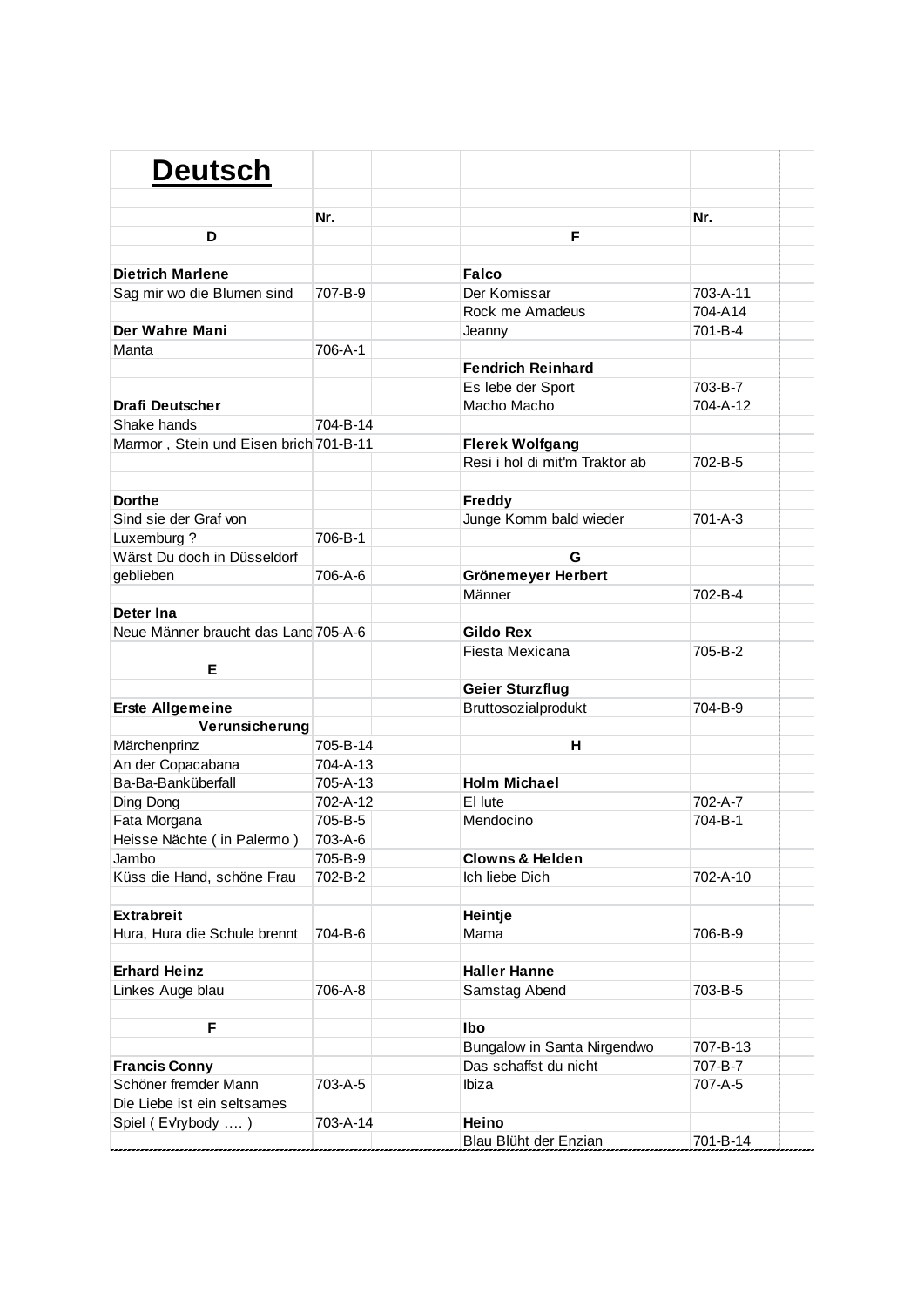| <b>Deutsch</b>            |               |                                 |               |
|---------------------------|---------------|---------------------------------|---------------|
|                           |               |                                 |               |
|                           | Nr.           |                                 | Nr.           |
| J                         |               | L                               |               |
|                           |               |                                 |               |
| Jürgens Udo               |               | <b>Lindner Patrick</b>          |               |
| Aber bitte mit Sahne      | $703 - A - 1$ | Dürfen darf ma alles            | 707-B-2       |
| Anuschka                  | $705 - A - 3$ | Ich hätt Dich sowiso geküsst    | 707-B-3       |
| Griechischer Wein         | 703-A-7       |                                 |               |
| Mit 66 Jahren             | 705-A-8       | Jürgen von der Lippe            |               |
| Merci Chérie              | 701-B-1       | Guten Morgen, liebe Sorgen      | $703 - A - 4$ |
| 17 Jahr Blondes Haar      | 701-A-2       |                                 |               |
|                           |               |                                 |               |
| Jürgens Andrea            |               |                                 |               |
| Mama Lorraine             | 704-A-7       | Lavi Daliah                     |               |
|                           |               | Oh, wann kommst du              | 704-B-10      |
| Κ                         |               |                                 |               |
|                           |               | Lolita                          |               |
| <b>Klaus &amp; Klaus</b>  |               | Seemann, deine Heimat ist das M | 704-B-2       |
| An der Nordseeküste       | 702-A-2       |                                 |               |
|                           |               | <b>Leandros Vicky</b>           |               |
| <b>Kah Hubert</b>         |               | Theo, wir fahr'n nach Lodz      | 704-B-13      |
| Engel 07                  | 706-B-6       |                                 |               |
| Rosemarie                 | 705-A-10      | м                               |               |
|                           |               |                                 |               |
| <b>Klaus Lage Band</b>    |               | <b>Marshall Tony</b>            |               |
| 1000 und 1 Nacht (Zoom)   | 702-A-1       | Auf der Strasse nach Süden      | 703-A-9       |
|                           |               |                                 |               |
| <b>Kraus Peter</b>        |               | <b>Mafffay Peter</b>            |               |
| Schwarze Rose Rosemarie   | 707-B-6       | Du                              | 703-A-8       |
| Sugar Baby                | 701-A-10      | So bist Du                      | 703-B-6       |
|                           |               | Ueber 7 Brücken musst du gehen  | 702-B-12      |
| Karat                     |               |                                 |               |
| Der blaue Planet          | 706-A-10      | Marcus Jürgen                   |               |
|                           |               | Ein Festival der Liebe          | 705-B-4       |
| <b>Kaiser Roland</b>      |               |                                 |               |
| Dich zu lieben            | 707-B-4       | <b>Myhre Wenke</b>              |               |
| Joana                     | 707-B-5       | Er hat ein knallrotes Gummiboot | 706-A-9       |
| Lieb mich ein letztes mal | 703-B-13      | Er steht im Tor                 | 706-B-11      |
| Santa Maria               | 702-B-6       |                                 |               |
| Sieben Fässer Wein        | 707-B-8       | Mina                            |               |
|                           |               | <b>Heisser Strand</b>           | 706-A-3       |
| <b>Kraus Peter</b>        |               |                                 |               |
| Kitty-Cat                 | 706-B-4       | <b>Münchner Freiheit</b>        |               |
|                           |               | Tausend mal Du                  | 702-B-10      |
|                           |               | So lang man träume noch leben   |               |
|                           |               | kann                            | 705-B-12      |
|                           |               | Liebe auf den ersten Blick      | 706-B-5       |
|                           |               | Bis wir uns wieder sehen        | 705-A-5       |
|                           |               |                                 |               |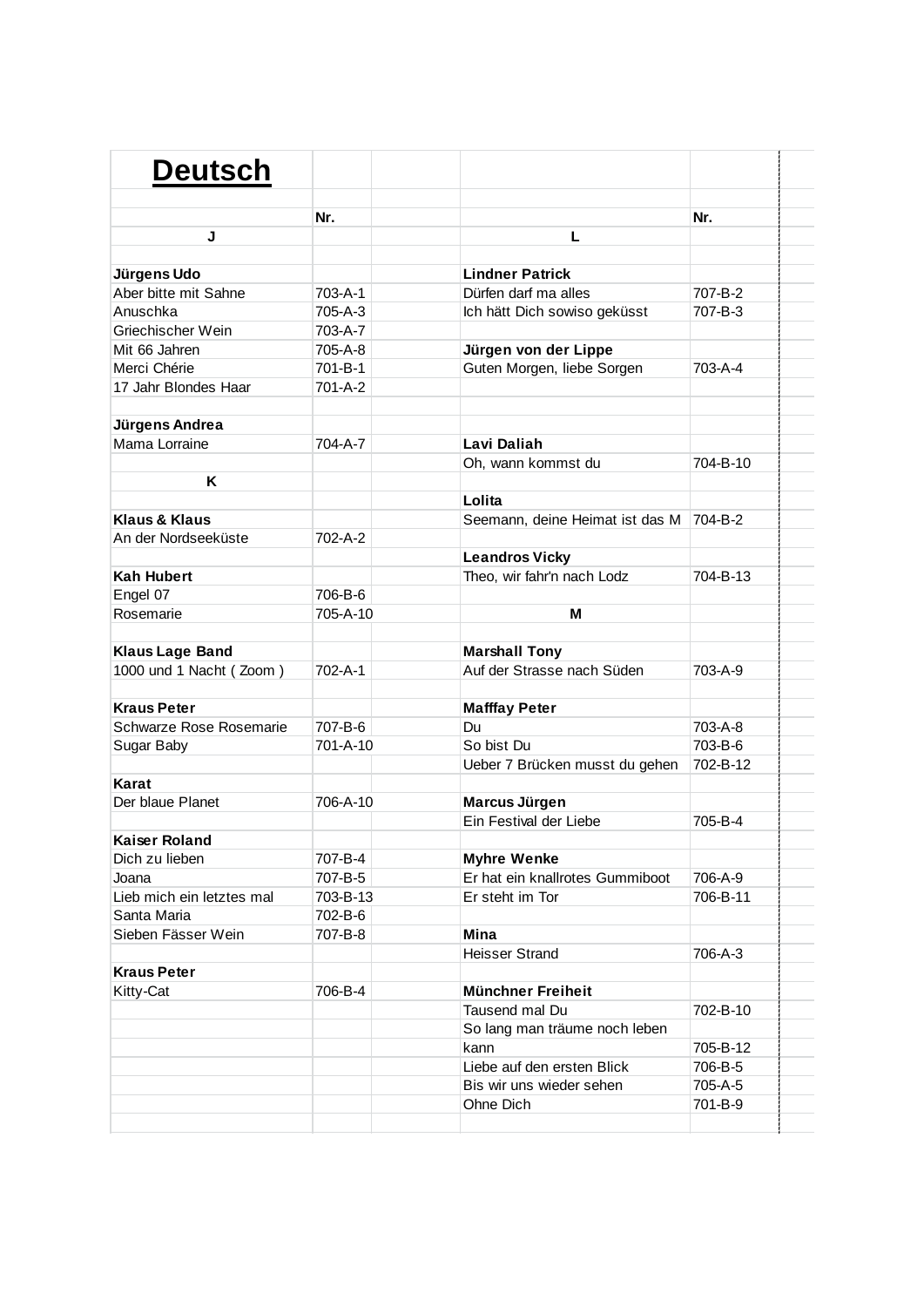| <b>Deutsch</b>                         |          |                                             |          |  |
|----------------------------------------|----------|---------------------------------------------|----------|--|
|                                        | Nr.      |                                             | Nr.      |  |
| M                                      |          | R                                           |          |  |
|                                        |          |                                             |          |  |
| <b>Monti Liane</b>                     |          | <b>Reichel Achim</b>                        |          |  |
| Schuld war nur der Bossa Nova 702-B-11 |          | Aloha heja he                               | 703-B-1  |  |
|                                        |          |                                             |          |  |
| <b>Marshall Tony</b>                   |          | <b>Rudolf Rock &amp; Die Schocker</b>       |          |  |
| Schöne Maid                            | 702-B-8  | Herzilein (Rock Version)                    | 703-A-2  |  |
|                                        |          |                                             |          |  |
| <b>Markus</b>                          |          | <b>Roussos Demis</b>                        |          |  |
| Ich will Spass                         | 701-A-9  | Goodbye, my love goodbye                    | 705-A-7  |  |
|                                        |          |                                             |          |  |
| N                                      |          | <b>Rosenberg Marianne</b>                   |          |  |
|                                        |          | Er gehört zu mir                            | 702-A-8  |  |
| Nina & Mike                            |          | Er ist nicht wie du                         | 705-B-8  |  |
| Fahrende Musikanten                    | 703-B-10 | Fremder Mann                                | 702-B-1  |  |
|                                        |          | Lieder der Nacht                            | 702-B-9  |  |
| <b>Nena</b>                            |          | Marleen                                     | 702-A-11 |  |
| Fragezeichen                           | 705-A-1  |                                             |          |  |
| 99 Luftballons                         | 701-B-13 | <b>Remmler Stefan</b>                       |          |  |
| Nur Geträumt                           | 701-B-2  | Keine Sterne in Athen                       | 701-B-7  |  |
| Rette mich                             | 705-A-11 | Keine Angst hat der Papa gesagt             | 701-A-13 |  |
|                                        |          | Vogel der Nacht                             | 705-B-7  |  |
| <b>Nicky</b>                           |          | Alles hat ein Ende nur die Wurst            |          |  |
| Wegen Dir                              | 705-B-3  | hat zwei                                    | 704-B-11 |  |
| Wenn i mit dir Tanz                    | 705-A-4  |                                             |          |  |
|                                        |          | <b>Heinz Rudolf Kunze</b>                   |          |  |
| <b>Nicole</b>                          |          | Dein ist mein ganzes Herz                   | 705-B-10 |  |
| Ein bisschen Frieden                   | 701-A-5  |                                             |          |  |
|                                        |          | Rheingold                                   |          |  |
|                                        |          | Dreiklangsdimensionen                       | 704-A-1  |  |
|                                        |          |                                             |          |  |
| P                                      |          | <b>Roberts Chris</b>                        |          |  |
|                                        |          | Du kannst icht immer 17 sein                | 703-B-12 |  |
| <b>Paulsen Ralf</b>                    |          |                                             |          |  |
| <b>Bonanza</b>                         | 706-A-14 | <b>Ramsey Bill</b>                          |          |  |
|                                        |          | Zuckerpuppe (aus der Bauchtanz. 707-A-13    |          |  |
| Die Prinzen<br>Gabi und Klaus          | 706-A-12 | Ohne Krimi geht die Mimi nie ins b. 701-A-4 |          |  |
| Mann im Mond                           | 707-B-12 | <b>Reim Matthias</b>                        |          |  |
| Millionär                              | 707-B-11 | Ich hab geträumt von Dir                    | 704-A-11 |  |
|                                        |          | Verdammt, ich lieb Dich                     | 701-A-7  |  |
|                                        |          |                                             |          |  |
| <b>Pavarone Rita</b>                   |          | <b>Reichel Achim</b>                        |          |  |
| Wenn ich ein Junge wär                 | 707-A-12 | Kuddel Daddel Du                            | 707-A-1  |  |
|                                        |          |                                             |          |  |
| <b>PE Werner</b>                       |          | S                                           |          |  |
| Trostpflastersteine                    | 707-B-10 |                                             |          |  |
| Kribbeln im Bauch                      | 705-B-1  | <b>Purple Schulz</b>                        |          |  |
|                                        |          | Sehnsucht                                   | 704-A-3  |  |
|                                        |          |                                             |          |  |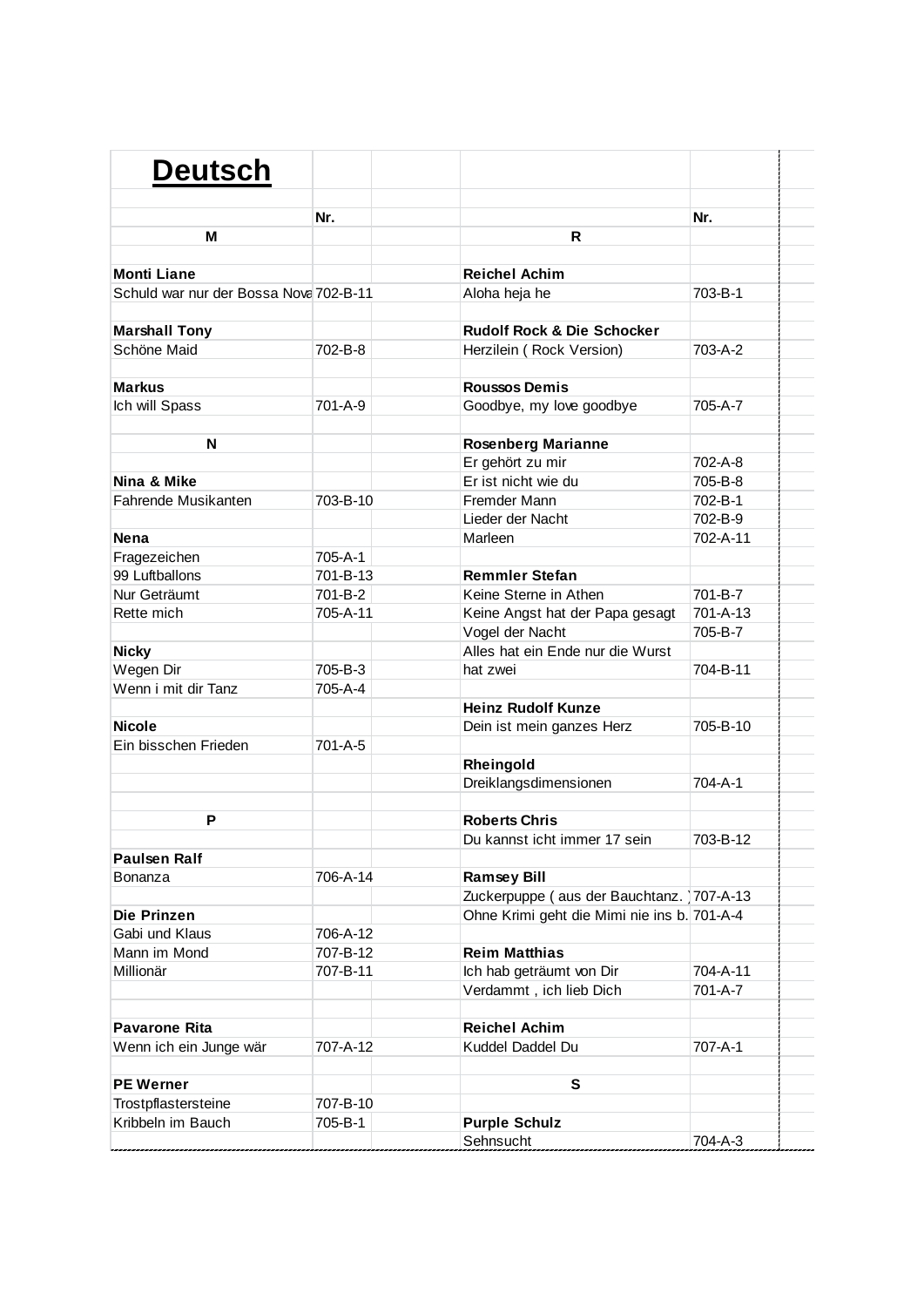| <b>Deutsch</b>               |          |                                 |         |
|------------------------------|----------|---------------------------------|---------|
|                              | Nr.      |                                 | Nr.     |
| S                            |          | W                               |         |
|                              |          |                                 |         |
| <b>Spliff</b>                |          | <b>Werding Juliane</b>          |         |
| Carbonara                    | 701-B-8  | Am Tag als Connie Kramer starb  | 703-    |
|                              |          | Stimmen im Wind                 | 703-    |
| <b>Shane Ricky</b>           |          | Wenn Du denkst du denkst,       |         |
| Ich sprenge die Ketten       | 706-A-13 | dann denkst du nur du denkst    | 704-    |
| Mamy Blue                    | 707-B-1  |                                 |         |
|                              |          | Die Wildecker Herzbuben         |         |
| <b>Spider Murphy Gang</b>    |          | Zwei Kerle wie wir              | 707-    |
| Schickeria                   | 702-B-7  | Herzilein                       | $701 -$ |
| Skandal im Sperrbezirk       | 701-A-1  |                                 |         |
| Wo bist Du?                  | 704-A-9  | <b>Witt Joachim</b>             |         |
|                              |          | Goldener Reiter                 | 703-    |
|                              |          |                                 |         |
| <b>Schilling Peter</b>       |          | Y                               |         |
| <b>Terra Titanic</b>         | 705-B-11 |                                 |         |
|                              |          | <b>Die Yankees</b>              |         |
| Die Kastelruter Spatzen      |          | <b>Halbstark</b>                | 706-    |
| Spreng die Ketten deiner     |          |                                 |         |
| Einsamkeit                   | 707-B-14 | z                               |         |
|                              |          |                                 |         |
| Т                            |          | <b>Zander Frank</b>             |         |
|                              |          | Ich trinke auf dein Wohl, Marie | 704-    |
| <b>Trude Herr</b>            |          |                                 |         |
| Ich will keine Schokolade    | 703-B-2  |                                 |         |
|                              |          |                                 |         |
|                              |          |                                 |         |
| <b>Terry Jack</b><br>Marina  |          |                                 |         |
|                              | 704-A-5  |                                 |         |
|                              |          |                                 |         |
| Lotar & Die Trabanten        |          |                                 |         |
| Unter dem Wartburg           | 707-A-2  |                                 |         |
|                              |          |                                 |         |
| <b>Trio</b>                  |          |                                 |         |
| Da Da Da ich lieb Dich nicht | 701-A-14 |                                 |         |
|                              |          |                                 |         |
| U                            |          |                                 |         |
|                              |          |                                 |         |
| <b>UKW</b>                   |          |                                 |         |
| Sommersprossen               | 706-B-8  |                                 |         |
|                              |          |                                 |         |
| W                            |          |                                 |         |
|                              |          |                                 |         |
| <b>Whittaker Roger</b>       |          |                                 |         |
| Abschied ist ein scharfes    |          |                                 |         |
| Schwert                      | 703-B-11 |                                 |         |
|                              |          |                                 |         |
| Wind                         |          |                                 |         |
| Für alle                     | 703-A-3  |                                 |         |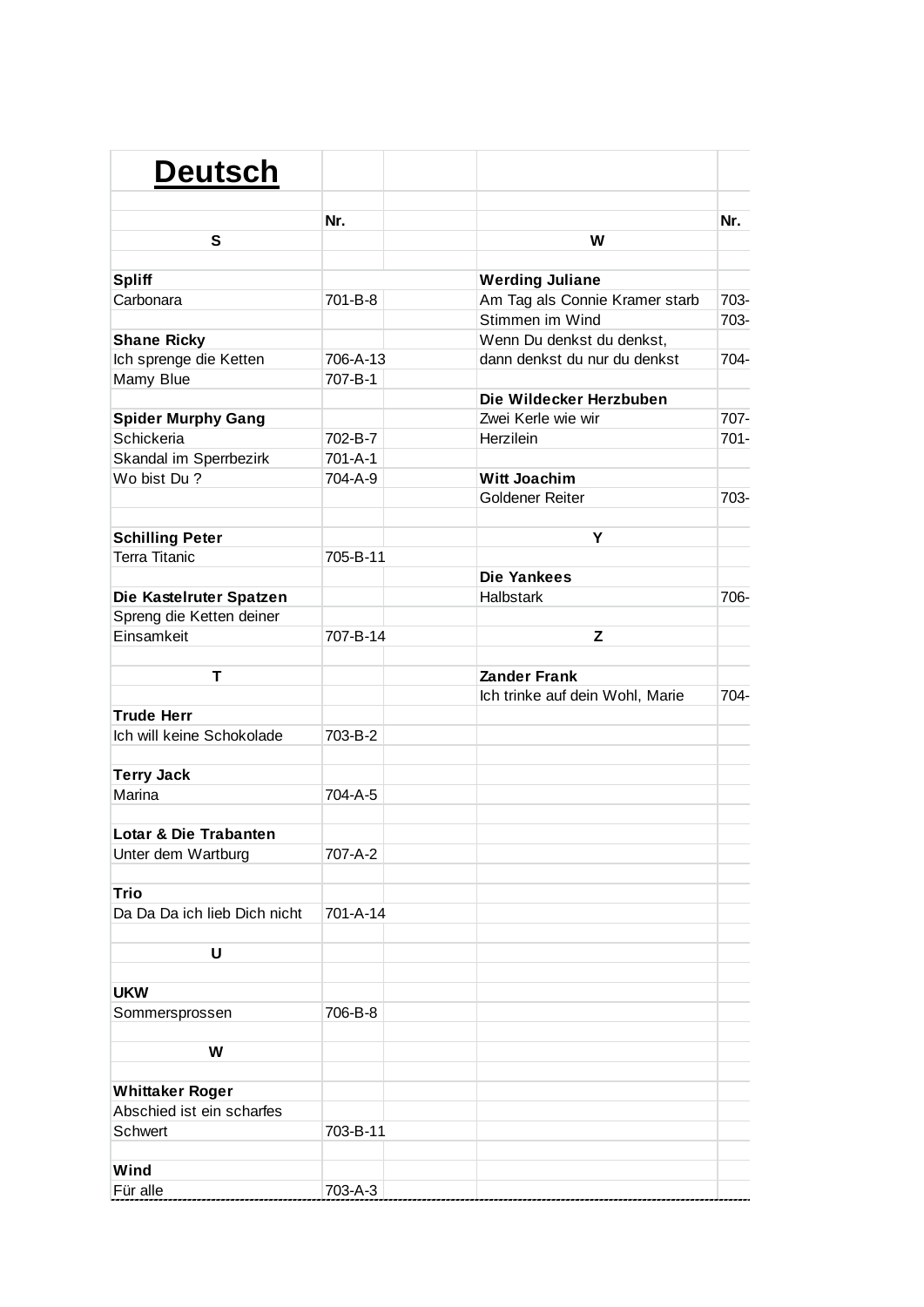| <b>Französisch</b>                            |               | <b>Alphabetisch nach Tittel</b>     |          |  |
|-----------------------------------------------|---------------|-------------------------------------|----------|--|
|                                               | Nr.           |                                     | Nr.      |  |
| A                                             |               | E.                                  |          |  |
|                                               |               |                                     |          |  |
| <b>Alouette</b>                               |               | <b>Education sentimentale</b>       |          |  |
| <b>Divers</b>                                 | 601-A-13      | Maxime Le Forestier                 | 605-A-4  |  |
|                                               |               |                                     |          |  |
| Assez                                         |               | Ella elle l'a                       |          |  |
| Niagara                                       | 603-A-12      | <b>France Gall</b>                  | 605-A-8  |  |
|                                               |               |                                     |          |  |
| C                                             |               | Elle voulait qu'on l'appelle Venise |          |  |
| C'est si bon                                  |               | Julien Clerc                        | 603-A-2  |  |
| <b>Yves Montand</b>                           | 602-A-12      | For me formidable                   |          |  |
|                                               |               | <b>Charles Aznavour</b>             | 604-A-12 |  |
| <b>Célimène</b>                               |               |                                     |          |  |
| David Martial                                 | 603-A-11      | н                                   |          |  |
|                                               |               |                                     |          |  |
| Celui qui chante                              |               | <b>Harley Davidson</b>              |          |  |
| Michel Berger                                 | 604-A-4       | <b>Brigitte Bardot</b>              | 602-A-7  |  |
|                                               |               |                                     |          |  |
| Chanson pour l'Auvergnat                      |               | ı                                   |          |  |
| Georges Brassens                              | 601-A-9       |                                     |          |  |
|                                               |               | Il est libre Max                    |          |  |
| Chevaliers de la table ronde<br><b>Divers</b> | 601-A-14      | Hervé Cristiani                     | 603-A-6  |  |
|                                               |               | Il jouait du piano debout           |          |  |
| <b>Chez Laurette</b>                          |               | <b>France Gall</b>                  | 604-A-9  |  |
| Michel Delpech                                | 601-A-12      |                                     |          |  |
|                                               |               | J                                   |          |  |
| Comic strip                                   |               | Je m'voyais déja                    |          |  |
| Serge Gainsbourg                              | $602 - A - 4$ | <b>Charles Aznavour</b>             | 605-A-1  |  |
|                                               |               |                                     |          |  |
| <b>Comme ils disent</b>                       |               | L                                   |          |  |
| Charles Aznavour                              | 603-A-10      |                                     |          |  |
|                                               |               | La ballade des gens heureux         |          |  |
| D                                             |               | Gérard Lenorman                     | 601-A-6  |  |
| Déshabillez-moi                               |               | La Boheme                           |          |  |
| Juliette Greco                                | 602-A-10      | Charles Aznavour                    | 604-A-1  |  |
|                                               |               |                                     |          |  |
| <b>Désomais</b>                               |               | La Californie                       |          |  |
| Charles Aznavour                              | 603-A-3       | Julien Clerc                        | 603-A-9  |  |
|                                               |               |                                     |          |  |
| Dites-moi                                     |               | La chenille                         |          |  |
| Michel Jonasz                                 | 605-A-2       | Bande a Basile                      | 602-A-14 |  |
|                                               |               |                                     |          |  |
| Domino                                        |               | La goupie du planiste               |          |  |
| André Claveau                                 | 602-A-11      | Michel Berger                       | 605-A-3  |  |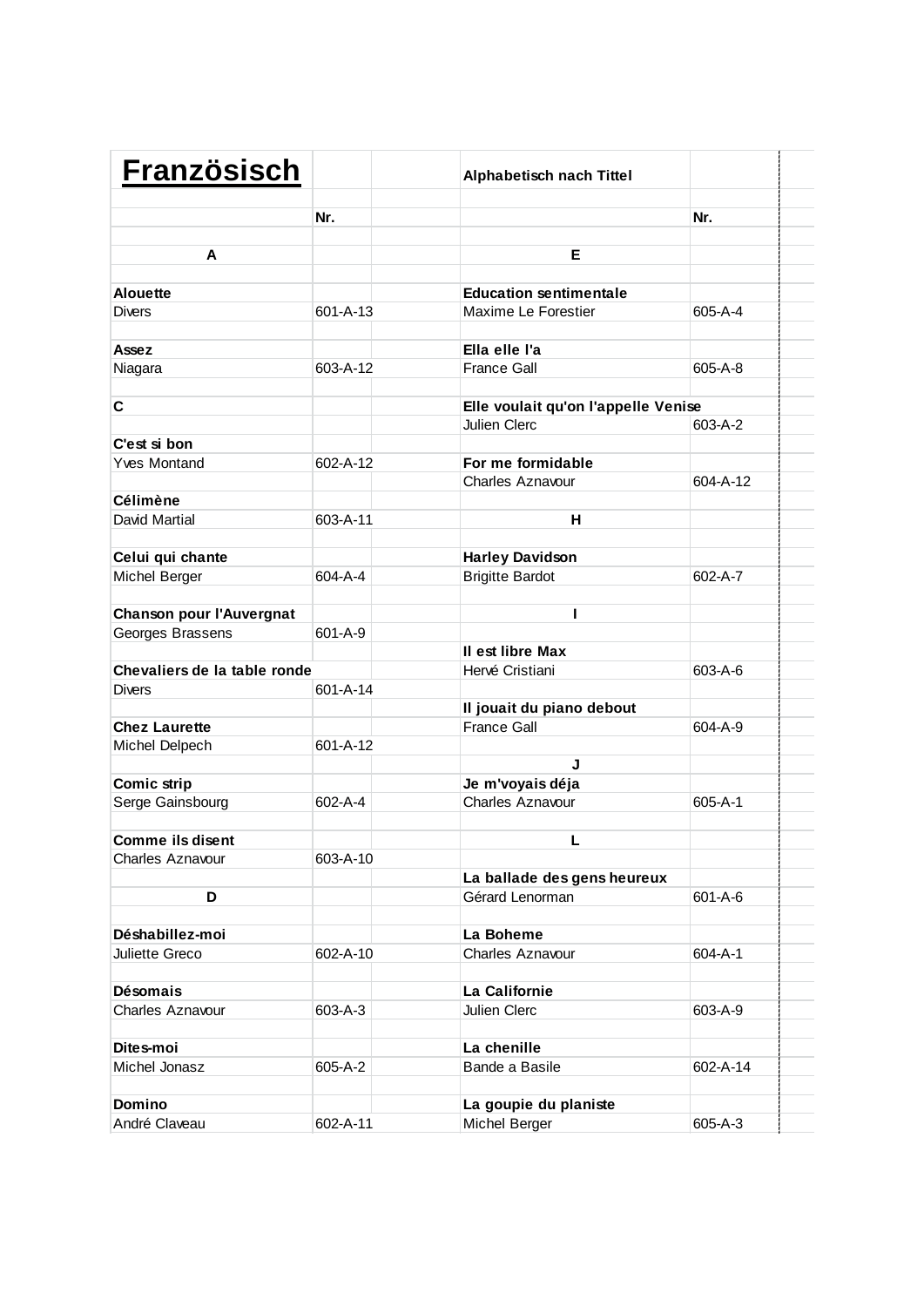| <b>Französisch</b>              |               | <b>Alphabetisch nach Tittel</b> |               |  |
|---------------------------------|---------------|---------------------------------|---------------|--|
|                                 | Nr.           |                                 | Nr.           |  |
| L                               |               | L                               |               |  |
|                                 |               |                                 |               |  |
| La java bleu                    | 604-A-7       | Les plaisirs démodés            |               |  |
| Frehel                          |               | Charles Aznavour                | 604-A-6       |  |
|                                 |               |                                 |               |  |
| La javanaise                    |               | м                               |               |  |
| Serge Gainsbourg                | 605-A-12      |                                 |               |  |
|                                 |               | Ma préférence                   |               |  |
| La maison près de la fontaine   |               | <b>Julien Clerc</b>             | 604-A-8       |  |
| Nino Ferrer                     | 602-A-13      |                                 |               |  |
|                                 |               | Mélissa                         |               |  |
| La Mamma                        |               | Julien Clerc                    | 604-A-3       |  |
| Charles Aznavour                | 605-A-7       |                                 |               |  |
|                                 |               | <b>Mexico</b>                   |               |  |
| La plus belle pour aller danser |               | Luis Mariano                    | $601 - A - 3$ |  |
| Sylvie Vartan                   | 601-A-11      |                                 |               |  |
|                                 |               | <b>Mirza</b>                    |               |  |
| La vie en rose                  |               | Nino Ferrer                     | 602-A-3       |  |
| <b>Edith Piaf</b>               | 604-A-5       |                                 |               |  |
|                                 |               | <b>Mon Frère</b>                |               |  |
| Le ciel le soleil la mer        |               | Maxime Le Forestier             | 604-A-11      |  |
| <b>Francois Deguett</b>         | 602-A-8       |                                 |               |  |
|                                 |               | N                               |               |  |
| Le coup d'soleil                |               |                                 |               |  |
| <b>Richard Cocclante</b>        | 605-A-6       | <b>Nuit de Chine</b>            |               |  |
|                                 |               | M.Altery                        | 603-A-8       |  |
| Le métèque                      | $602 - A - 6$ | P                               |               |  |
| Georges Moustaki                |               |                                 |               |  |
| Le p'tit bai du sam'di soir     |               | Pour un flirt                   |               |  |
| Georges Guetary                 | 602-A-9       | Michel Delpech                  | $601 - A - 1$ |  |
|                                 |               |                                 |               |  |
| Le premier pas                  |               | Q                               |               |  |
| Claude-Michel Schönberg         | 604-A-13      |                                 |               |  |
|                                 |               | Que c'est triste Venise         |               |  |
| Le sud                          |               | Charles Aznavour                | 605-A-10      |  |
| Nino Ferrer                     | 602-A-1       |                                 |               |  |
|                                 |               | Quelque chose de Tennesse       |               |  |
| Le téléfon                      |               | Johnny Hallyday                 | 604-A-10      |  |
| Nino Ferrer                     | 602-A-5       |                                 |               |  |
|                                 |               | Quelques mots d'amour           |               |  |
| Les comédiens                   |               | Michel Berger                   | 605-A-14      |  |
| <b>Charles Aznavour</b>         | 605-A-5       |                                 |               |  |
|                                 |               |                                 |               |  |
| Les p'tites femmes de Pigalle   |               |                                 |               |  |
| Serge Lama                      | 601-A-8       |                                 |               |  |
|                                 |               |                                 |               |  |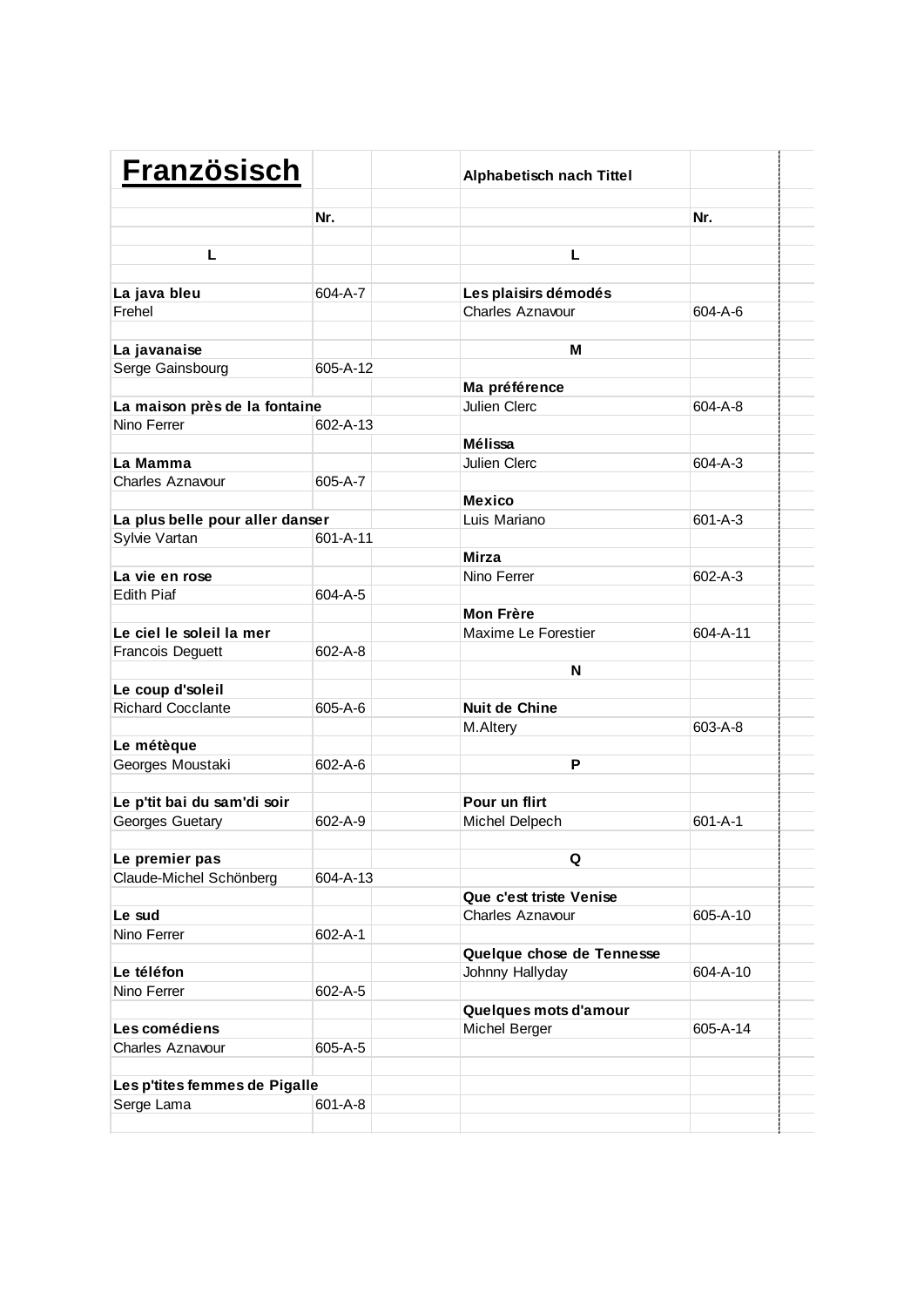| <b>Französisch</b>                  |               | Alphabetisch nach Tittel |     |  |
|-------------------------------------|---------------|--------------------------|-----|--|
|                                     | Nr.           |                          | Nr. |  |
|                                     |               |                          |     |  |
| R                                   |               |                          |     |  |
|                                     |               |                          |     |  |
| Retiens la nuit                     |               |                          |     |  |
| Johnny Hallyday                     | $601 - A - 4$ |                          |     |  |
|                                     |               |                          |     |  |
| Riquita<br>Frehel                   | 605-A-9       |                          |     |  |
|                                     |               |                          |     |  |
| ${\mathbf S}$                       |               |                          |     |  |
|                                     |               |                          |     |  |
| Samba Mambo                         |               |                          |     |  |
| <b>France Gall</b>                  | 604-A-14      |                          |     |  |
|                                     |               |                          |     |  |
| San Francisco                       |               |                          |     |  |
| Maxime Le Forestier                 | 603-A-5       |                          |     |  |
|                                     |               |                          |     |  |
| Soleil d'hiver                      |               |                          |     |  |
| Niagara                             | $603 - A - 1$ |                          |     |  |
|                                     |               |                          |     |  |
| Super nana                          |               |                          |     |  |
| Michel Jonasz                       | 601-A-7       |                          |     |  |
| T                                   |               |                          |     |  |
|                                     |               |                          |     |  |
| This melody                         |               |                          |     |  |
| Julien Clerc                        | 602-A-2       |                          |     |  |
|                                     |               |                          |     |  |
| <b>Tout doucement</b>               |               |                          |     |  |
| <b>Bibie</b>                        | $601 - A - 2$ |                          |     |  |
|                                     |               |                          |     |  |
| <b>Trousse-Chemise</b>              |               |                          |     |  |
| Charles Aznavour                    | 603-A-13      |                          |     |  |
|                                     |               |                          |     |  |
| U                                   |               |                          |     |  |
|                                     |               |                          |     |  |
| Un été de porcelaine<br>Mort Shuman | 601-A-10      |                          |     |  |
|                                     |               |                          |     |  |
| Une fenetre ouverte                 |               |                          |     |  |
| Pauline Ester                       | 604-A-2       |                          |     |  |
|                                     |               |                          |     |  |
| Une jolie fleur                     |               |                          |     |  |
| Georges Brassens                    | 603-A-4       |                          |     |  |
|                                     |               |                          |     |  |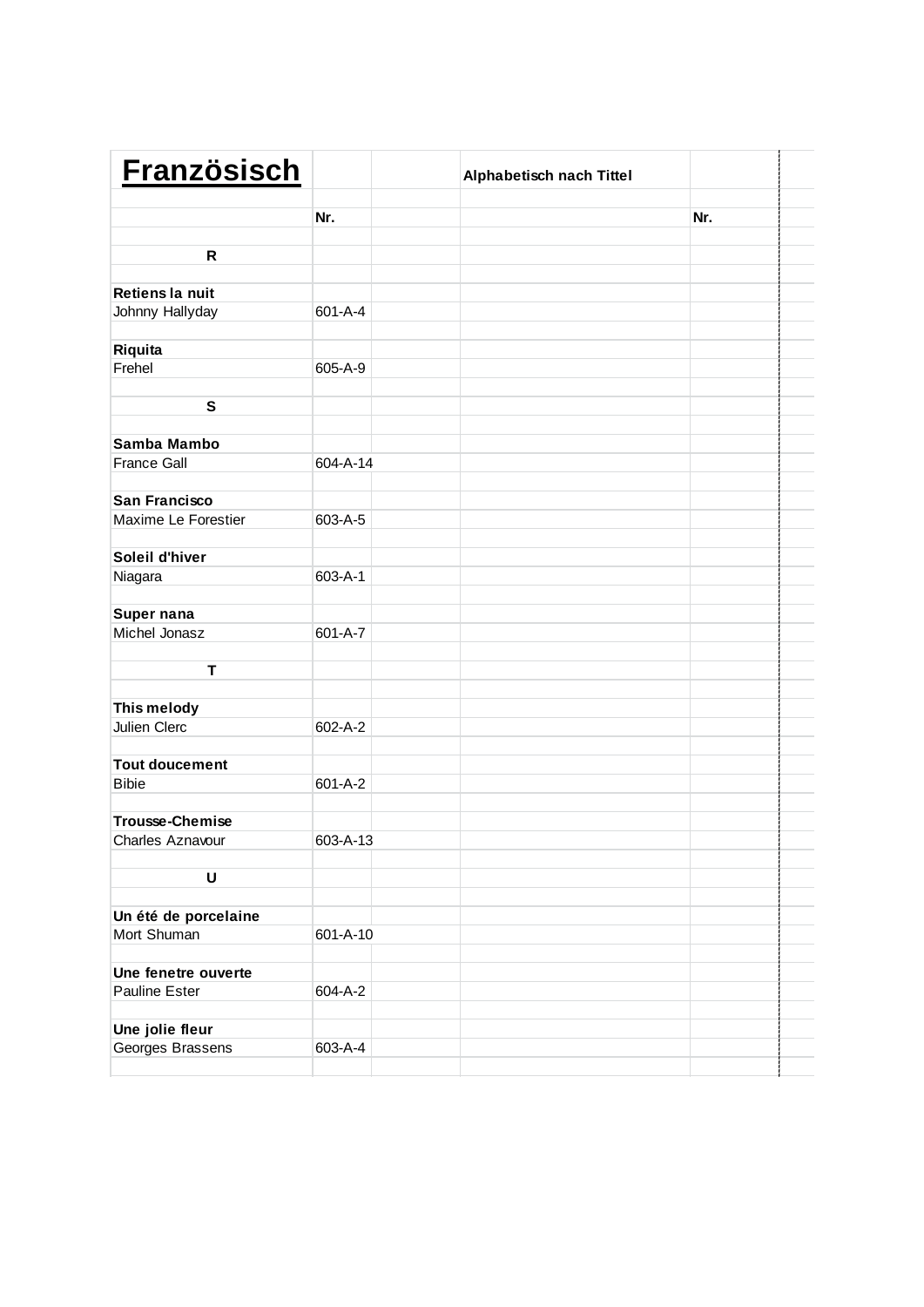| <b>Italienisch</b>          |               | Alphabetisch nach Tittel          |          |  |
|-----------------------------|---------------|-----------------------------------|----------|--|
| A                           | Nr.           | В                                 | Nr.      |  |
| Abbronzatissima             |               | Bella senz anima                  |          |  |
| Edoardo Vianello            | 805-B-6       | Riccardo Cocciante                | 802-B-1  |  |
|                             |               |                                   |          |  |
| Acqua e sapone              |               | Bello e impossibile               |          |  |
| Stadio                      | 806-A-1       | Gianna Nannini                    | 801-A-8  |  |
|                             |               |                                   |          |  |
| Adesso tu                   |               | Bocca di rosa                     |          |  |
| Eros Ramazotti              | 803-B-8       | Fabrizio de André                 | 807-A-8  |  |
|                             |               |                                   |          |  |
| Aggiungi un posto a tavola  |               | <b>Bollicine</b>                  |          |  |
| Johnny Dorelli              | 805-A-4       | Vasco Rossi                       | 803-B-5  |  |
|                             |               |                                   |          |  |
| <b>Alice</b>                |               | <b>Brava</b>                      |          |  |
| Francesco De Gregori        | 801-B-6       | Vasco Rossi                       | 803-A-6  |  |
| Amarti é limmenso pe me     |               | <b>Buona domenica</b>             |          |  |
| Eros Ramazotti              | 803-B-9       | Antonello Venditti                | 803-B-4  |  |
|                             |               |                                   |          |  |
| Amore bello                 |               | <b>Buonanotte fiorellino</b>      |          |  |
| Claudia Baglioni            | $802 - A - 1$ | Francesco de Gregori              | 801-B-10 |  |
|                             |               |                                   |          |  |
| Anche per te                |               | C                                 |          |  |
| Lucio Battisti              | 801-B.11      |                                   |          |  |
|                             |               | Cangaceiro                        |          |  |
| Anna e Marco                |               | Lifiba                            | 804-B-12 |  |
| Lucio Dalla                 | 804-A-8       |                                   |          |  |
|                             |               | <b>Canzone triste</b>             |          |  |
| <b>Annare</b>               |               | Zuccero                           | 806-B-8  |  |
| Pino Danilele               | 806-A-8       |                                   |          |  |
|                             |               | Canzoni                           |          |  |
| Arrivederci Roma            |               | Mietta                            | 807-A-9  |  |
| Renato Rascel               | 802-A-8       |                                   |          |  |
|                             |               | Canzoni stonate<br>Gianni Morandi |          |  |
| Azzuro<br>Adriano Celentano | 802-A-13      |                                   | 806-B-7  |  |
|                             |               | C'era un ragazzo che come me      |          |  |
| В                           |               | Gianni Morandi                    | 801-A-13 |  |
|                             |               |                                   |          |  |
| <b>Balla Linda</b>          |               | Che sera                          |          |  |
| Lucio Barttisti             | 807-A.-14     | Ricci & Poveri                    | 803-B-2  |  |
|                             |               |                                   |          |  |
| <b>Balliamo sul mondo</b>   |               | Ci sei perche                     |          |  |
| Ligabue                     | 804-A-1       | Luca Carboni                      | 807-B-2  |  |
|                             |               |                                   |          |  |
| Bambolina e barracuda       |               | Ci stiamo sbagliando              |          |  |
| Ligabue                     | 806-B-2       | Luca Carboni                      | 803-A-14 |  |
|                             |               |                                   |          |  |
|                             |               |                                   |          |  |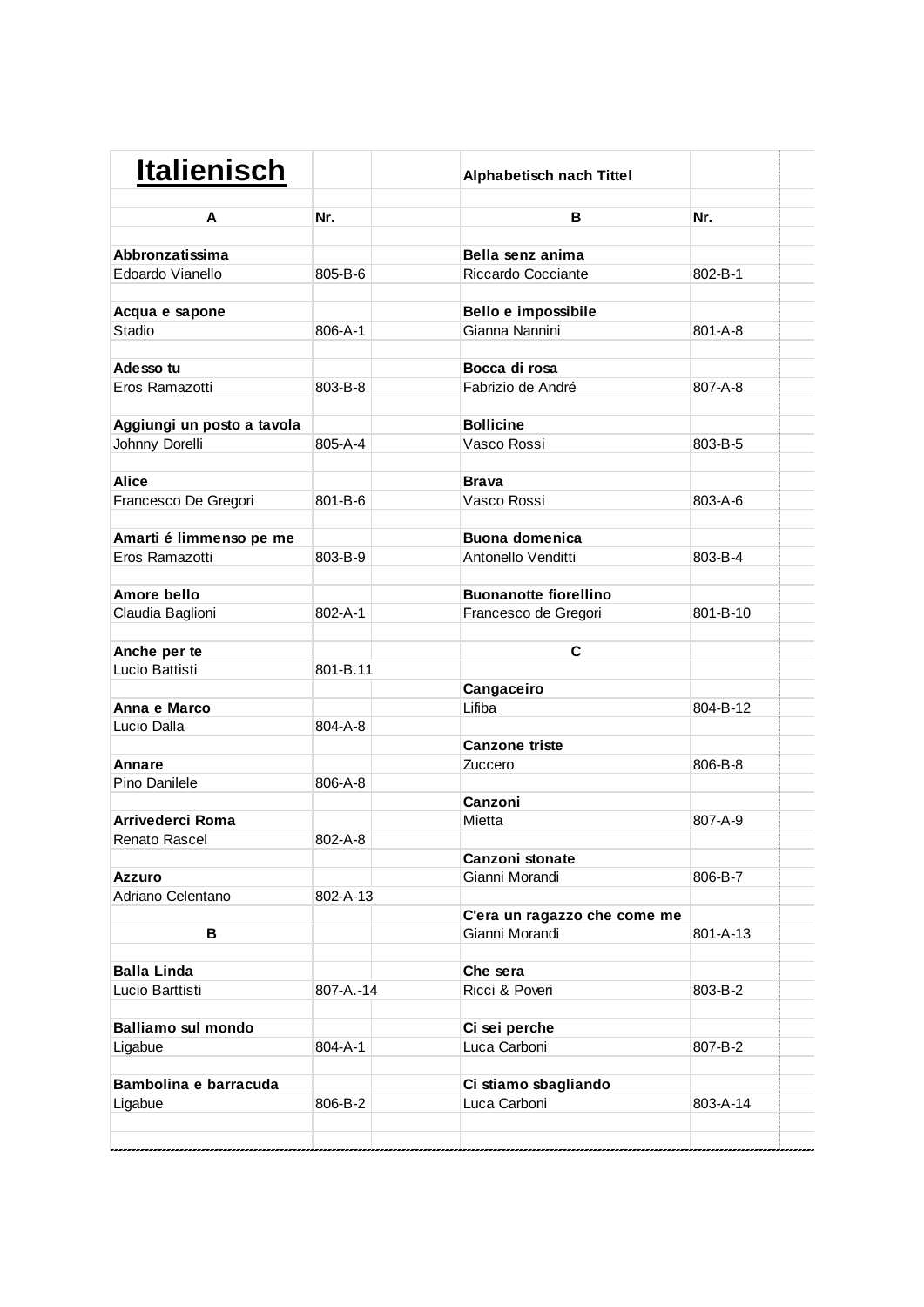| <b>Italienisch</b>          |          | <b>Alphabetisch nach Tittel</b> |          |  |
|-----------------------------|----------|---------------------------------|----------|--|
| C                           | Nr.      | D                               | Nr.      |  |
|                             |          |                                 |          |  |
| Ci vuole un fisico bestiale |          | Donne                           |          |  |
| Luca Carboni                | 804-B-7  | Zucchero                        | 801-A-14 |  |
| Come il sole all'improviso  |          | Donna con te                    |          |  |
| Gino Paoli & Zucchero       | 804-A-14 | Anna Oxa                        | 805-A-7  |  |
| Come prima                  |          | Dune mosse                      |          |  |
| Tony Dallara                | 805-B-3  | Zucchero                        | 804-B-8  |  |
| Compagno di scuola          |          | Е                               |          |  |
| Antonello Venditti          | 806-B-5  |                                 |          |  |
|                             |          | E penso a te                    |          |  |
| Con le mani                 |          | Lucio Battisti                  | 801-A-10 |  |
| Zucchero                    | 802-A-9  |                                 |          |  |
|                             |          | E tu                            |          |  |
| Coppi                       |          | Claudio Baglioni                | 802-A-2  |  |
| Gino Paoli                  | 807-A-4  |                                 |          |  |
|                             |          | E tu come stai                  |          |  |
| Cosa sara                   |          | Claudio Baglioni                | 802-B-10 |  |
| Lucio Dalla &               |          |                                 |          |  |
| Francesco de Gregori        | 805-B-12 | El diabolo                      |          |  |
|                             |          | Litfiba                         | 804-B-14 |  |
| <b>Cuore matto</b>          |          |                                 |          |  |
| Litttle Tony                | 801-B-5  | Emozioni                        |          |  |
|                             |          | Lucio Battisti                  | 801-A-2  |  |
| D                           |          |                                 |          |  |
|                             |          | Eri piccola cosi                |          |  |
| Dammi solo un minuto        |          | Fred Buscaglione                | 804-A-2  |  |
| Pooh                        | 802-B-2  |                                 |          |  |
|                             |          | F                               |          |  |
| <b>Diamante</b>             |          |                                 |          |  |
| Zucchero & De Gregori       | 807-B-12 | Fatti mandare dalla mamma       |          |  |
|                             |          | Gianni Morandi                  | 804-B-3  |  |
| Diavolo in me               |          |                                 |          |  |
| Zucchero                    | 807-A-1  | Fiore di maggio                 |          |  |
|                             |          | Fabio Concato                   | 805-A-10 |  |
| Dieci regazze               |          |                                 |          |  |
| Lucio Battisti              | 806-A-2  | Firenze (canzone triste)        |          |  |
|                             |          | Ivan Graziani                   | 804-B-11 |  |
| Dio e morto                 |          |                                 |          |  |
| Francesco Guccini           | 805-B-13 | <b>Futura</b>                   |          |  |
|                             |          | Lucio Dalla                     | 802-B-14 |  |
| Domica bestiale             |          |                                 |          |  |
| Fabio Concato               | 804-B-10 |                                 |          |  |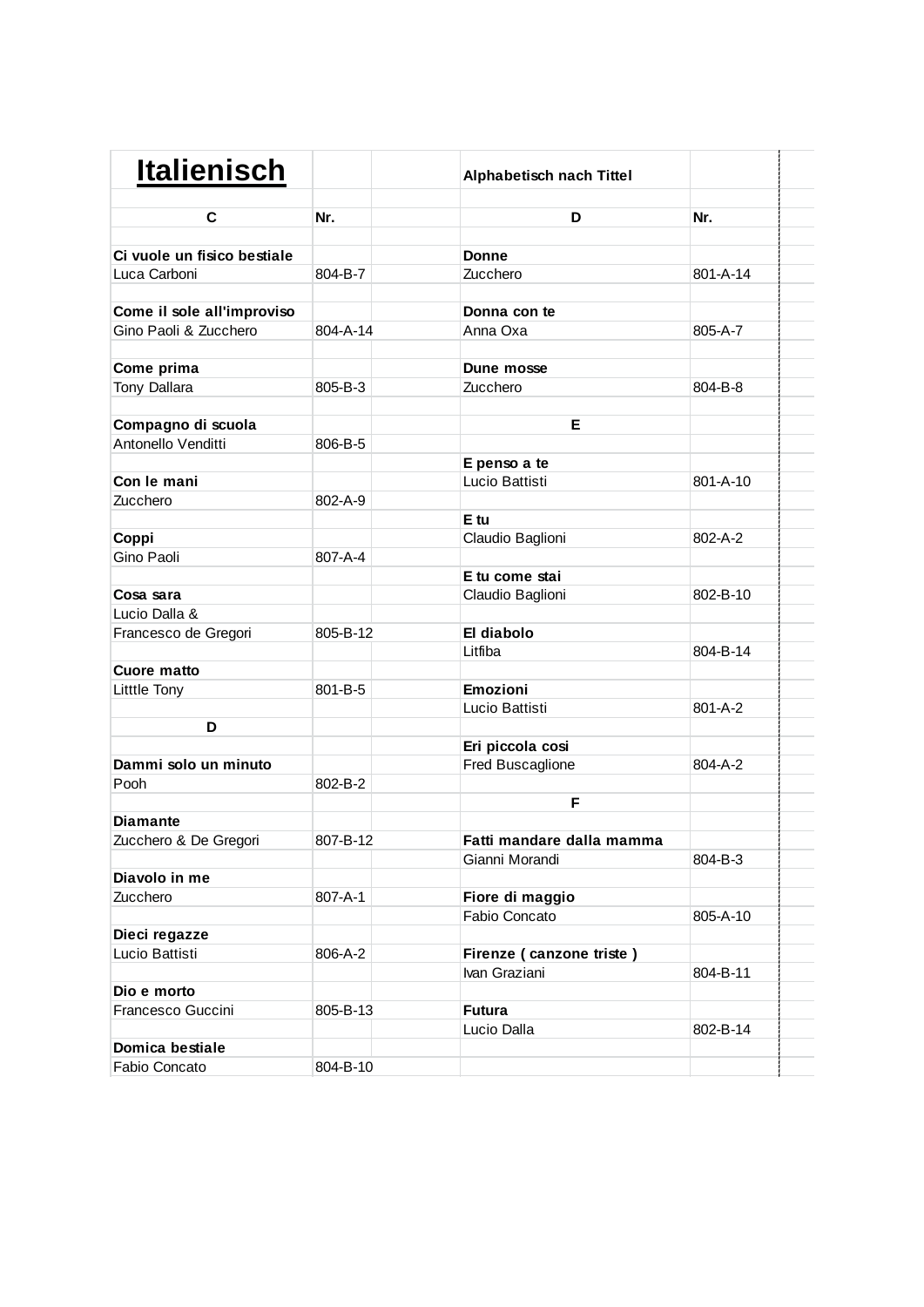| <b>Italienisch</b>        |          | Alphabetisch nach Tittel    |          |  |
|---------------------------|----------|-----------------------------|----------|--|
| G                         | Nr.      | ı                           | Nr.      |  |
| Genova per noi            |          | Il mio canto libero         |          |  |
| Paolo Conte / Bruno Lauzi | 806-B-6  | Lucio Battisti              | 803-A-9  |  |
|                           |          |                             |          |  |
| Gente di mare             |          | Il mio nome e ivo           |          |  |
| Umberto Tozzi / Raf       | 804-A-7  | Francesco Baccini           | 806-B-1  |  |
|                           |          |                             |          |  |
| Giocala                   |          | II mondo                    |          |  |
| Vasco Rossi               | 801-B-13 | Jimmy Fontana               | 802-A-5  |  |
|                           |          |                             |          |  |
| Gli altri siamo noi       |          | Il pescatore                |          |  |
| Umerberto Tozzi           | 806-A-14 | Frabrizio de André          | 807-B-4  |  |
| Gloria                    |          | Il ragazzo della via gluck  |          |  |
| Umberto Tozzi             | 803-B-12 | Adriano Celentano           | 803-A-12 |  |
|                           |          |                             |          |  |
| Guarda come dondolo       |          | Il testamento               |          |  |
| Edoardo Vianello          | 805-B-7  | Farbrizio de André          | 805-B-8  |  |
|                           |          |                             |          |  |
| н                         |          | Il tuo bacio e come un rock |          |  |
|                           |          | Adriano Celentano           | 804-B-2  |  |
| Hey ma                    |          |                             |          |  |
| Gino Paoll                | 807-B-13 | In ginoccio de ta           |          |  |
|                           |          | Gianni Morandi              | 801-A-3  |  |
| Ho bisogno di voi         |          |                             |          |  |
| Stadio                    | 805-B-14 | Insieme                     |          |  |
|                           |          | Mina                        | 801-B-3  |  |
|                           |          |                             |          |  |
|                           |          | lo amo                      |          |  |
| I watussi                 |          | Fausto Leali                | 803-B-7  |  |
| Edoardo Vianello          | 805-B-9  |                             |          |  |
|                           |          | lo che non vivo (senza te)  |          |  |
| Il ballo del mattone      |          | Pino Donaggio               | 802-B-9  |  |
| Rita Pavone               | 803-A-8  |                             |          |  |
| Il cielo in una stanza    |          | lo nascero                  | 807-B-10 |  |
| Gino Paoli                | 807-A-7  | Loretta Goggi               |          |  |
|                           |          | L                           |          |  |
| Il duomo di notte         |          |                             |          |  |
| <b>Alberto Fortis</b>     | 806-A-4  | L'amore rubato              |          |  |
|                           |          | Luca Barbarossa             | 804-B-1  |  |
| Il geghege                |          |                             |          |  |
| Rita Pavone               | 801-A-4  | L'anno che verra            |          |  |
|                           |          | Lucio Dalla                 | 802-A-14 |  |
| Il gigante e la bambina   |          |                             |          |  |
| Ron                       | 803-A-10 |                             |          |  |
|                           |          |                             |          |  |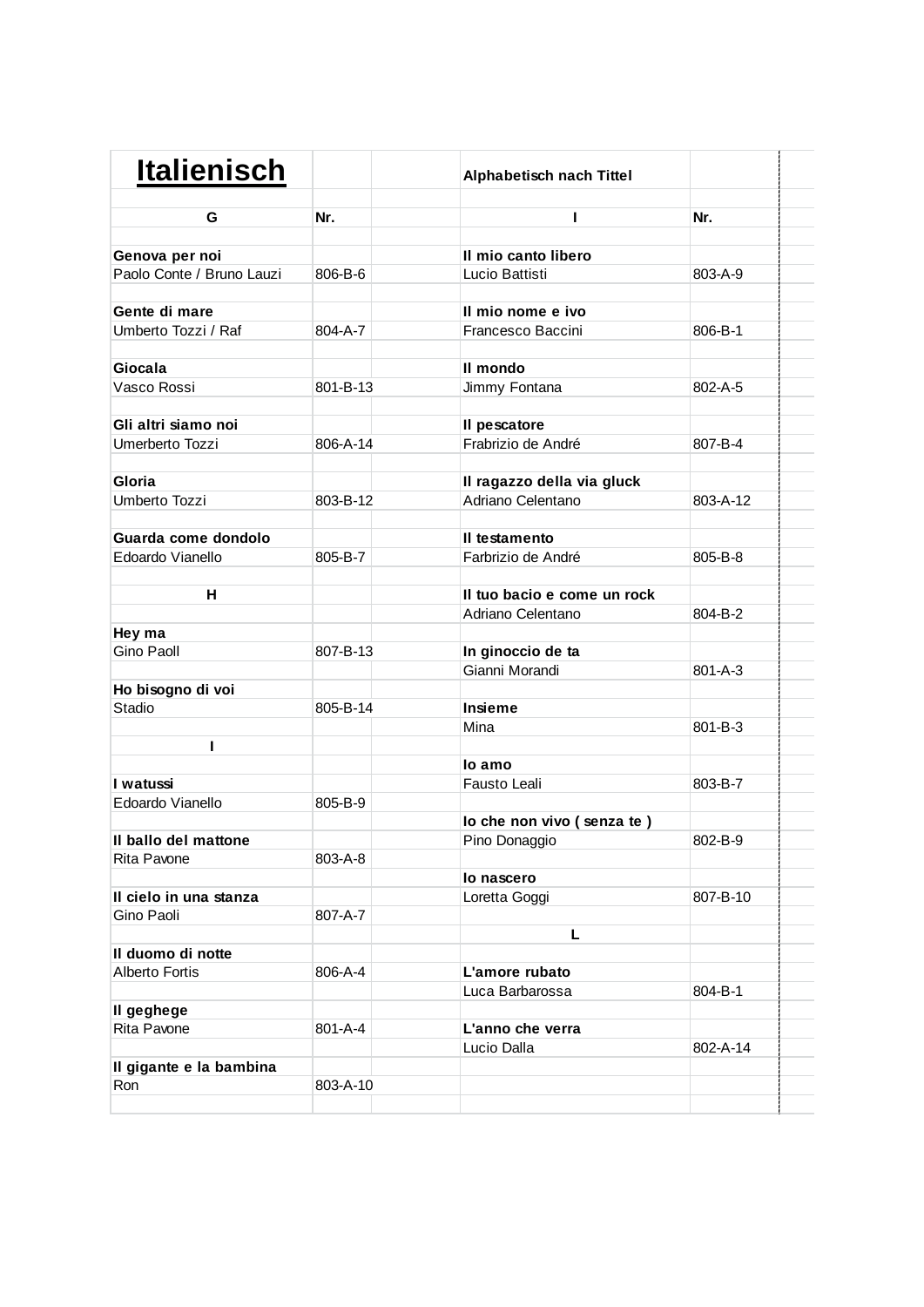| <b>Italienisch</b>         |               | Alphabetisch nach Tittel |          |  |
|----------------------------|---------------|--------------------------|----------|--|
| L                          | Nr.           | L.                       | Nr.      |  |
| La bambola                 |               | Le ragazze di Osaka      |          |  |
|                            | 801-A-6       |                          | 807-A-6  |  |
| Patty Pravo                |               | Eugenio Finardi          |          |  |
| La canzone del sole        |               | Libera l'anima           |          |  |
| Lucio Battisti             | $801 - B - 1$ | Jovanotti                | 805-A-8  |  |
|                            |               |                          |          |  |
| La canzone di Marinella    |               | Libera nos a malo        |          |  |
| Fabrizio de André          | 804-A-13      | Ligabue                  | 805-A-11 |  |
|                            |               |                          |          |  |
| La forza della vita        |               | Liberi liberi            |          |  |
| Paolo Valiesi              | 801-A-6       | Vasco Rossi              | 806-A-9  |  |
|                            |               |                          |          |  |
| La gatta                   |               | Lo me ne andrei          |          |  |
| Gino Paoli                 | 807-A-10      | Claudio Baglioni         | 804-A-11 |  |
|                            |               |                          |          |  |
| La guerra di Piero         |               | Luci a San Siro          |          |  |
| Fabrizio de André          | 805-B-5       | Roberto Veccioni         | 807-B-1  |  |
|                            |               |                          |          |  |
| La mia banda suona il rock |               | Luna                     |          |  |
| Ivano Fossati              | 802-B-5       | Gianni Togni             | 802-B-4  |  |
|                            |               |                          |          |  |
| La mia ragazza             |               | м                        |          |  |
| Roberto Veccioni           | 805-A-12      |                          |          |  |
|                            |               | <b>Mare Mare</b>         |          |  |
| La notte piccola           |               | Luca Carboni             | 806-A-11 |  |
| Gemelle Kessler            | 802-B-8       |                          |          |  |
|                            |               | Margherita               |          |  |
| La prima cosa bella        |               | Riccardo Cocciante       | 802-A-3  |  |
| Nicola di Bari             | 801-B-12      |                          |          |  |
|                            |               | Mi ritomi in mente       |          |  |
| La vita mia                |               | Lucio Battisti           | 802-A-11 |  |
| Amedeo Minghi              | 807-B-14      |                          |          |  |
|                            |               | Mi sono innamorato di te |          |  |
| Ladri di biciclette        |               | Luigi Tenco              | 806-A-5  |  |
| Ladri di biciclette        | 805-B-10      |                          |          |  |
|                            |               | Mi vendo                 |          |  |
| Le colline sono in fiore   |               | Renato Zero              | 806-A-10 |  |
| Wilma Golch                | 807-B-5       |                          |          |  |
|                            |               | <b>Milano</b>            |          |  |
| Le persone inutili         |               | Lucio Dalla              | 806-B-11 |  |
| Paolo Vallesi              | 804-B-4       |                          |          |  |
|                            |               | Montagne verdi           |          |  |
| Le ragazze di Gauguin      |               | Marcella                 | 805-B-1  |  |
| Grazia di Michele          | 805-A-5       |                          |          |  |
|                            |               | Muoviti mouviti          |          |  |
|                            |               | Jovanotti                | 805-B-2  |  |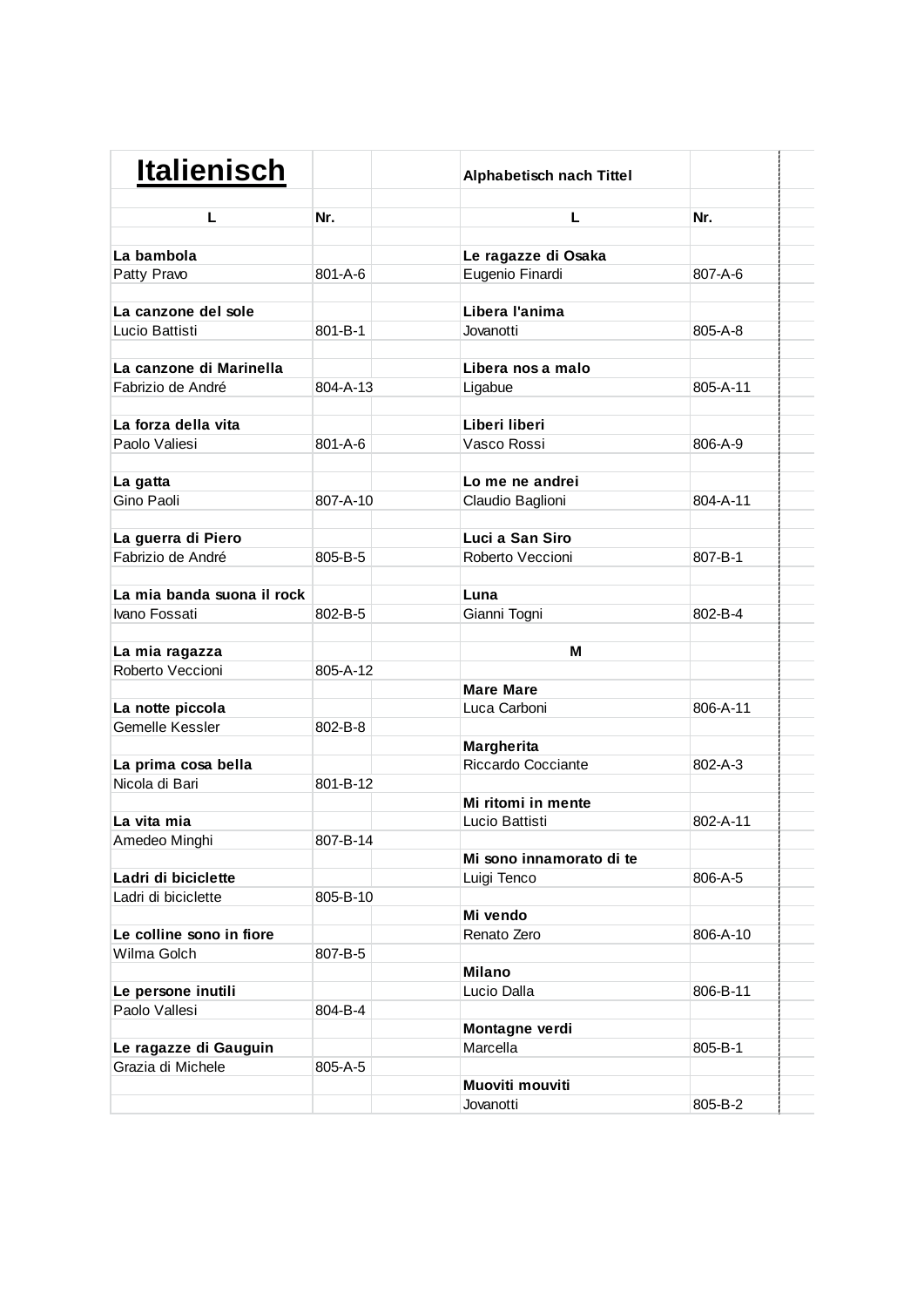| <b>Italienisch</b>        |               | <b>Alphabetisch nach Tittel</b> |          |  |
|---------------------------|---------------|---------------------------------|----------|--|
| N                         | Nr.           | P                               | Nr.      |  |
| Nei blu dipinto di blu    |               | Pensieri e parole               |          |  |
| Dominco Modugno           | 802-A-4       | Lucio Battisti                  | 801-B-8  |  |
|                           |               |                                 |          |  |
| Nella veccia fattoria     |               | <b>Pensiero</b>                 |          |  |
| Quartettto Cetra          | $802 - B - 6$ | Pooh                            | 802-B-11 |  |
|                           |               |                                 |          |  |
| Nessuno mi puo giudicare  |               | <b>Pensiero Stupido</b>         |          |  |
| Caterina Caselli          | 802-A-6       | Patty Pravo                     | 807-A-2  |  |
|                           |               |                                 |          |  |
| .1950.                    |               | Per amore mio                   |          |  |
| Amedeo Minghi             | 807-B-11      | Roberto Veccioni                | 806-A-12 |  |
| Non gioco piu             |               | Per Elisa                       |          |  |
| Mina                      | 801-B-9       | Alice                           | 806-B-10 |  |
|                           |               |                                 |          |  |
| Non ho l'eta (per amarti) |               | Perdono                         |          |  |
| Gigilola Cinquetti        | 803-B-13      | Caterina Caselli                | 802-A-10 |  |
|                           |               |                                 |          |  |
| Non l'hai mica capito     |               | <b>Piano Bar</b>                |          |  |
| Vasco Rossi               | 801-B-7       | Francesco de Gregori            | 803-B-11 |  |
| Non son degno di te       |               | Piccola e fragile               |          |  |
| Gianni Morandi            | 804-B-6       | Drupi                           | 807-A-5  |  |
|                           |               |                                 |          |  |
| Non tutti gii uomini      |               | Picolo uomo                     |          |  |
| Luca Barbarossa           | 805-A-6       | Mia Martini                     | 807-A-13 |  |
|                           |               |                                 |          |  |
| O                         |               | <b>Porta Portese</b>            |          |  |
|                           |               | Claudio Baglioni                | 806-B-4  |  |
| O'scarrafone              |               |                                 |          |  |
| Pino Daniele              | 805-A-13      | Portami a ballare               |          |  |
|                           |               | Luca Barabarossa                | 805-A-3  |  |
| Ogni volta                |               |                                 |          |  |
| Vasco Rossi               | 801-A-11      | .04/03/1943.                    |          |  |
|                           |               | Lucio Dalla                     | 801-A-5  |  |
| Oro<br>Mango              | 805-B-4       | Q                               |          |  |
|                           |               |                                 |          |  |
| P                         |               | Qua qua quando                  |          |  |
|                           |               | Francesco Baccini               | 804-A-12 |  |
| <b>Parole Parole</b>      |               |                                 |          |  |
| Mina                      | 802-B-7       | Quando                          |          |  |
|                           |               | Pina Daniele                    | 804-B-5  |  |
| Pazza idea                |               |                                 |          |  |
| Patty Pravo               | 801-B-2       |                                 |          |  |
|                           |               |                                 |          |  |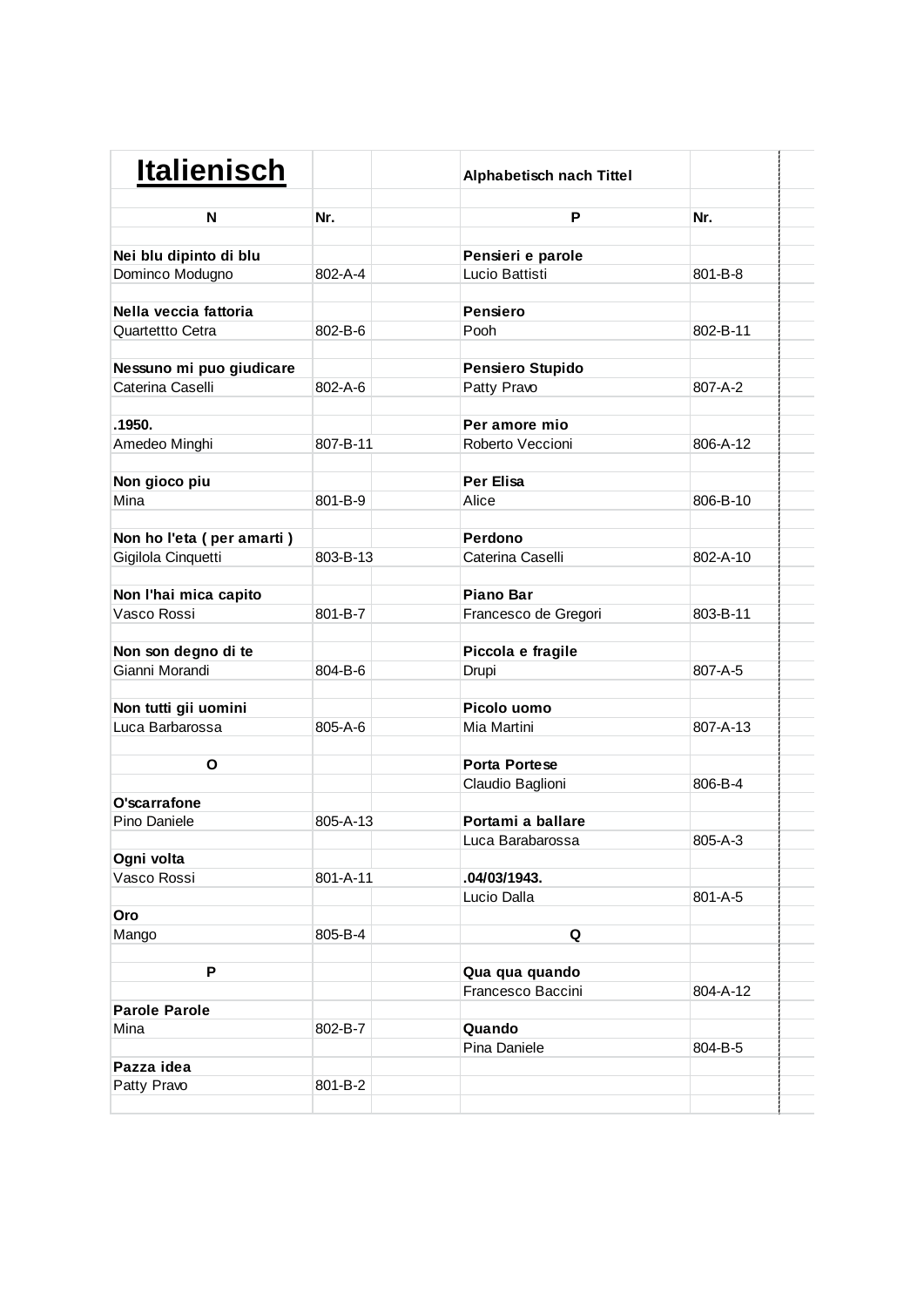| <b>Italienisch</b>          |          | Alphabetisch nach Tittel       |               |  |
|-----------------------------|----------|--------------------------------|---------------|--|
| Q                           | Nr.      | S                              | Nr.           |  |
| Quando Quando Quando        |          | Se bastasse una canzona        | 804-B-13      |  |
| Tony Renis                  | 806-A-7  | Eros Ramazotti                 |               |  |
|                             |          |                                |               |  |
| Quella carezza della sera   |          | Sei diventata nera             |               |  |
| <b>New Trolls</b>           | 805-A-9  | Los Marcellos Ferial           | $801 - A - 7$ |  |
|                             |          |                                |               |  |
| Quello che le donne non     |          | Senza fine                     |               |  |
| dicono                      |          | Gino Paoli                     | 807-B-6       |  |
| Fiorella Mannola            | 804-B-9  |                                |               |  |
|                             |          | Senza una donna                |               |  |
| Questo piccolo grande amore |          | Zucchero                       | 802-A-7       |  |
| Claudio Baglioni            | 801-A-1  |                                |               |  |
|                             |          | Si puo dare die piu            |               |  |
| R                           |          | Tozzi / Morandi / Ruggeri      | 803-B-1       |  |
| Rimmel                      |          | Siamo soli nell'immenso        |               |  |
| Francesco de Gregori        | 804-A-9  | vuoto che c'e                  |               |  |
|                             |          | Raf                            | 805-A-14      |  |
| Rispetto                    |          |                                |               |  |
| Zucchero                    | 803-A-2  | Siamo umani                    |               |  |
|                             |          | Litfiba                        | 806-B-3       |  |
| Roma capoccia               |          |                                |               |  |
| Antonello Venditti          | 803-A-13 | Sotto il segno die pesci       |               |  |
|                             |          | Antonello Venditti             | 801-B-14      |  |
| Roma spogliata              |          |                                |               |  |
| Luca Barbarossa             | 807-B-8  | Sotto questo sole              |               |  |
|                             |          | Francesco Baccini &            |               |  |
| S                           |          | Ladri di Biciclette            | 804-A-4       |  |
|                             |          |                                |               |  |
| Sabato proeriggio           | 801-A-12 | Spiendida giornata             |               |  |
| Claudio Baglioni            |          | Vasco Rossi                    | 803-A-1       |  |
| Samarcanda                  |          | Spunta la luna dai monte       |               |  |
| Roberto Veccioni            | 804-A-3  | Pierangelo Bertoli & I Tazenda | 806-A-6       |  |
|                             |          |                                |               |  |
| Sapore di sale              |          | Stasera mi butto               |               |  |
| Gino Paoli                  | 803-B-3  | Rocky Roberts                  | 803-A-7       |  |
|                             |          |                                |               |  |
| Sara                        |          | Siamo solo noi                 |               |  |
| Antonello Venditti          | 801-A-9  | Vasco Rossi                    | 801-B-4       |  |
| Sara la nostalgia           |          |                                |               |  |
| Sandro Giacobbe             | 807-B-7  |                                |               |  |
|                             |          |                                |               |  |
| Sara un uomo                |          |                                |               |  |
| Luca Carboni                | 807-B-3  |                                |               |  |
|                             |          |                                |               |  |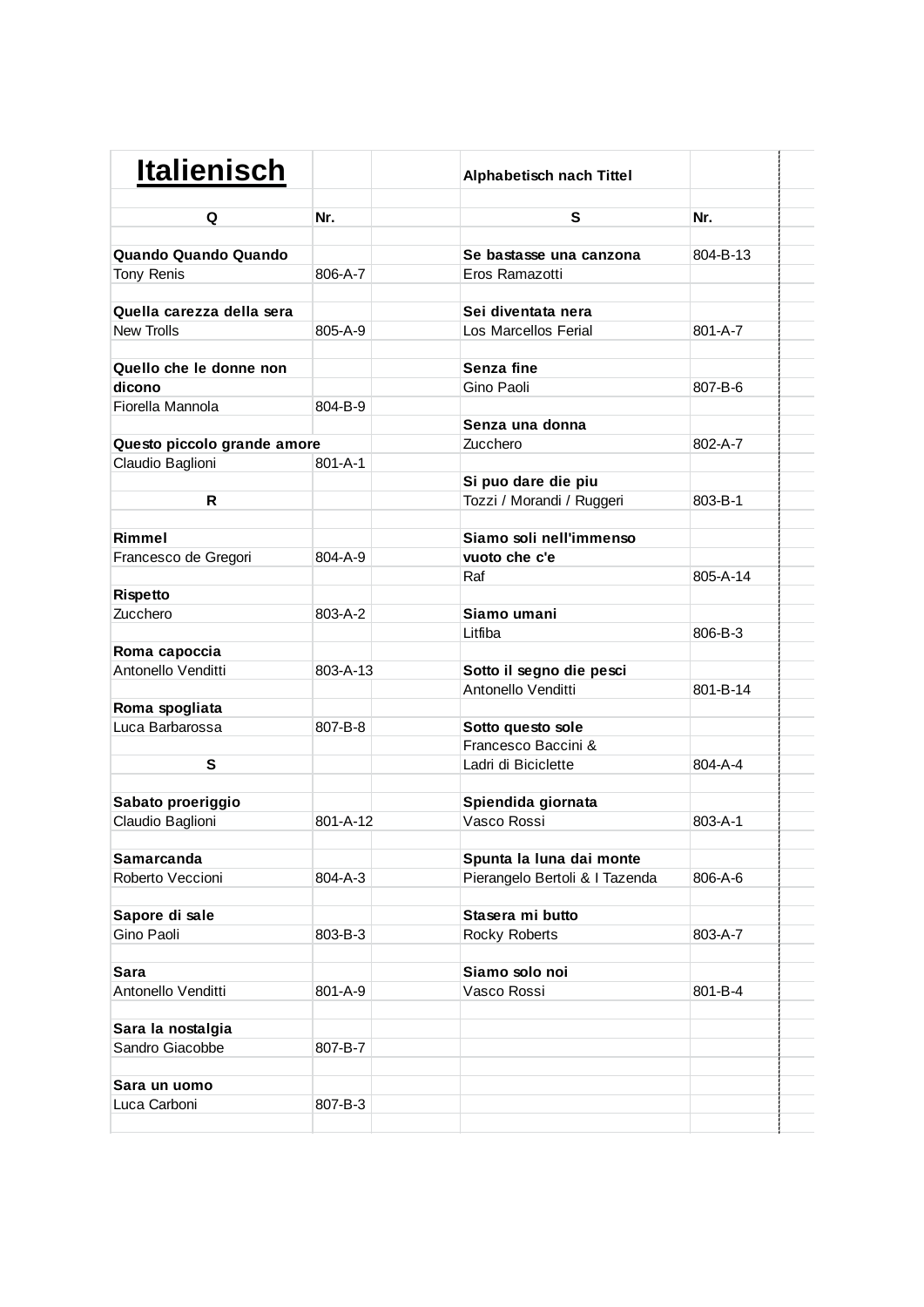| т<br>Nr.<br>V<br>Nr.<br>Tanta voglia di lei<br>Va bene, va bene cosi<br>803-B-14<br>Vasco Rossi<br>803-A-4<br>Pooh<br>Terra promessa<br>Vattene amore<br>Eros Ramazotti<br>803-A-11<br>807-A-3<br>Mietta & Minghi<br><b>Veccio frack</b><br>Ti amo<br>Umberto Tozzi<br>803-B-10<br>Domenico Modugno<br>803-B-6<br>Ti lascero<br>Vedrai vedrai<br>Anna Oxa & Frausto Leali<br>806-A-13<br>807-A-12<br>Luigi Tenco<br>Vengo anch io no tu no<br>Ti pretendo<br>804-A-10<br>Enzo Jannacci<br>806-B-13<br>Raf<br>Ti ricordo ancora<br>Vieni a vivere con me<br>Fabio Concato<br>806-B-9<br>Luca Carboni<br>807-B-9<br>Tintarella di luna<br>Vita spericolata<br>Vasco Rossi<br>Mina<br>802-A-12<br>803-A-5<br>Tutti i brividi del mondo<br>Voglio andare al mare<br>Vasco Rossi<br>Anna Oxa<br>805-A-2<br>802-B-3<br>U<br>W<br>Un amore cosi grande<br>W l'italia<br>Mario del Monaco<br>802-B-13<br>Francesco de Gregori<br>806-B-12<br>Un emozione da poco<br>Y<br>Anna Oxa<br>805-B-11<br><b>Yuppies</b><br>Un veccio e un bambino<br>805-A-1<br>Luca Barbarossa<br>Francesco Guccini<br>806-B-14<br>Una conzone per te<br>Vasco Rossi<br>803-A-3<br>Una lacrima sul viso<br>807-A-11<br><b>Bobby Solo</b><br>Una rotonda sui mare<br>804-A-5<br>Fred Bongusto<br>Una zebra a pois<br>802-B-12<br>Mina | <b>Italienisch</b> | <b>Alphabetisch nach Tittel</b> |  |
|-------------------------------------------------------------------------------------------------------------------------------------------------------------------------------------------------------------------------------------------------------------------------------------------------------------------------------------------------------------------------------------------------------------------------------------------------------------------------------------------------------------------------------------------------------------------------------------------------------------------------------------------------------------------------------------------------------------------------------------------------------------------------------------------------------------------------------------------------------------------------------------------------------------------------------------------------------------------------------------------------------------------------------------------------------------------------------------------------------------------------------------------------------------------------------------------------------------------------------------------------------------------------------------------------------|--------------------|---------------------------------|--|
|                                                                                                                                                                                                                                                                                                                                                                                                                                                                                                                                                                                                                                                                                                                                                                                                                                                                                                                                                                                                                                                                                                                                                                                                                                                                                                       |                    |                                 |  |
|                                                                                                                                                                                                                                                                                                                                                                                                                                                                                                                                                                                                                                                                                                                                                                                                                                                                                                                                                                                                                                                                                                                                                                                                                                                                                                       |                    |                                 |  |
|                                                                                                                                                                                                                                                                                                                                                                                                                                                                                                                                                                                                                                                                                                                                                                                                                                                                                                                                                                                                                                                                                                                                                                                                                                                                                                       |                    |                                 |  |
|                                                                                                                                                                                                                                                                                                                                                                                                                                                                                                                                                                                                                                                                                                                                                                                                                                                                                                                                                                                                                                                                                                                                                                                                                                                                                                       |                    |                                 |  |
|                                                                                                                                                                                                                                                                                                                                                                                                                                                                                                                                                                                                                                                                                                                                                                                                                                                                                                                                                                                                                                                                                                                                                                                                                                                                                                       |                    |                                 |  |
|                                                                                                                                                                                                                                                                                                                                                                                                                                                                                                                                                                                                                                                                                                                                                                                                                                                                                                                                                                                                                                                                                                                                                                                                                                                                                                       |                    |                                 |  |
|                                                                                                                                                                                                                                                                                                                                                                                                                                                                                                                                                                                                                                                                                                                                                                                                                                                                                                                                                                                                                                                                                                                                                                                                                                                                                                       |                    |                                 |  |
|                                                                                                                                                                                                                                                                                                                                                                                                                                                                                                                                                                                                                                                                                                                                                                                                                                                                                                                                                                                                                                                                                                                                                                                                                                                                                                       |                    |                                 |  |
|                                                                                                                                                                                                                                                                                                                                                                                                                                                                                                                                                                                                                                                                                                                                                                                                                                                                                                                                                                                                                                                                                                                                                                                                                                                                                                       |                    |                                 |  |
|                                                                                                                                                                                                                                                                                                                                                                                                                                                                                                                                                                                                                                                                                                                                                                                                                                                                                                                                                                                                                                                                                                                                                                                                                                                                                                       |                    |                                 |  |
|                                                                                                                                                                                                                                                                                                                                                                                                                                                                                                                                                                                                                                                                                                                                                                                                                                                                                                                                                                                                                                                                                                                                                                                                                                                                                                       |                    |                                 |  |
|                                                                                                                                                                                                                                                                                                                                                                                                                                                                                                                                                                                                                                                                                                                                                                                                                                                                                                                                                                                                                                                                                                                                                                                                                                                                                                       |                    |                                 |  |
|                                                                                                                                                                                                                                                                                                                                                                                                                                                                                                                                                                                                                                                                                                                                                                                                                                                                                                                                                                                                                                                                                                                                                                                                                                                                                                       |                    |                                 |  |
|                                                                                                                                                                                                                                                                                                                                                                                                                                                                                                                                                                                                                                                                                                                                                                                                                                                                                                                                                                                                                                                                                                                                                                                                                                                                                                       |                    |                                 |  |
|                                                                                                                                                                                                                                                                                                                                                                                                                                                                                                                                                                                                                                                                                                                                                                                                                                                                                                                                                                                                                                                                                                                                                                                                                                                                                                       |                    |                                 |  |
|                                                                                                                                                                                                                                                                                                                                                                                                                                                                                                                                                                                                                                                                                                                                                                                                                                                                                                                                                                                                                                                                                                                                                                                                                                                                                                       |                    |                                 |  |
|                                                                                                                                                                                                                                                                                                                                                                                                                                                                                                                                                                                                                                                                                                                                                                                                                                                                                                                                                                                                                                                                                                                                                                                                                                                                                                       |                    |                                 |  |
|                                                                                                                                                                                                                                                                                                                                                                                                                                                                                                                                                                                                                                                                                                                                                                                                                                                                                                                                                                                                                                                                                                                                                                                                                                                                                                       |                    |                                 |  |
|                                                                                                                                                                                                                                                                                                                                                                                                                                                                                                                                                                                                                                                                                                                                                                                                                                                                                                                                                                                                                                                                                                                                                                                                                                                                                                       |                    |                                 |  |
|                                                                                                                                                                                                                                                                                                                                                                                                                                                                                                                                                                                                                                                                                                                                                                                                                                                                                                                                                                                                                                                                                                                                                                                                                                                                                                       |                    |                                 |  |
|                                                                                                                                                                                                                                                                                                                                                                                                                                                                                                                                                                                                                                                                                                                                                                                                                                                                                                                                                                                                                                                                                                                                                                                                                                                                                                       |                    |                                 |  |
|                                                                                                                                                                                                                                                                                                                                                                                                                                                                                                                                                                                                                                                                                                                                                                                                                                                                                                                                                                                                                                                                                                                                                                                                                                                                                                       |                    |                                 |  |
|                                                                                                                                                                                                                                                                                                                                                                                                                                                                                                                                                                                                                                                                                                                                                                                                                                                                                                                                                                                                                                                                                                                                                                                                                                                                                                       |                    |                                 |  |
|                                                                                                                                                                                                                                                                                                                                                                                                                                                                                                                                                                                                                                                                                                                                                                                                                                                                                                                                                                                                                                                                                                                                                                                                                                                                                                       |                    |                                 |  |
|                                                                                                                                                                                                                                                                                                                                                                                                                                                                                                                                                                                                                                                                                                                                                                                                                                                                                                                                                                                                                                                                                                                                                                                                                                                                                                       |                    |                                 |  |
|                                                                                                                                                                                                                                                                                                                                                                                                                                                                                                                                                                                                                                                                                                                                                                                                                                                                                                                                                                                                                                                                                                                                                                                                                                                                                                       |                    |                                 |  |
|                                                                                                                                                                                                                                                                                                                                                                                                                                                                                                                                                                                                                                                                                                                                                                                                                                                                                                                                                                                                                                                                                                                                                                                                                                                                                                       |                    |                                 |  |
|                                                                                                                                                                                                                                                                                                                                                                                                                                                                                                                                                                                                                                                                                                                                                                                                                                                                                                                                                                                                                                                                                                                                                                                                                                                                                                       |                    |                                 |  |
|                                                                                                                                                                                                                                                                                                                                                                                                                                                                                                                                                                                                                                                                                                                                                                                                                                                                                                                                                                                                                                                                                                                                                                                                                                                                                                       |                    |                                 |  |
|                                                                                                                                                                                                                                                                                                                                                                                                                                                                                                                                                                                                                                                                                                                                                                                                                                                                                                                                                                                                                                                                                                                                                                                                                                                                                                       |                    |                                 |  |
|                                                                                                                                                                                                                                                                                                                                                                                                                                                                                                                                                                                                                                                                                                                                                                                                                                                                                                                                                                                                                                                                                                                                                                                                                                                                                                       |                    |                                 |  |
|                                                                                                                                                                                                                                                                                                                                                                                                                                                                                                                                                                                                                                                                                                                                                                                                                                                                                                                                                                                                                                                                                                                                                                                                                                                                                                       |                    |                                 |  |
|                                                                                                                                                                                                                                                                                                                                                                                                                                                                                                                                                                                                                                                                                                                                                                                                                                                                                                                                                                                                                                                                                                                                                                                                                                                                                                       |                    |                                 |  |
|                                                                                                                                                                                                                                                                                                                                                                                                                                                                                                                                                                                                                                                                                                                                                                                                                                                                                                                                                                                                                                                                                                                                                                                                                                                                                                       |                    |                                 |  |
|                                                                                                                                                                                                                                                                                                                                                                                                                                                                                                                                                                                                                                                                                                                                                                                                                                                                                                                                                                                                                                                                                                                                                                                                                                                                                                       |                    |                                 |  |
|                                                                                                                                                                                                                                                                                                                                                                                                                                                                                                                                                                                                                                                                                                                                                                                                                                                                                                                                                                                                                                                                                                                                                                                                                                                                                                       |                    |                                 |  |
|                                                                                                                                                                                                                                                                                                                                                                                                                                                                                                                                                                                                                                                                                                                                                                                                                                                                                                                                                                                                                                                                                                                                                                                                                                                                                                       |                    |                                 |  |
|                                                                                                                                                                                                                                                                                                                                                                                                                                                                                                                                                                                                                                                                                                                                                                                                                                                                                                                                                                                                                                                                                                                                                                                                                                                                                                       |                    |                                 |  |
|                                                                                                                                                                                                                                                                                                                                                                                                                                                                                                                                                                                                                                                                                                                                                                                                                                                                                                                                                                                                                                                                                                                                                                                                                                                                                                       |                    |                                 |  |
|                                                                                                                                                                                                                                                                                                                                                                                                                                                                                                                                                                                                                                                                                                                                                                                                                                                                                                                                                                                                                                                                                                                                                                                                                                                                                                       |                    |                                 |  |
|                                                                                                                                                                                                                                                                                                                                                                                                                                                                                                                                                                                                                                                                                                                                                                                                                                                                                                                                                                                                                                                                                                                                                                                                                                                                                                       |                    |                                 |  |
|                                                                                                                                                                                                                                                                                                                                                                                                                                                                                                                                                                                                                                                                                                                                                                                                                                                                                                                                                                                                                                                                                                                                                                                                                                                                                                       |                    |                                 |  |
|                                                                                                                                                                                                                                                                                                                                                                                                                                                                                                                                                                                                                                                                                                                                                                                                                                                                                                                                                                                                                                                                                                                                                                                                                                                                                                       |                    |                                 |  |
|                                                                                                                                                                                                                                                                                                                                                                                                                                                                                                                                                                                                                                                                                                                                                                                                                                                                                                                                                                                                                                                                                                                                                                                                                                                                                                       |                    |                                 |  |
|                                                                                                                                                                                                                                                                                                                                                                                                                                                                                                                                                                                                                                                                                                                                                                                                                                                                                                                                                                                                                                                                                                                                                                                                                                                                                                       |                    |                                 |  |
|                                                                                                                                                                                                                                                                                                                                                                                                                                                                                                                                                                                                                                                                                                                                                                                                                                                                                                                                                                                                                                                                                                                                                                                                                                                                                                       |                    |                                 |  |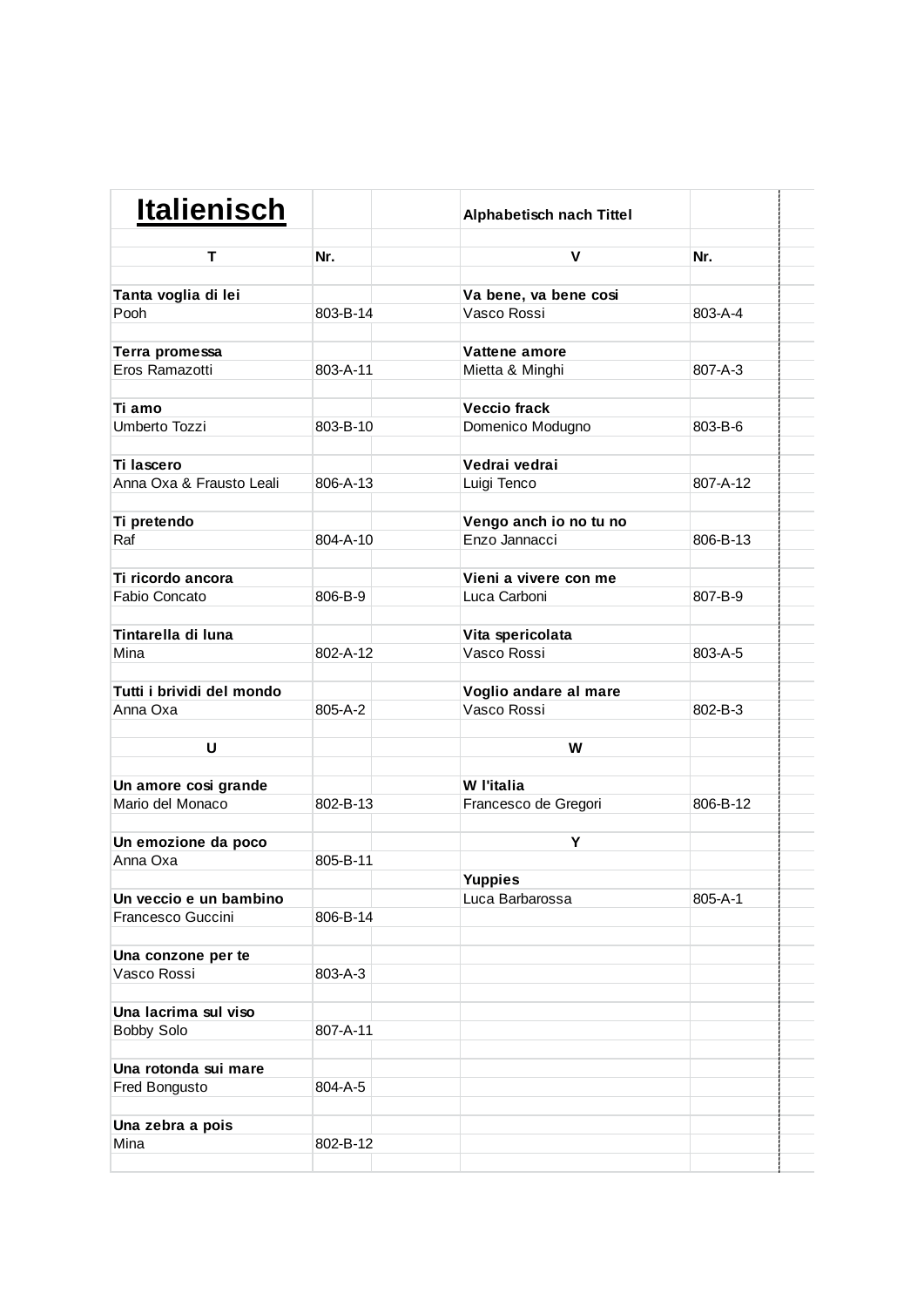| <b>Spanisch</b>          |                | <b>Alphabetisch nach Tittel</b> |                |  |
|--------------------------|----------------|---------------------------------|----------------|--|
| A                        | Nr.            | C                               | Nr.            |  |
|                          |                |                                 |                |  |
| Acercate mas             |                | Cachito                         |                |  |
| Nat King Cole            | $501 - A - 1$  | Nat King Cole                   | $501 - A - 3$  |  |
| Adios marequita Linda    |                | <b>Camino Soria</b>             |                |  |
| Trio Los Panchos         | $501 - A - 2$  | Gabinete Caligari               | $502 - B - 3$  |  |
| <b>Adoro</b>             |                | Catillac solitario              |                |  |
| A Manzanero              | $501 - A - 3$  | Loquillo y los Tragloditas      | 502-B-14       |  |
| Al alba                  |                | Chas aparezco a tu lado         |                |  |
| Luis Eduardo Aute        | $503 - A - 10$ | Alex y Cristina                 | $503 - A - 13$ |  |
| Alla en el rancho grande |                | Chica de ayer                   |                |  |
| Trio Los Panchos         | $501 - A - 4$  | Nacha Pop                       | 503-B-14       |  |
|                          |                |                                 |                |  |
| Amante bandido           |                | Chica ye-ye                     |                |  |
| Mugel Bose               | $502 - A - 1$  | Olé Olé                         | 502-B-9        |  |
| Amor                     |                | Ciara                           |                |  |
| Trio Los Panchos         | $501 - A - 5$  | Joan Baptisti Humet             | $502 - A - 3$  |  |
|                          |                |                                 |                |  |
| Amor no me quieras tanto |                | Cuando un amigo se va           |                |  |
| Trio Los Panchos         | $501 - A - 6$  | Alberto Cortez                  | 503-B-12       |  |
| Aquellos ojos verdes     |                | D                               |                |  |
| Trio Los Panchos         | $501 - A - 7$  |                                 |                |  |
|                          |                | Dame Dame                       |                |  |
| Ay, jalisco no te rajes  |                | Cecilia                         | 503-B-13       |  |
| <b>Beltran Lola</b>      | $501 - A - 8$  |                                 |                |  |
|                          |                | Desede mi libertad              |                |  |
| в                        |                | Ana Belen                       | 503-B-7        |  |
|                          |                |                                 |                |  |
| <b>Bailando</b>          |                | Desperadamente                  |                |  |
| Alaska y Dinarama        | 502-B-4        | Los Tecolines                   | 501-A-12       |  |
| Besame mucho             |                | Е                               |                |  |
| Trio Los Panchos         | $501 - A - 9$  |                                 |                |  |
|                          |                | El amor de mi vida              |                |  |
| <b>Bienvendios</b>       |                | Camilo Sesto                    | $502 - B - 1$  |  |
| <b>Miguel Rios</b>       | $502 - A - 11$ |                                 |                |  |
|                          |                | El baul de los recuerdos        |                |  |
| Borriquito como tu       |                | Karina                          | $503 - A - 1$  |  |
| Peret                    | 503-A-11       |                                 |                |  |
|                          |                |                                 |                |  |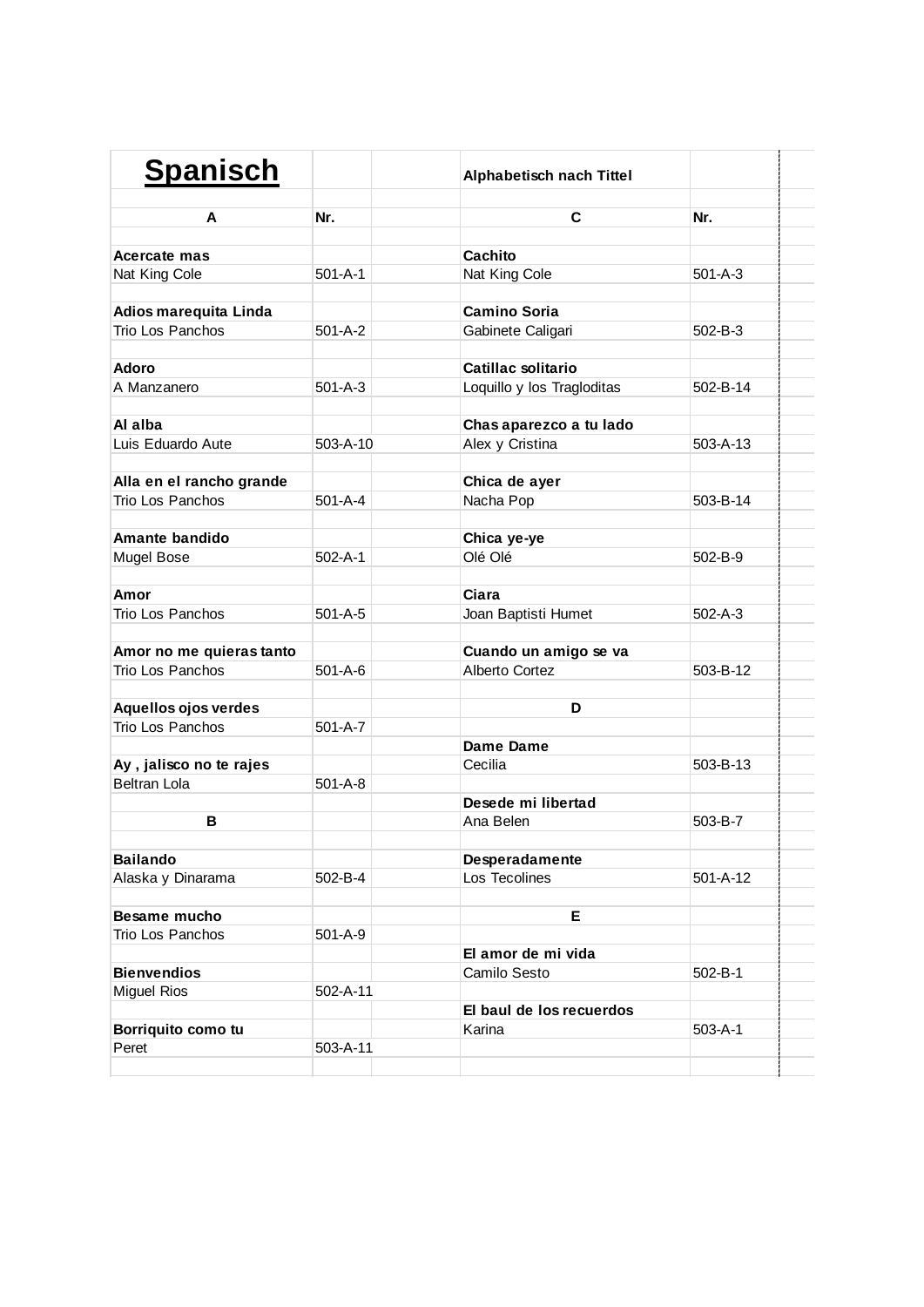| <b>Spanisch</b>                    |                | Alphabetisch nach Tittel |                |  |
|------------------------------------|----------------|--------------------------|----------------|--|
| Е                                  | Nr.            | н                        | Nr.            |  |
| El Reloj                           |                | Hoy no me puedo lavantar |                |  |
| Trio Los Panchos                   | $501 - A - 13$ | Mecano                   | $502 - A - 14$ |  |
|                                    |                |                          |                |  |
| El rompeolas                       |                | J                        |                |  |
| Loquillo y los Trogloditas         | $503 - A - 8$  |                          |                |  |
|                                    |                | <b>Juntos</b>            |                |  |
| Embrujada                          |                | Paloma San Basilio       | 502-B-6        |  |
| <b>Tino Casal</b>                  | $503 - A - 5$  |                          |                |  |
|                                    |                | Г                        |                |  |
| Es por ti                          |                |                          |                |  |
| Complices                          | 503-A-9        | La clupa fue del cha cha |                |  |
|                                    |                | Cabinete Cligari         | $503 - A - 3$  |  |
| Escuela de galor                   |                |                          |                |  |
| Radio Futura                       | $502 - A - 6$  | La puerta de alcaia      |                |  |
|                                    |                | Ana Belé y Victor Manuel | $502 - A - 2$  |  |
| Espérame en el cielo               |                |                          |                |  |
| Viginia Lopez                      | $501 - A - 14$ | La ultima noche          |                |  |
|                                    |                | Trio Los Panchos         | 501-B-4        |  |
| Espinata                           |                |                          |                |  |
| Trio Los Panchos                   | 501-B-1        | La vida sigue igual      |                |  |
|                                    |                | Julio Iglesias           | 503-B-11       |  |
| Estoy pensando en ti<br>Mari Trini | 503-B-6        | Libre                    |                |  |
|                                    |                | Nino Bravo               | 503-B-10       |  |
| Eva Maria                          |                |                          |                |  |
| Formula V                          | 503-A-12       | м                        |                |  |
|                                    |                |                          |                |  |
| G                                  |                | <b>Made in Spain</b>     |                |  |
|                                    |                | La Decada Prodigiosa     | 503-B-2        |  |
| Guadalajara                        |                |                          |                |  |
| Trio Los Panchos                   | 501-B-2        | Maquillaje               |                |  |
|                                    |                | Mecano                   | 503-B-8        |  |
| н                                  |                |                          |                |  |
|                                    |                | Mar y cielo              |                |  |
| Hawaii-Bombay                      |                | Trio Los Panchos         | 501-B-5        |  |
| Mecano                             | $502 - A - 4$  |                          |                |  |
|                                    |                | Maria bonita             |                |  |
| Hey                                |                | Lucho Gatica             | 501-B-6        |  |
| Julio Iglesias                     | 502-A-9        |                          |                |  |
|                                    |                | Masy mas                 |                |  |
| Himno al la alegria                |                | La Union                 | 503-B-5        |  |
| <b>Miguel Rios</b>                 | 503-B-4        |                          |                |  |
|                                    |                | Me he de comer esa tuna  |                |  |
| Historia de un amor                |                | Jorge Negrete            | 501-B-7        |  |
| Trio Los Panchos                   | $501 - B - 3$  |                          |                |  |
|                                    |                |                          |                |  |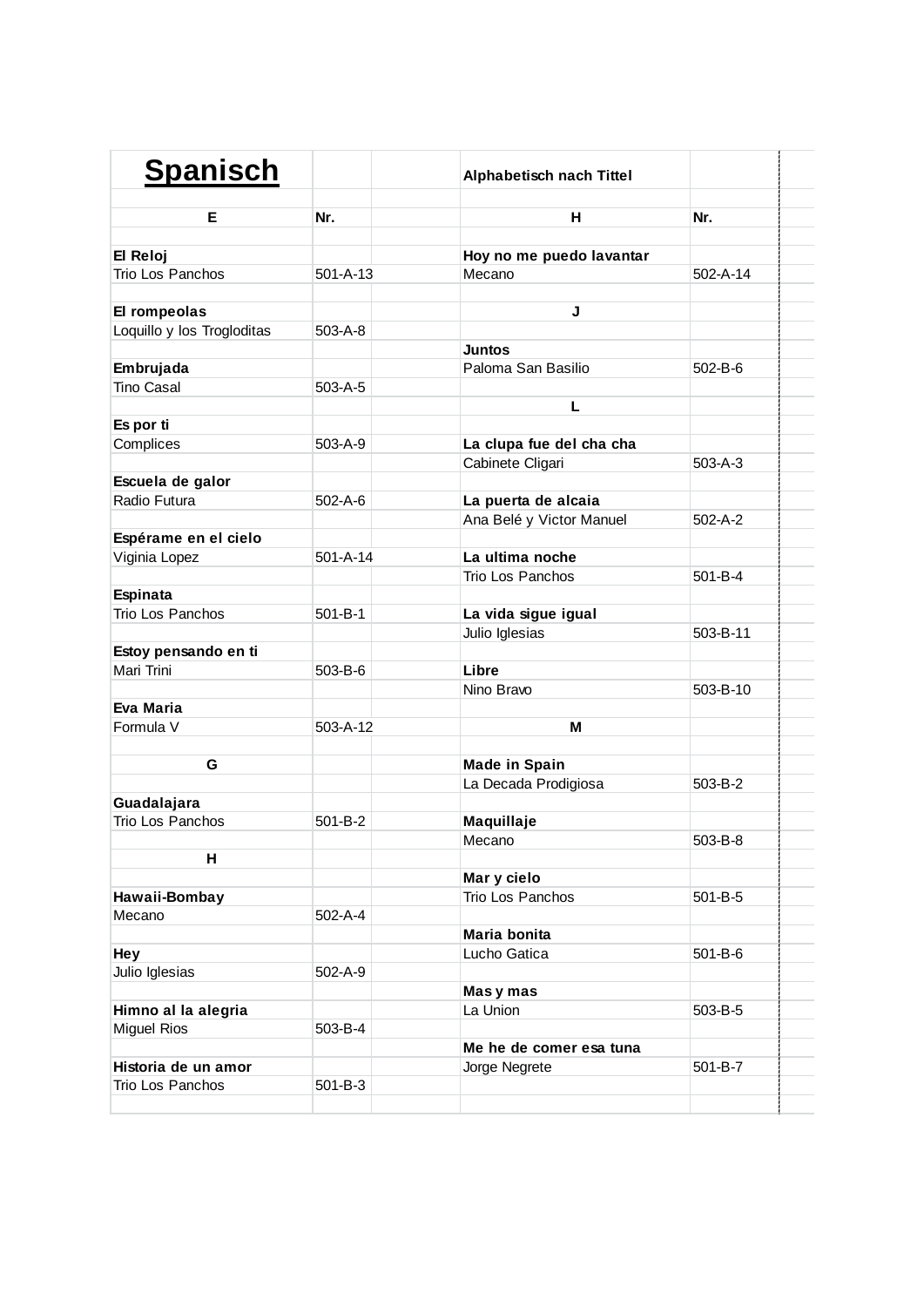| <b>Spanisch</b>              |                | <b>Alphabetisch nach Tittel</b> |               |  |
|------------------------------|----------------|---------------------------------|---------------|--|
| м                            | Nr.            | S                               | Nr.           |  |
|                              |                |                                 |               |  |
| México lindo                 |                | Sabor a mi                      |               |  |
| Jorge Negrete                | $501 - B - 8$  | Trio Los Panchos & E.Gorma      | 501-B-12      |  |
|                              |                |                                 |               |  |
| Mi ultimo fracaso            |                | Santa Lucia                     |               |  |
| Trio Los Panchos             | $501 - B - 9$  | <b>Miguel Rios</b>              | 502-B-12      |  |
| N                            |                | Senora                          |               |  |
|                              |                | Rocio Jurado                    | $502 - A - 7$ |  |
| No me importa nada           |                |                                 |               |  |
| Luz Casal                    | 503-A-14       | <b>Sevilla</b>                  |               |  |
|                              |                | Miquel Bose                     | 502-B-10      |  |
| P                            |                |                                 |               |  |
|                              |                | Si la vieras con mis ojos       |               |  |
| Penelope                     |                | Dyango                          | 502-A-12      |  |
| Joan Manuel Serrat           | $502 - A - 13$ |                                 |               |  |
|                              |                | Sin ti                          |               |  |
| Perfidia                     |                | Trio Los Panchos                | 501-B-13      |  |
| Trio Los Panchos             | $501 - B - 10$ |                                 |               |  |
|                              |                | Solamente una vez               |               |  |
| Pisa el acelerador           |                | Trio Los Panchos                | 501-B-14      |  |
| Juaquin Sabina               | $502 - A - 8$  |                                 |               |  |
|                              |                | Solo pienso en ti               |               |  |
| Pongamos que hablo de Mardid |                | <b>Victor Manuel</b>            | 503-A-7       |  |
| Juaquin Sabina               | 503-B-9        |                                 |               |  |
|                              |                | Supernatural<br>Olé - Olé       |               |  |
| Por el amor de una mujer     | $502 - A - 4$  |                                 | 503-B-3       |  |
| Danny Daniel                 |                | т                               |               |  |
| Porqué te vas                |                |                                 |               |  |
| Jeannette                    | $502 - A - 10$ | Te quiero                       |               |  |
|                              |                | José Luis Perales               | $502 - B - 8$ |  |
| Q                            |                |                                 |               |  |
|                              |                | Te vi correr                    |               |  |
| Querida milagros             |                | Tennassee                       | 503-A-2       |  |
| El Ullimo de la Lila         | 503-B-1        |                                 |               |  |
|                              |                |                                 |               |  |
| Quien sera                   |                |                                 |               |  |
| Trio Los Panchos             | 501-B-11       |                                 |               |  |
|                              |                |                                 |               |  |
| Quince anos tiene mi amor    |                |                                 |               |  |
| Duo Dinamico                 | $502 - A - 5$  |                                 |               |  |
|                              |                |                                 |               |  |
|                              |                |                                 |               |  |
|                              |                |                                 |               |  |
|                              |                |                                 |               |  |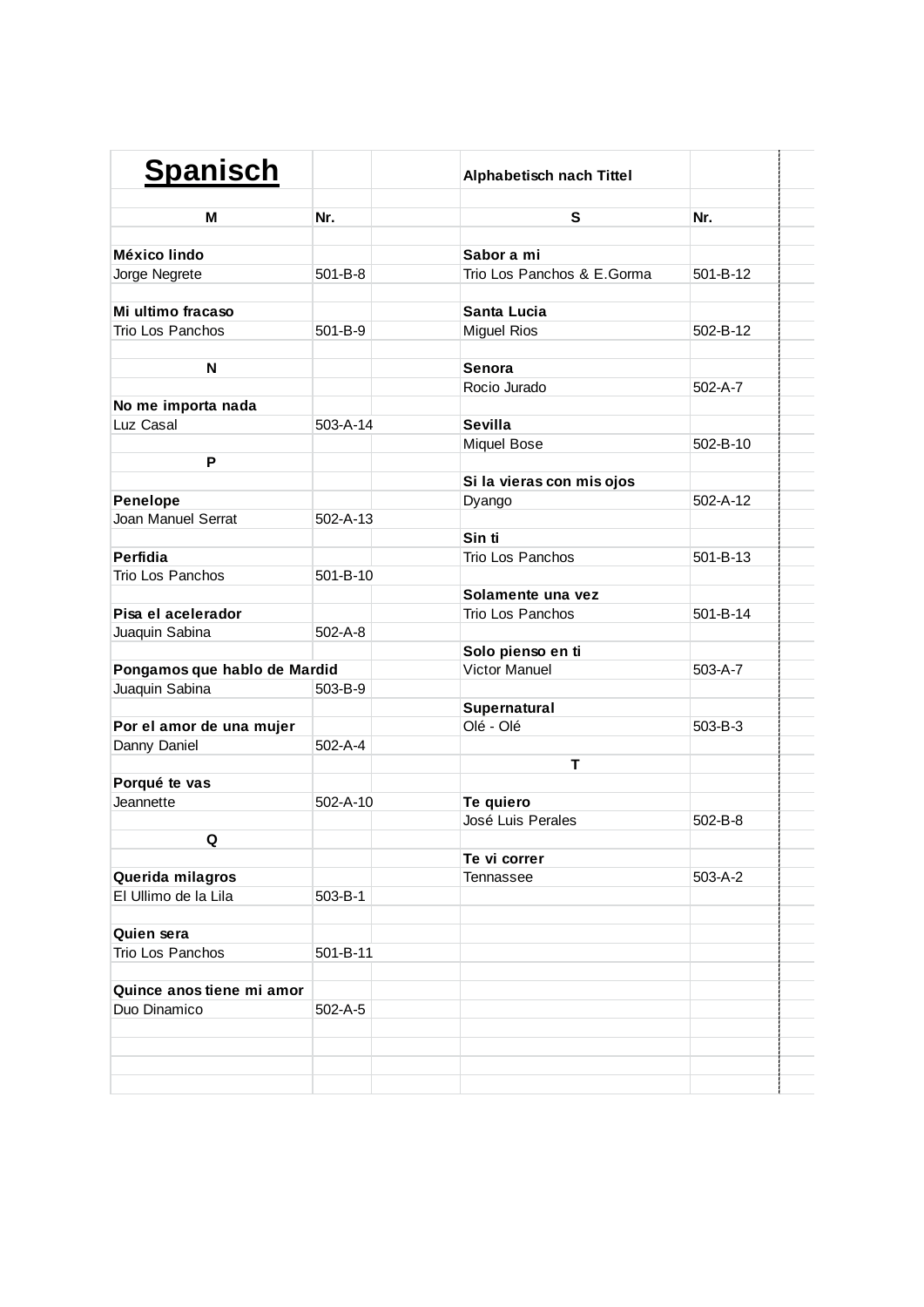| <b>Spanisch</b>                 |     | Alphabetisch nach Tittel |     |  |
|---------------------------------|-----|--------------------------|-----|--|
| U                               | Nr. |                          | Nr. |  |
|                                 |     |                          |     |  |
| Un Ramito de Violetas           |     |                          |     |  |
| Cecilla                         |     |                          |     |  |
|                                 |     |                          |     |  |
| Un sorbito de champagne         |     |                          |     |  |
| Juan Pardo                      |     |                          |     |  |
|                                 |     |                          |     |  |
| Un velero liamado libertad      |     |                          |     |  |
| Jose Luis Perales               |     |                          |     |  |
|                                 |     |                          |     |  |
| Una de des<br>Luis Eduardo Auts |     |                          |     |  |
|                                 |     |                          |     |  |
| $\pmb{\mathsf{V}}$              |     |                          |     |  |
|                                 |     |                          |     |  |
| Viaje con nosotros              |     |                          |     |  |
| Orquasta Mondragon              |     |                          |     |  |
|                                 |     |                          |     |  |
| Υ                               |     |                          |     |  |
|                                 |     |                          |     |  |
| Y come es el ?                  |     |                          |     |  |
| José Luis Perales               |     |                          |     |  |
|                                 |     |                          |     |  |
|                                 |     |                          |     |  |
|                                 |     |                          |     |  |
|                                 |     |                          |     |  |
|                                 |     |                          |     |  |
|                                 |     |                          |     |  |
|                                 |     |                          |     |  |
|                                 |     |                          |     |  |
|                                 |     |                          |     |  |
|                                 |     |                          |     |  |
|                                 |     |                          |     |  |
|                                 |     |                          |     |  |
|                                 |     |                          |     |  |
|                                 |     |                          |     |  |
|                                 |     |                          |     |  |
|                                 |     |                          |     |  |
|                                 |     |                          |     |  |
|                                 |     |                          |     |  |
|                                 |     |                          |     |  |
|                                 |     |                          |     |  |
|                                 |     |                          |     |  |
|                                 |     |                          |     |  |
|                                 |     |                          |     |  |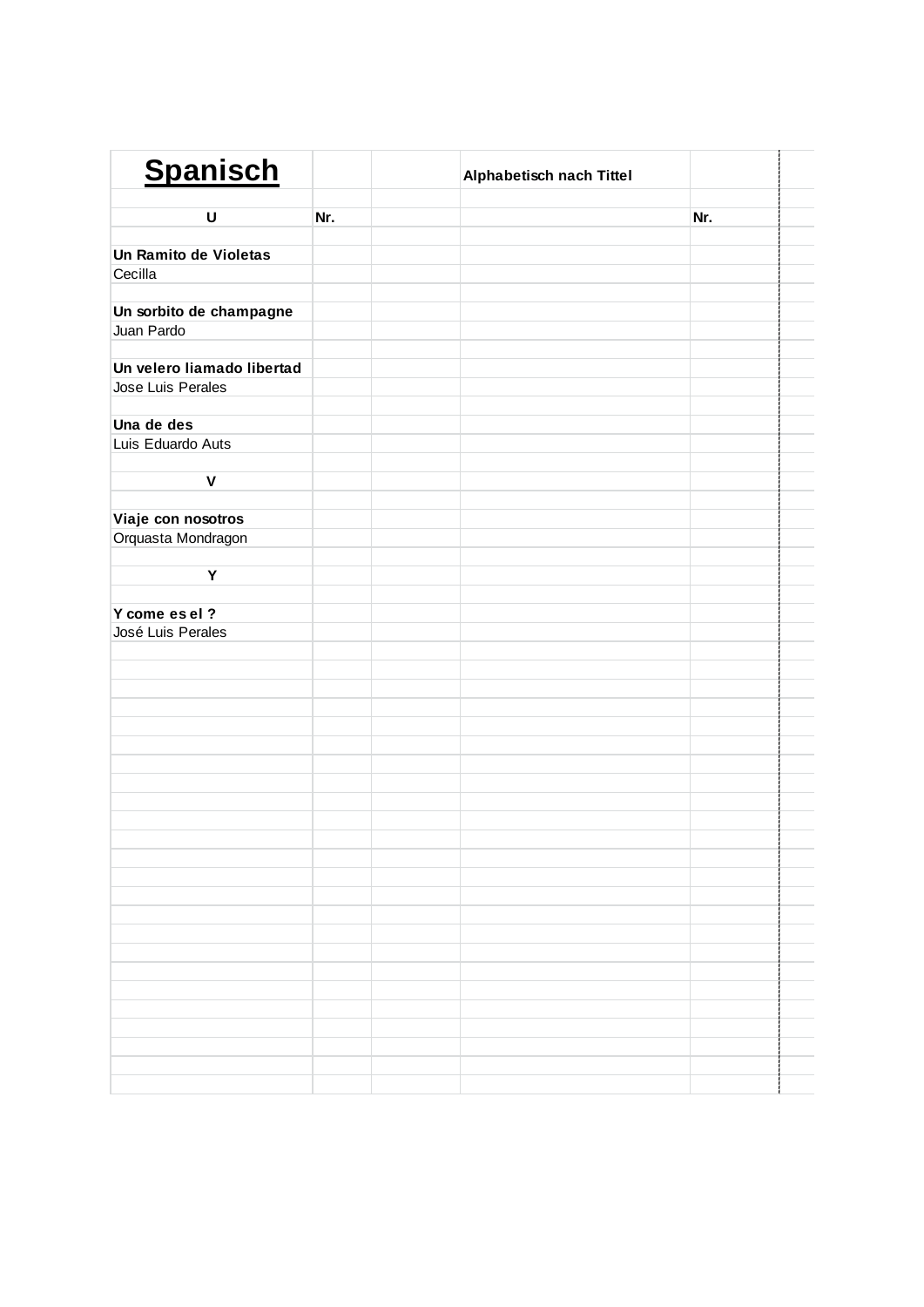| <b>Country</b>                     |               | Alphabetisch nach Tittel        |               |  |
|------------------------------------|---------------|---------------------------------|---------------|--|
| A                                  | Nr.           | D                               | Nr.           |  |
| <b>Act Naturally</b>               |               | <b>The Dance</b>                | 202-A-1       |  |
| Buck Owens & His Buckaroos 202-B-2 |               |                                 |               |  |
|                                    |               |                                 |               |  |
| All my ex's live in texas          |               | Dang me                         |               |  |
| George Strait                      | $201 - A - 9$ | Roger Miller                    | 202-A-9       |  |
|                                    |               |                                 |               |  |
| All my rowdy friends are           |               | Do you love as good as you look |               |  |
| <b>Coming over</b>                 |               | George Strait                   | 202-A-4       |  |
| Hank Williams Jr.                  | 202-A-8       |                                 |               |  |
|                                    |               | Don't close your eyes           |               |  |
| Always on my mind                  |               | Keith Whitley                   | 201-B-11      |  |
| Willie Nelson                      | $3 - B - 8$   |                                 |               |  |
|                                    |               | F                               |               |  |
| <b>Amarillo by Morning</b>         |               |                                 |               |  |
| George Strait                      | 202-A-2       | Feels so right                  |               |  |
|                                    |               | Alabama                         | $201 - B - 3$ |  |
| Angel of the morning               | $5 - B - 9$   |                                 |               |  |
|                                    |               | <b>Finally</b>                  | 202-A-14      |  |
|                                    |               |                                 |               |  |
| В                                  |               |                                 |               |  |
|                                    |               | A good hearted woman            |               |  |
| Blood red and going down           |               | Waylon Jennings                 | 201-A-14      |  |
| Tanya Tuker                        | 202-A-3       |                                 |               |  |
|                                    |               | Grandpa (Tell us about )        | $1 - B - 12$  |  |
| <b>Blue Kentucky Girl</b>          | $10 - A - 13$ |                                 |               |  |
|                                    |               |                                 |               |  |
|                                    |               | <b>Guitars Cadillacs</b>        |               |  |
| The bluest eyes in Texas           | 201-A-11      | Dwight Yoakam                   | 202-B-1       |  |
|                                    |               |                                 |               |  |
|                                    |               | н                               |               |  |
| C                                  |               |                                 |               |  |
|                                    |               | He stopped lovin her today      |               |  |
| Can't even get the blues           |               | George Jones                    | 201-B-6       |  |
| Reba McEntire                      | 202-B-13      |                                 |               |  |
|                                    |               | He'll have to go                |               |  |
| The closer you get                 |               | Jim Reeves                      | 201-A-13      |  |
| Alabama                            | $11 - A - 14$ |                                 |               |  |
|                                    |               | <b>Hello darlin</b>             |               |  |
| Coal miner's daughter              |               | George Jones                    | 202-A-5       |  |
| Loretta Lynn                       | $8 - A - 1$   |                                 |               |  |
|                                    |               | Help me make it through         |               |  |
| Cold, cold heart                   |               | the night                       | 201-B-5       |  |
| Hank Williams                      | $12 - A - 8$  |                                 |               |  |
|                                    |               | Here you come again             | 5-B-12        |  |
| Could i have this dance            |               |                                 |               |  |
| Luke & Laura                       | $8 - A - 3$   |                                 |               |  |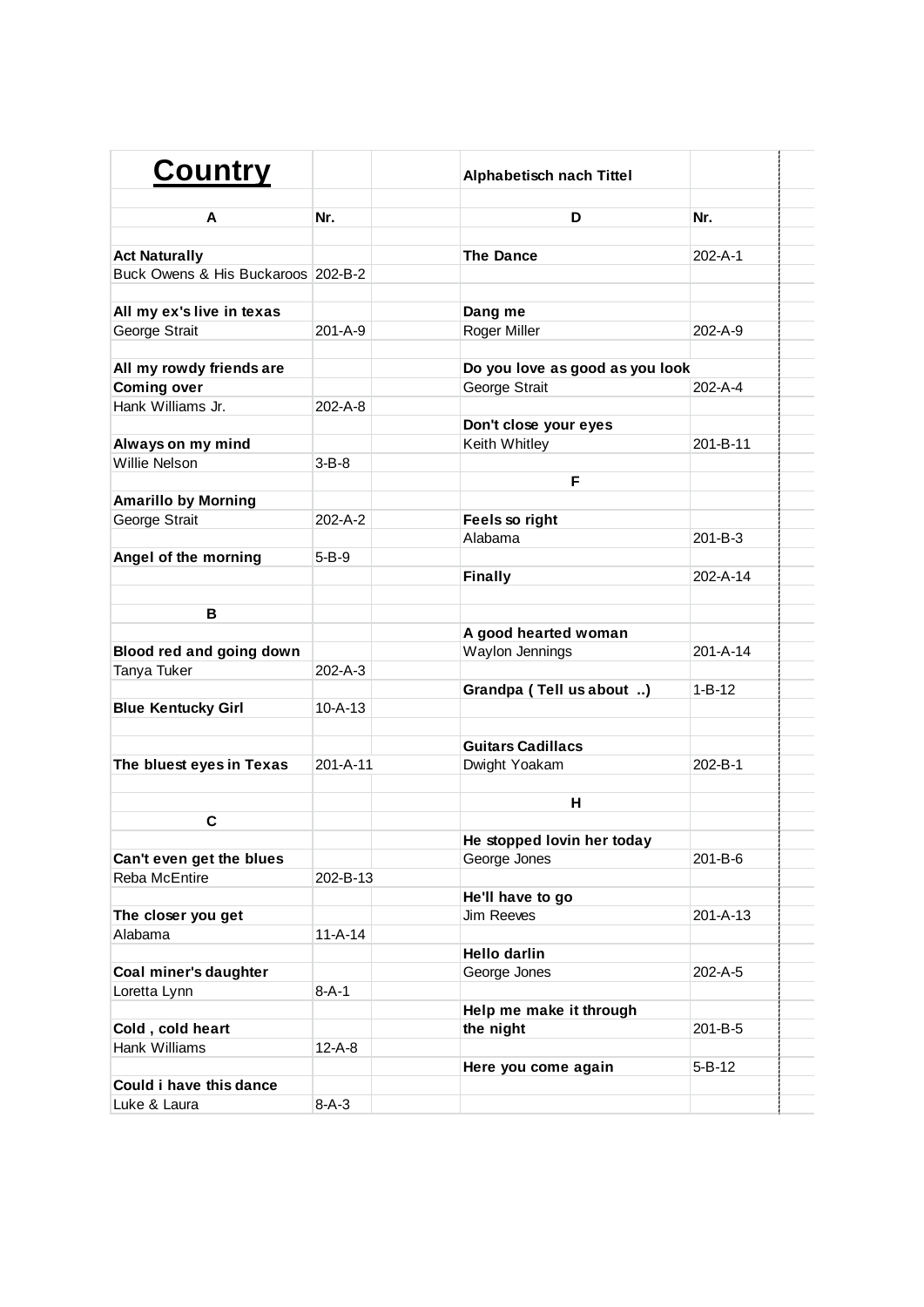| <b>Country</b>                      |               | <b>Alphabetisch nach Tittel</b>         |               |  |
|-------------------------------------|---------------|-----------------------------------------|---------------|--|
| ı                                   | Nr.           | O                                       | Nr.           |  |
| I walk the line                     |               | Okie from Muskogge                      |               |  |
| Johnny Cash                         | 201-B-12      | Merle Haggard                           | $201 - B - 7$ |  |
|                                     |               |                                         |               |  |
| I was country when country          |               | R                                       |               |  |
| wasn't cool                         |               |                                         |               |  |
| <b>Barbara Mandrell</b>             | 202-B-3       | The race is on                          |               |  |
|                                     |               | George Jones                            | 202-B-9       |  |
| I'm movin on                        |               |                                         |               |  |
| Hank Snow                           | $201 - A - 6$ | Rose Garden                             |               |  |
|                                     |               | Lynn Anderson                           | $9 - A - 1$   |  |
| If we make it through               |               |                                         |               |  |
| <b>Dezember</b>                     |               | <b>Room full of Roses</b>               |               |  |
| Merle Haggard                       | $202 - B - 4$ | <b>Mickey Gilley</b>                    | $201 - A - 3$ |  |
|                                     |               |                                         |               |  |
| Is anybody goin to San Antone       |               | S                                       |               |  |
| <b>Texas Tornados</b>               | $201 - B - 4$ |                                         |               |  |
|                                     |               | <b>Satin Sheets</b>                     |               |  |
| <b>Island in the Stream</b>         |               | Johnny Paycheck                         | $201 - A - 7$ |  |
| Dolly Parton and Kenny Rogers 9-A-2 |               |                                         |               |  |
|                                     |               | Seven year ache                         |               |  |
| Jambalaya                           |               | Roseanne Cash                           | 201-A-12      |  |
| Hank Williams                       | $3 - B - 6$   |                                         |               |  |
|                                     |               | Shaft, i got the shaft                  |               |  |
| Κ                                   |               | Jerry Reed                              | 202-B-5       |  |
|                                     |               |                                         |               |  |
| Kaw-Liga                            |               | She's got you                           | $201 - A - 2$ |  |
| Hank Williams                       | 201-A-4       |                                         |               |  |
|                                     |               |                                         |               |  |
| L                                   |               | Sleeping single in a double bed 201-A-8 |               |  |
|                                     |               |                                         |               |  |
| Love in the first degree            |               |                                         |               |  |
| Alabama                             | 202-B-8       | Some Broken hearts never mend           |               |  |
|                                     |               | Don Williams                            | 202-B-7       |  |
| Lovesick blues                      |               |                                         |               |  |
| Hank Williams                       | 201-B-9       | Somebody should leave                   | 202-B-14      |  |
|                                     |               |                                         |               |  |
| <b>Luckenbach Texas</b>             | 202-A-6       |                                         |               |  |
|                                     |               | Swingin                                 | 202-A-7       |  |
| M                                   |               |                                         |               |  |
|                                     |               |                                         |               |  |
| <b>Making beleve</b>                |               |                                         |               |  |
| <b>Kitty Wells</b>                  | 201-A-10      |                                         |               |  |
|                                     |               |                                         |               |  |
| Mind you own business               |               |                                         |               |  |
| Willie Nelson                       | 201-B-13      |                                         |               |  |
|                                     |               |                                         |               |  |
| <b>Mountain Music</b>               |               |                                         |               |  |
| Alabama                             | 201-B-14      |                                         |               |  |
|                                     |               |                                         |               |  |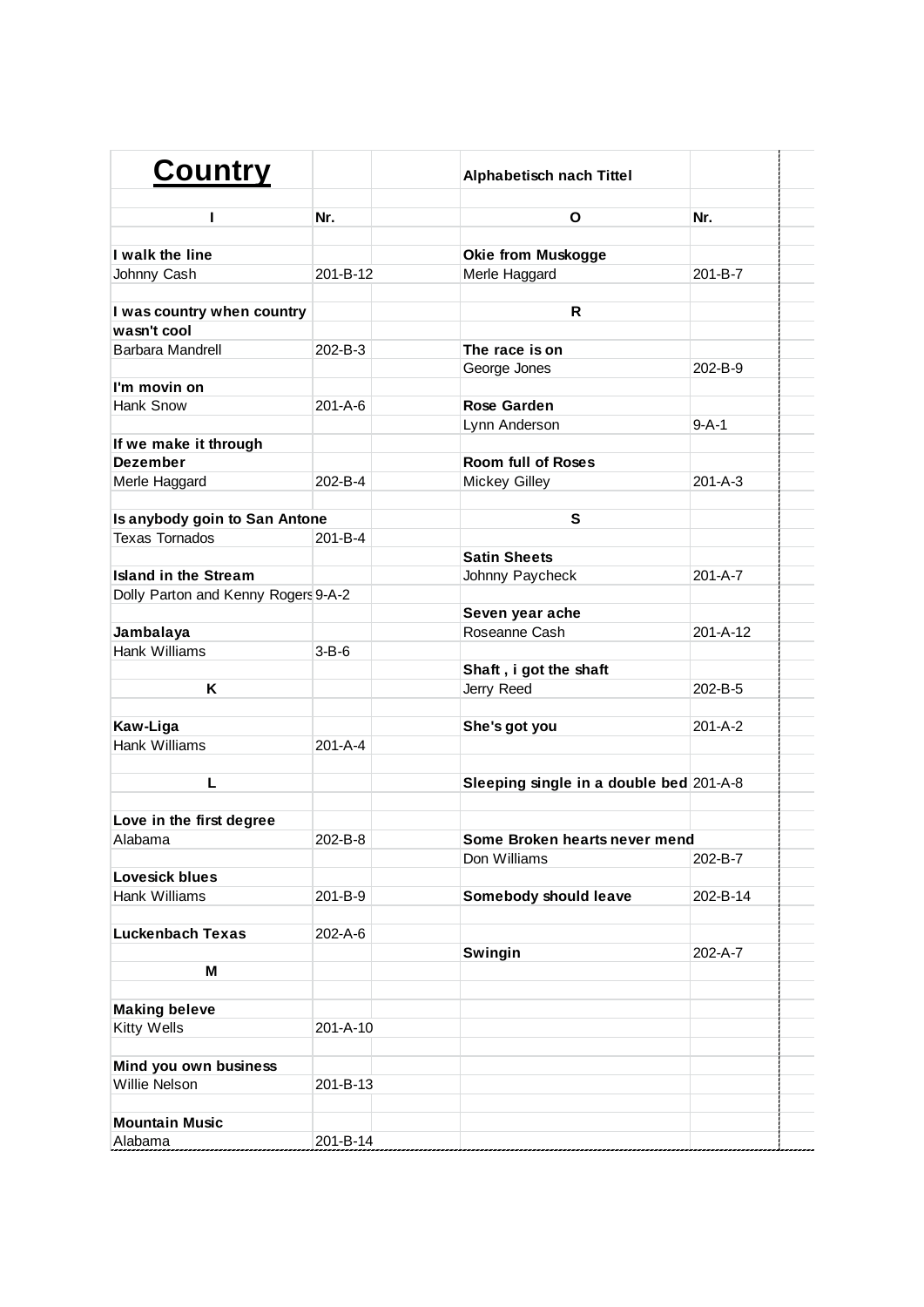| <b>Country</b>                  |               | Alphabetisch nach Tittel |     |  |
|---------------------------------|---------------|--------------------------|-----|--|
| Т                               | Nr.           |                          | Nr. |  |
|                                 |               |                          |     |  |
| Take me home country roads      |               |                          |     |  |
| John Denver                     | $2-B-9$       |                          |     |  |
|                                 |               |                          |     |  |
| Take this job and shove it      |               |                          |     |  |
| Johnny Paycheck                 | 201-A-5       |                          |     |  |
| Taklin in your sleep            | 201-B-2       |                          |     |  |
|                                 |               |                          |     |  |
|                                 |               |                          |     |  |
| Tennessee flat top box          |               |                          |     |  |
| Johnny Cash                     | 202-A-10      |                          |     |  |
|                                 |               |                          |     |  |
| Thank god i'm a country boy     |               |                          |     |  |
| John Denver                     | 201-B-10      |                          |     |  |
|                                 |               |                          |     |  |
| There won't be anymore          | 202-A-11      |                          |     |  |
|                                 |               |                          |     |  |
|                                 |               |                          |     |  |
| Trying to love two woman        | 202-B-11      |                          |     |  |
|                                 |               |                          |     |  |
|                                 |               |                          |     |  |
| Two doors down                  |               |                          |     |  |
| Dolly Parton                    | 201-B-8       |                          |     |  |
| Two more bottles of wine        | 202-B-12      |                          |     |  |
|                                 |               |                          |     |  |
|                                 |               |                          |     |  |
| W                               |               |                          |     |  |
|                                 |               |                          |     |  |
| What a different you've         |               |                          |     |  |
| made my live                    | 202-A-12      |                          |     |  |
|                                 |               |                          |     |  |
|                                 |               |                          |     |  |
| <b>Whoever's in new England</b> | $201 - A - 1$ |                          |     |  |
|                                 |               |                          |     |  |
|                                 |               |                          |     |  |
| Y                               |               |                          |     |  |
|                                 |               |                          |     |  |
| You ain't woman enough          | 202-A-13      |                          |     |  |
|                                 |               |                          |     |  |
|                                 |               |                          |     |  |
|                                 |               |                          |     |  |
|                                 |               |                          |     |  |
|                                 |               |                          |     |  |
|                                 |               |                          |     |  |
|                                 |               |                          |     |  |
|                                 |               |                          |     |  |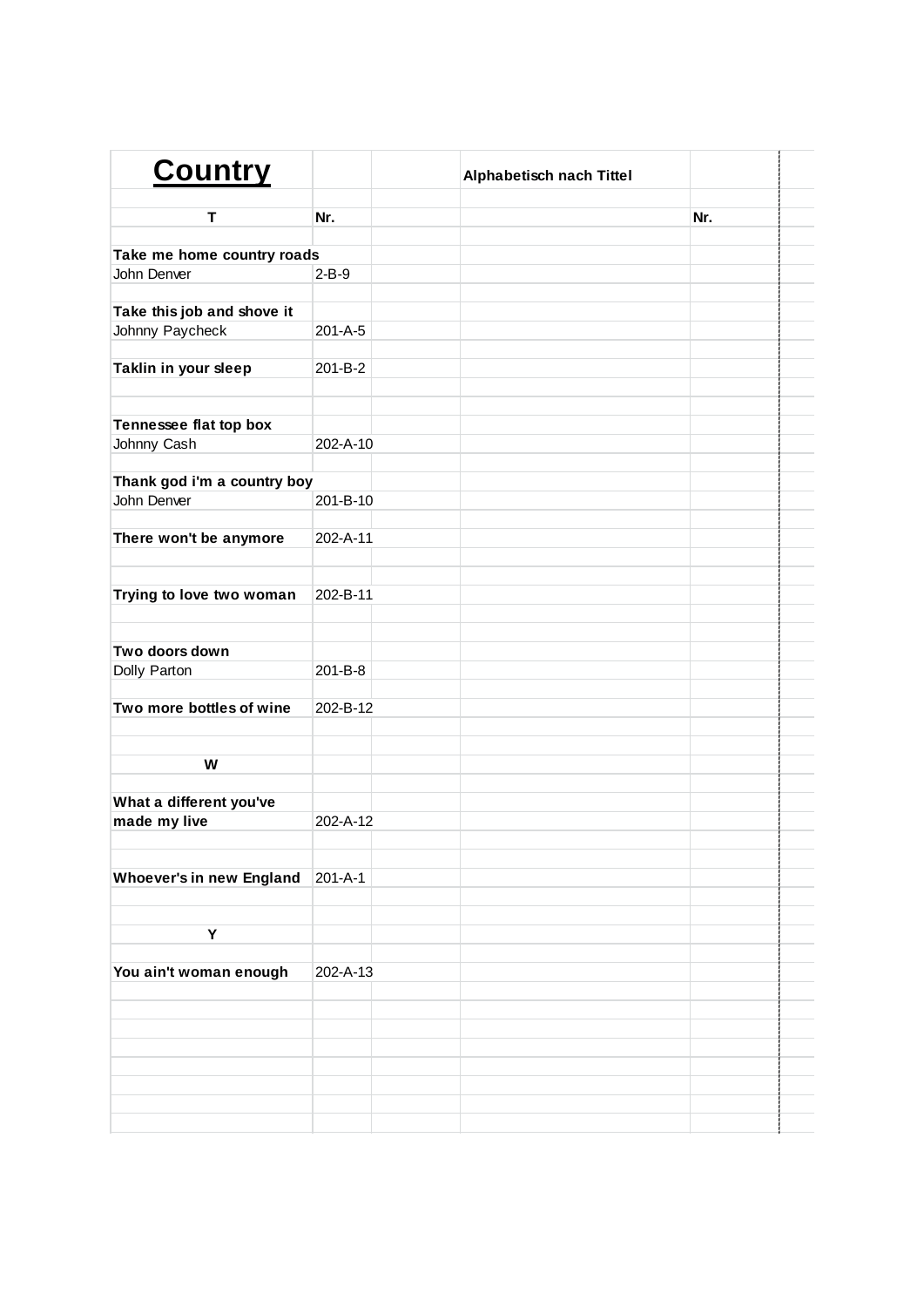| <b>Most Played</b>          |               |                             |               |
|-----------------------------|---------------|-----------------------------|---------------|
|                             |               |                             |               |
|                             | Nr.           |                             | Nr.           |
| <b>AHA</b>                  |               | <b>Phil Collins</b>         |               |
| Take on me                  | $36-A-9$      | Another day in paradise     | $24-A-2$      |
| <b>ABBA</b>                 |               | The Crystals                |               |
| <b>Super Trouper</b>        | $303 - A - 1$ | Da doo ron ron              | $5-A-6$       |
| <b>Bryan Adams</b>          |               | Doris Day                   |               |
| Summer of 69                | $26 - A - 4$  | Que sera sera               | $13-A-7$      |
| Lynn Anderson               |               | Chris de Burgh              |               |
| Rose Garden                 | $9 - A - 1$   | Lady in red                 | $18 - A - 14$ |
| <b>The Archies</b>          |               | <b>John Denver</b>          |               |
| Sugar Sugar                 | $16 - A - 3$  | Take me home country roads  | $2-B-9$       |
|                             |               |                             |               |
| <b>Rick Astley</b>          |               | <b>Dire Straits</b>         |               |
| Never gonna give you up     | $27 - B - 13$ | Walk of life                | 26-A-12       |
| <b>The Bangles</b>          |               | <b>Fats Domino</b>          |               |
| Manic Monday                | $31 - A - 1$  | I'm walkin                  | $36 - A - 14$ |
| The Beach Boys              |               | <b>Bob Dylan</b>            |               |
| Surf in USA                 | $2 - A - 13$  | Knockin on heaven's door    | $20 - B - 13$ |
| <b>The Beatles</b>          |               |                             |               |
|                             | $301 - B - 2$ | Foreigner                   | 36-B-14       |
| Ob-la-di, ob-la-da          |               | Urgent                      |               |
| <b>Berlin</b>               |               | Samanta Fox                 |               |
| Take my breath away         | $12 - A - 2$  | Nothing's gonna stop me now | 306-B-11      |
| <b>Blondie</b>              |               | <b>Aretha Franklin</b>      |               |
| The Tide is high            | $32 - B - 1$  | <b>Think</b>                | $31 - B - 12$ |
| <b>Bon Jovi</b>             |               | <b>Glen Frey</b>            |               |
| Livin' on a prayer          | 12-B-10       | The heat is on              | $8 - B - 11$  |
| Cameo                       |               | <b>Gloria Gaynor</b>        |               |
| World up                    | 22-B-2        | I will survive              | $8 - B - 4$   |
|                             |               |                             |               |
| <b>Irene Cara</b>           |               | The J.Geils Band            |               |
| What a feeling (Flashdance) | $3 - B - 3$   | Centerfold                  | $27 - A - 1$  |
| <b>Belinda Carlisle</b>     |               | <b>Genesis</b>              |               |
| Heaven is a place on earth  | $10 - A - 1$  | Land of confusion           | 24-A-9        |
| Joe Cocker                  |               | <b>Whitney Houston</b>      |               |
| Unchain my heart            | 28-B-9        | I wanna dance with somebody | $5 - B - 4$   |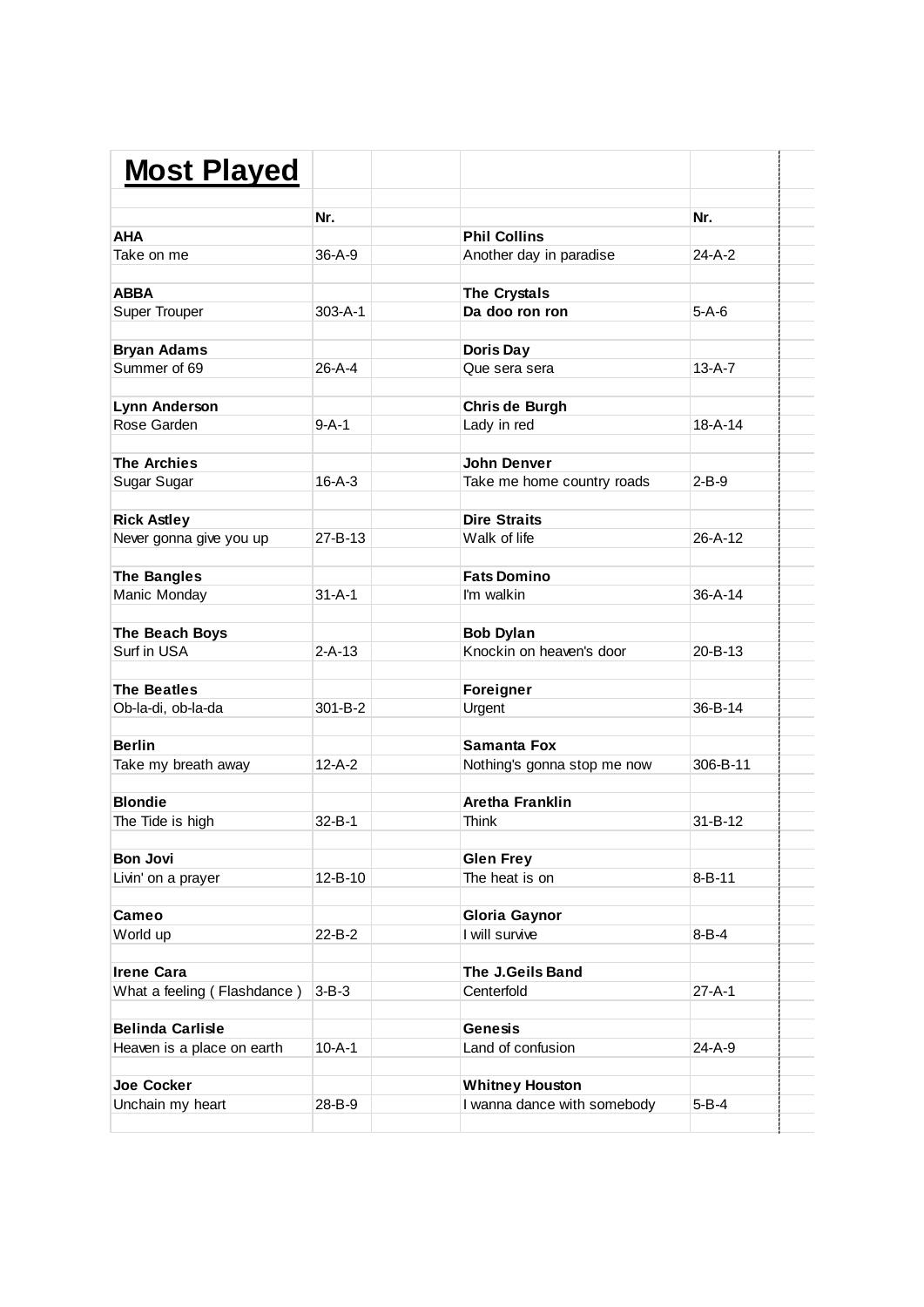| <b>Most Played</b>                                 |               |                              |               |
|----------------------------------------------------|---------------|------------------------------|---------------|
|                                                    |               |                              |               |
|                                                    | Nr.           |                              | Nr.           |
| <b>Brian Hyland</b>                                |               | <b>Milli Vanilli</b>         |               |
| Itsy bitsy teenie weenie                           | 22-A-9        | Girl you know it's true      | 19-B-14       |
| <b>Billy Idol</b>                                  |               | <b>Willie Nelson</b>         |               |
| I forgot to be a lover                             | $26 - A - 13$ | On the road again            | $2 - B - 12$  |
| <b>Michael Jackson</b>                             |               | The new Kids on the Block    |               |
| <b>Billie Jean</b>                                 | $25-A-1$      | Step by step                 | 38-B-11       |
| <b>Joan Jett &amp; The Black Hearts</b>            |               | <b>Dolly Parton</b>          |               |
| I love rock n roll                                 | $19 - B - 9$  | Nine to five                 | $8-A-2$       |
| <b>Elton John</b>                                  |               | <b>The Police</b>            |               |
| Crocodile Rock                                     | $5 - A - 12$  | De do do do, de da da da     | $2 - R - 2$   |
| Kool and the Gang                                  |               | <b>Elvis Presley</b>         |               |
| Celebration                                        | $24 - B - 1$  | Jailhouse Rock               | 5-A-1         |
|                                                    |               | <b>Prince</b>                |               |
| <b>Cindy Lauper</b><br>Girls just want to have fun | $10 - A - 2$  | <b>Kiss</b>                  | $25 - B - 2$  |
|                                                    |               |                              |               |
| <b>Huey Lewis &amp; The News</b>                   |               | Queen                        |               |
| The Power of love                                  | $2 - B - 4$   | We will Rock you             | 34-B-14       |
| <b>Little Richard</b>                              |               | Racey                        |               |
| <b>Tutti Frutti</b>                                | $11 - B - 9$  | Some girls                   | $303 - A - 5$ |
| <b>Kenny Loggins</b>                               |               | <b>Lionel Richie</b>         |               |
| Footloose                                          | $8 - B - 10$  | Say you, say me              | $39 - A - 1$  |
| <b>Lynkrd Skynyrd</b>                              |               | Kenny Rodgers & Dolly Parton |               |
| Sweet home Alabama                                 | $40 - B - 7$  | Island in the stream         | $9-A-2$       |
|                                                    |               |                              |               |
| <b>Madonna</b>                                     |               | <b>The Rolling Stones</b>    |               |
| Like a virgin                                      | $3 - B - 1$   | The harlem shuffle           | 22-A-3        |
| <b>Bob Marley</b>                                  |               | <b>Rose Royce</b>            |               |
| Is this love                                       | 308-B-4       | Car wash                     | 305-A-10      |
|                                                    |               |                              |               |
| <b>Bobby McFerrin</b>                              |               | <b>Diana Ross</b>            |               |
| Don't worry be happy                               | 18-A-10       | Upsite down                  | $8 - B - 3$   |
| Mel & Kim                                          |               | Roxette                      |               |
| Respectable                                        | 306-B-6       | Listen to you heart          | 310-B-1       |
| Men at work                                        |               | Run D.M.C                    |               |
|                                                    |               |                              |               |